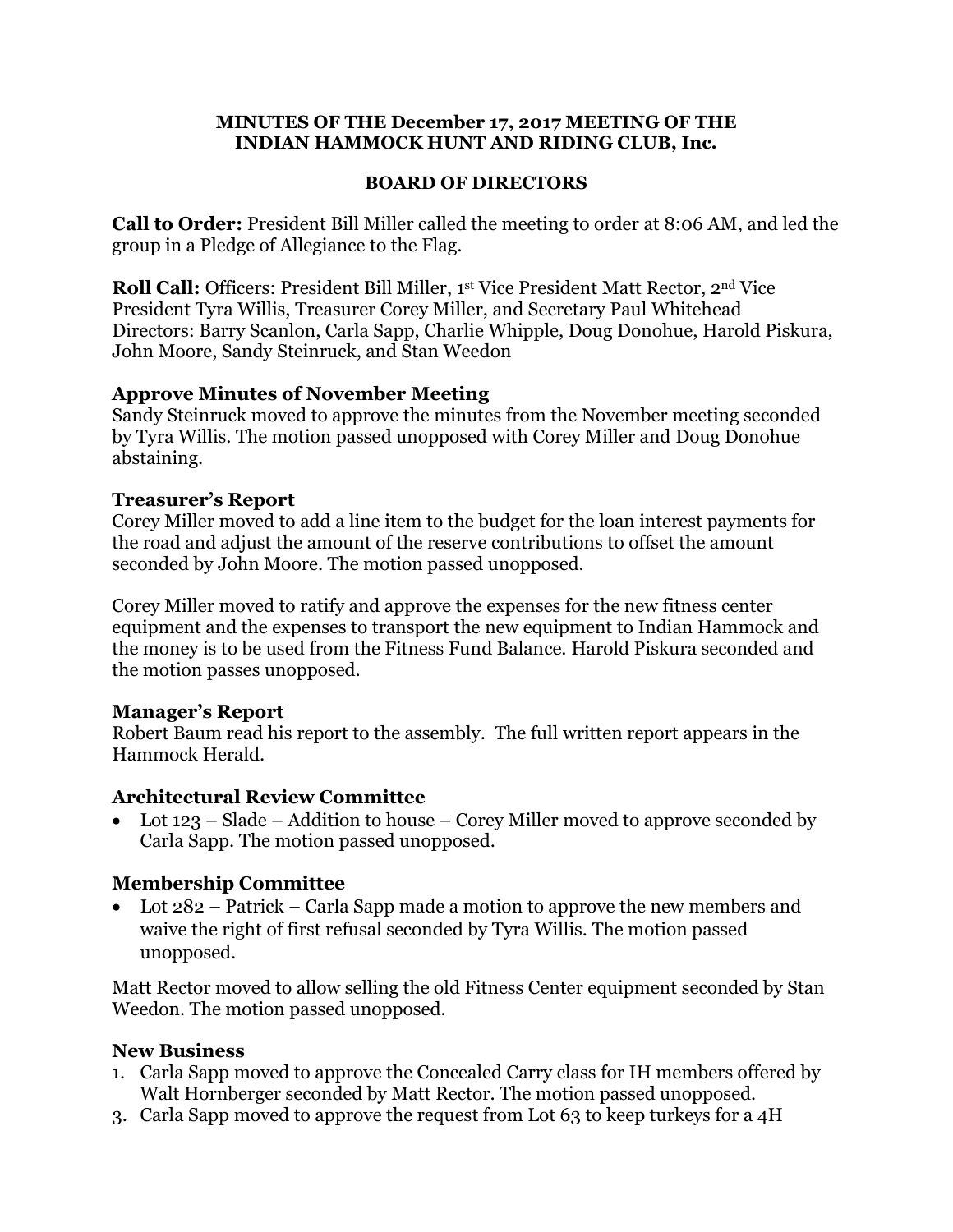project on the property until March seconded by Tyra Willis. Carla Sapp amended the motion to find Lot 63 in violation of deed restrictions as regards a 4H project including a fowl and a swine. A fine of \$1 per month to be imposed up to and including the month of April 2018 by which time the animals must be removed from the property. Tyra Willis agreed to the changes to the motion. The amended motion passed unopposed.

### **Unfinished Business**

1. There was additional discussion around the proposed rule changes regarding the issue of physical keys.

Carla Sapp left the meeting at 9:41 AM.

Paul Whitehead moved to terminate the lodge kitchen lease to Our Daily Bread seconded by Sandy Steinruck.

Matt Rector moved to amend the motion to include "as per the verbal request from Julian Ayuso on 12/16/2017 seconded by Sandy Steinruck. The motion to amend passed with Stan Weedon and Paul Whitehead opposed and Corey Miller abstaining. The amended motion then passed with Stan Weedon opposed and Corey Miller abstaining.

Barry Scanlon moved to offer the same lease terms as we gave to Our Daily Bread to Steve from the Desert Inn seconded by Doug Donohue. The motion passed unopposed.

Stan Weedon moved to find lot 142 in violation for painting the house a color that was not approved. To give notice of the violation and to begin fining at a rate of \$100 per day beginning 60 days after the date of notice until the house is painted an approved color seconded by John Moore.

Stan Weedon moved to table the motion seconded by Matt Rector. The motion to table passed unopposed with Doug Donohue recused.

Stan Weedon moved to deny the newly painted color on Lot 142 seconded by Corey Miller. The motion passed with Tyra Willis, Charlie Whipple, and Harold Piskura opposed and Doug Donohue recused.

Matt Rector moved to untable the original motion from Stan Weedon regarding the paint color violation seconded by Barry Scanlon. The motion to untable passed with Harold Piskura and Charlie Whipple opposed and Doug Donohue recused. The original then passed unopposed with Doug Donohue recused.

#### **Adjournment**

Corey Miller made a motion to adjourn at 10:53 AM seconded by Matt Rector. The motion passed unopposed.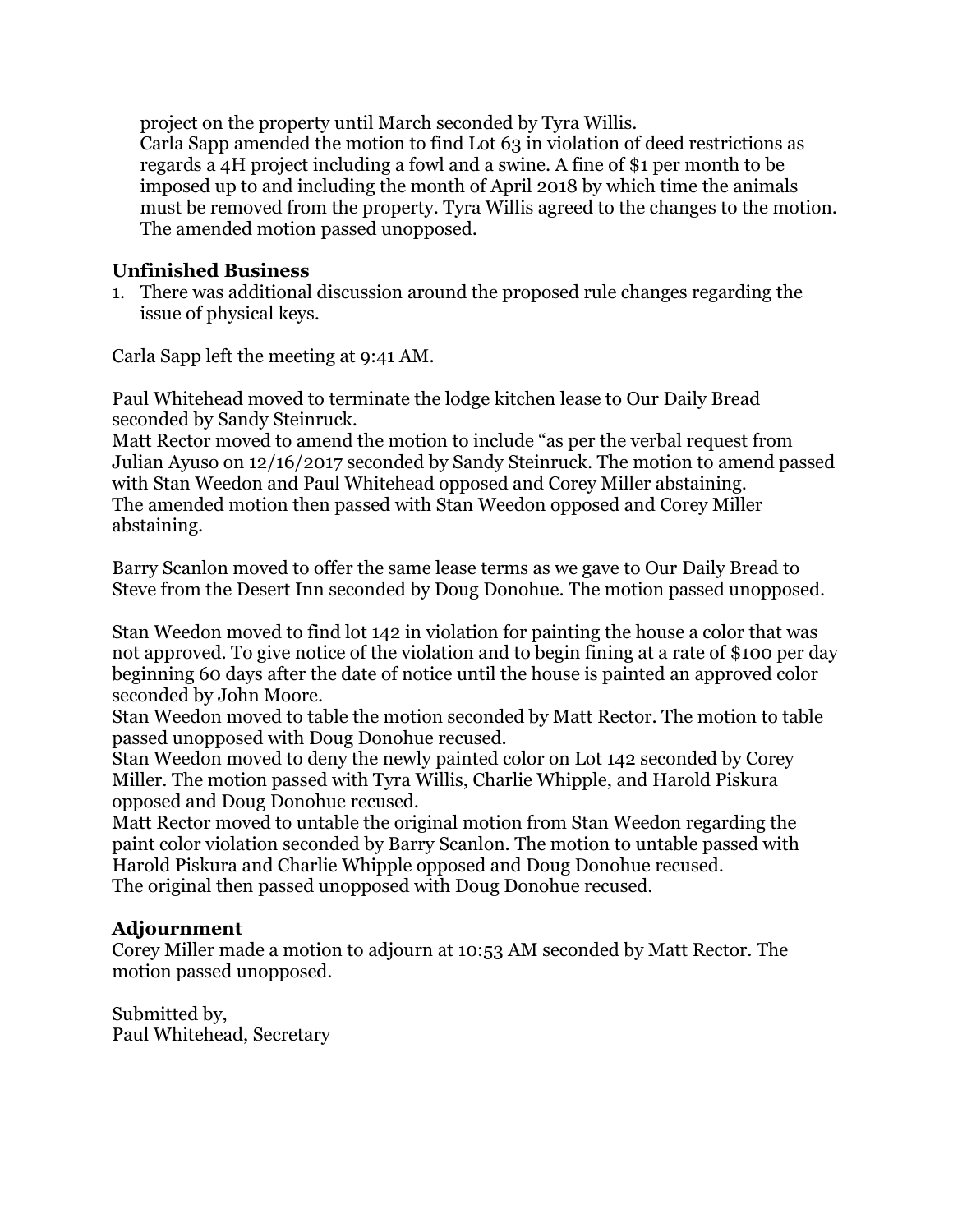#### **MINUTES OF THE November 19, 2017 MEETING OF THE INDIAN HAMMOCK HUNT AND RIDING CLUB, Inc.**

#### **BOARD OF DIRECTORS**

**Call to Order:** President Bill Miller called the meeting to order at 8:03 AM, and led the group in a Pledge of Allegiance to the Flag.

**Roll Call:** Officers: President Bill Miller, 1st Vice President Matt Rector, 2<sup>nd</sup> Vice President Tyra Willis, and Secretary Paul Whitehead Directors: Barry Scanlon, Carla Sapp, Charlie Whipple, Harold Piskura, John Moore, Sandy Steinruck, and Stan Weedon **Absent**: Treasurer Corey Miller and Doug Donohue

#### **Approve Minutes of September Meeting**

Stan Weedon moved to approve the minutes from the October meeting seconded by Tyra Willis. The motion passed unopposed.

#### **Treasurer's Report**

Barbara Roberts reported on behalf of Corey Miller that our fiscal period ended on October 31, 2017 with a positive ending balance of \$33,644.95. The Finance Committee recommended to the Board to move \$30,000 of this to the asset reserve and Paul Whitehead moved to accept the committee's recommendation seconded by John Moore. The motion passed unopposed.

#### **Manager's Report**

Robert Baum read his report to the assembly. The full written report appears in the Hammock Herald.

Carla Sapp made a motion to prohibit camping in horse trailers at the stable area seconded by Sandy Steinruck. The motion passed unopposed.

### **Architectural Review Committee**

• Lot 214 – Davis – Accessory building and changes to existing home – Paul Whitehead moved to approve seconded by Harold Piskura. The motion passed unopposed.

### **Membership Committee**

• Lot 88 – Taylor – Paul Whitehead made a motion to approve the new members and waive the right of first refusal seconded by John Moore. The motion passed unopposed.

Sandy Steinruck made a motion to combine the Hospitality and Community Enrichment Committee with the Special Events Committee to form the Hospitality and Special Events Committee seconded by Carla Sapp. The motion passed unopposed.

Barry Scanlon moved to have the proper notice for the new Committee SOP sent out by the office seconded by Matt Rector. The motion passed unopposed.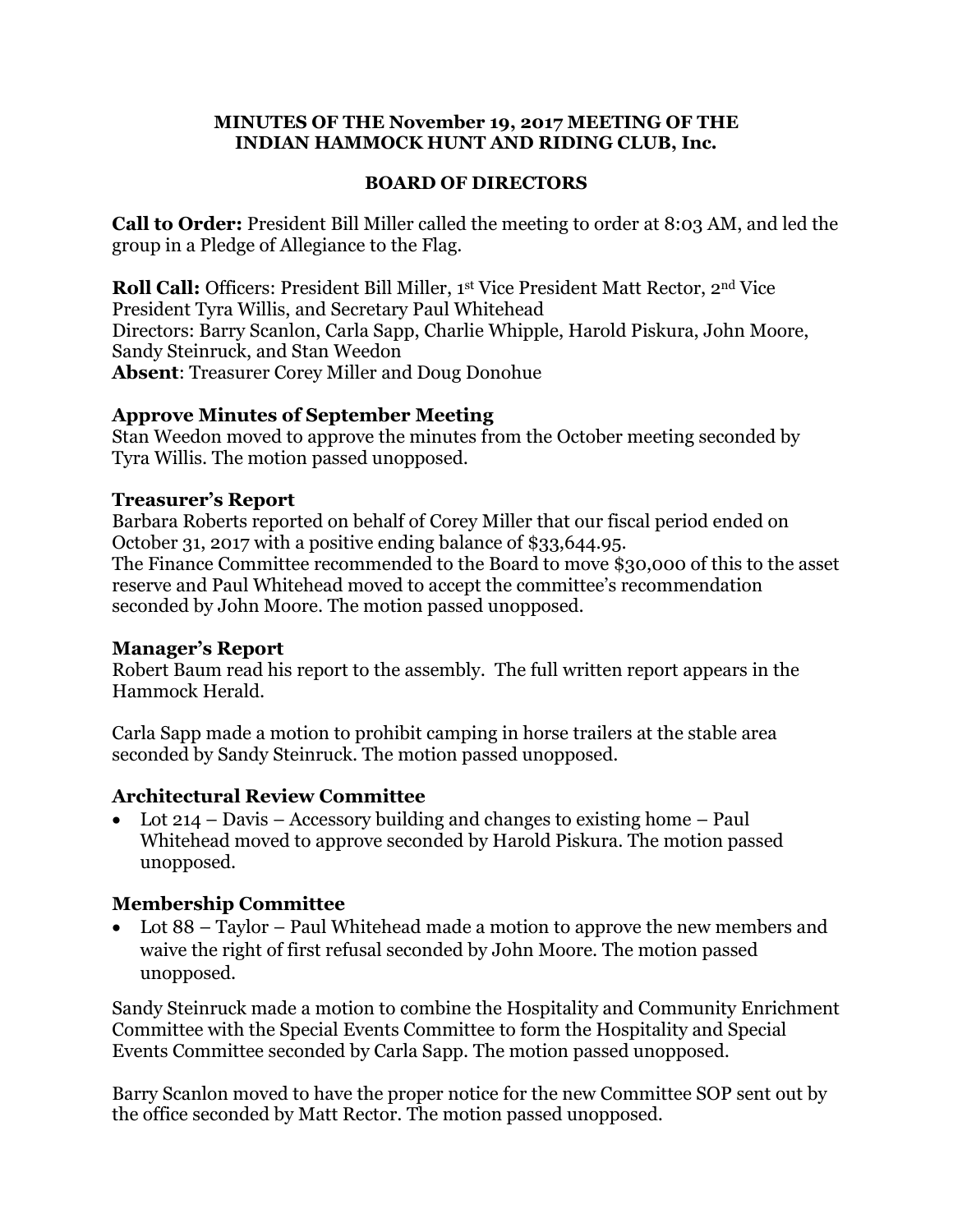### **New Business**

1. Harold Piskura moved to accept the warranty extension on the roads proposed by North Florida Emulsions seconded by John Moore. The motion passed unopposed. Charlie Whipple moved to pay the final balance due to North Florida Emulsions seconded by Harold Piskura.

John Moore moved to amend the motion to pay NFE once we have the printed warranty extension agreement properly signed by both sides seconded by Harold Piskura. The motion to amend passed unopposed.

The amended motion then passed unopposed.

2. Matt Rector moved to approve joining the Civilian Marksmanship Program seconded by Stan Weedon. The motion passed unopposed.

4. Barry Scanlon moved to give notice to Our Daily Bread that we are cancelling their lease effective December 31, 2017 seconded by Carla Sapp. Stan Weedon called the question seconded by John Moore. Calling the question passed unopposed.

The motion then failed with Stan Weedon, Charlie Whipple, Harold Piskura, Tyra Willis, Matt Rector, and Bill Miller opposed.

### **Unfinished Business**

2. Matt Rector moved to table the rule change proposal to have more time to prepare seconded by Charlie Whipple. The motion to table passed with Harold Piskura opposed.

### **Adjournment**

Carla Sapp made a motion to adjourn at 9:48 AM seconded by Matt Rector. The motion passed unopposed.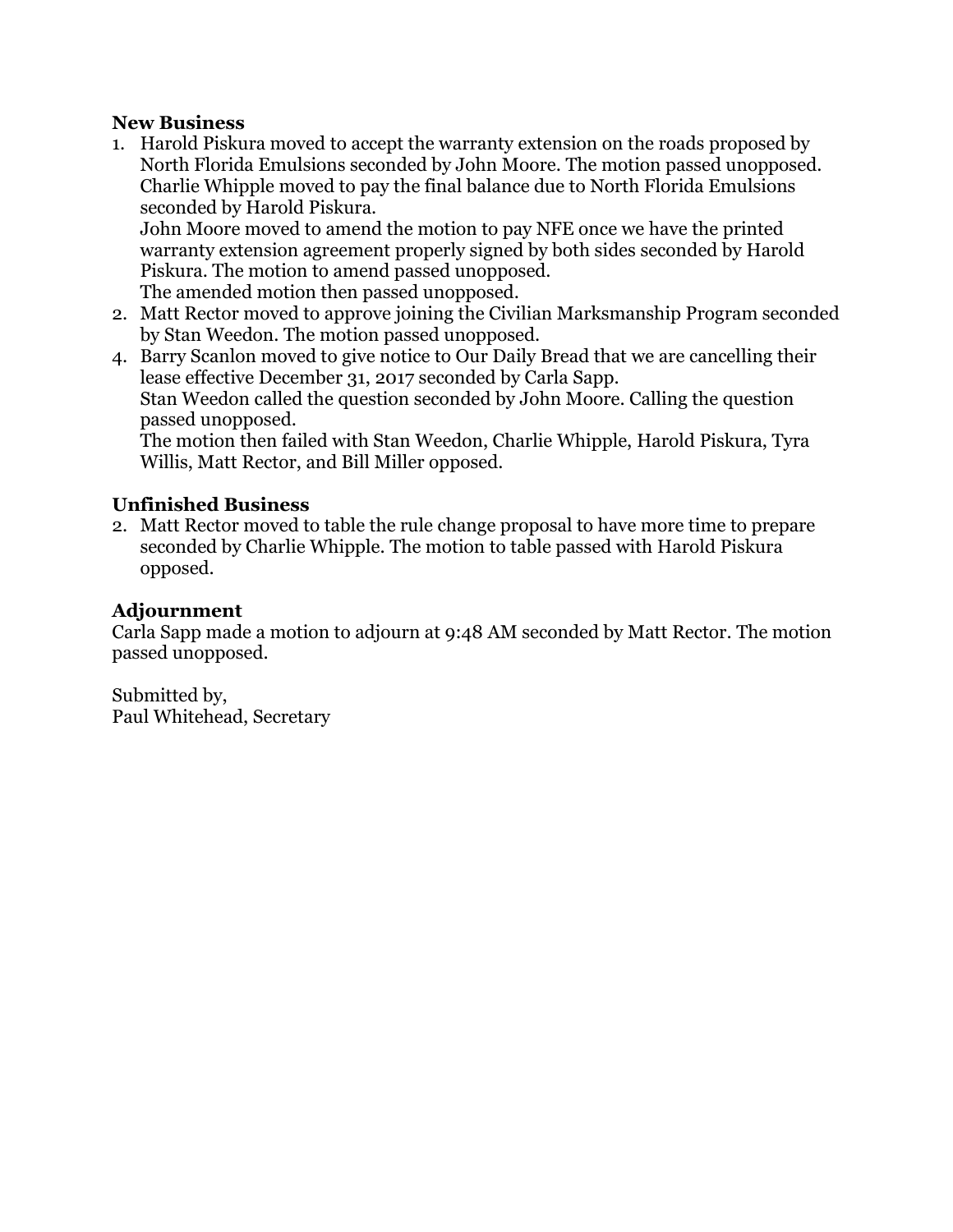#### **MINUTES OF THE October 22, 2017 MEETING OF THE INDIAN HAMMOCK HUNT AND RIDING CLUB, Inc.**

#### **BOARD OF DIRECTORS**

**Call to Order:** President Bill Miller called the meeting to order at 8:02 AM, and led the group in a Pledge of Allegiance to the Flag.

**Roll Call:** Officers: President Bill Miller, 2nd Vice President Tyra Willis, and Treasurer Corey Miller Directors: Barry Scanlon, Carla Sapp, Charlie Whipple, Doug Donohue, Harold Piskura, John Moore, Sandy Steinruck, and Stan Weedon **Absent**: 1 st Vice President Matt Rector, Secretary Paul Whitehead

#### **Approve Minutes of September Meeting**

Harold Piskura moved to approve the minutes from the August meeting seconded by John Moore. The motion passed with Carla Sapp and Doug Donohue abstaining.

Matt Rector joined the meeting at 8:15 AM.

#### **Treasurer's Report**

Corey Miller reported that the most recent Finance Committee meeting did not have a quorum.

#### **Manager's Report**

Robert Baum read his report to the assembly. The full written report appears in the Hammock Herald.

Matt Rector moved to hold the Annual Members' Meeting on Sunday January 21, 2018 seconded by Tyra Willis at 9:00 AM. The motion passed unopposed.

Announced: Employee Christmas Party Friday December 15 at noon. Members' Christmas Party potluck dinner on Saturday December 16

### **Membership Committee**

• Lot 168 – Littee – Corey Miller made a motion to approve the new members and waive the right of first refusal seconded by Tyra Willis. The motion passed unopposed.

### **Stable Committee**

Sandy Steinruck made a motion to move \$500 from the Stable Committee funds to the Equestrian Committee for an equestrian obstacle course seconded by Corey Miller. The motion passed unopposed.

Sandy Steinruck made a motion to have the holiday parade and holiday party at the lodge on Saturday November 25 seconded by Harold Piskura. The motion passed with Stan Weedon opposed.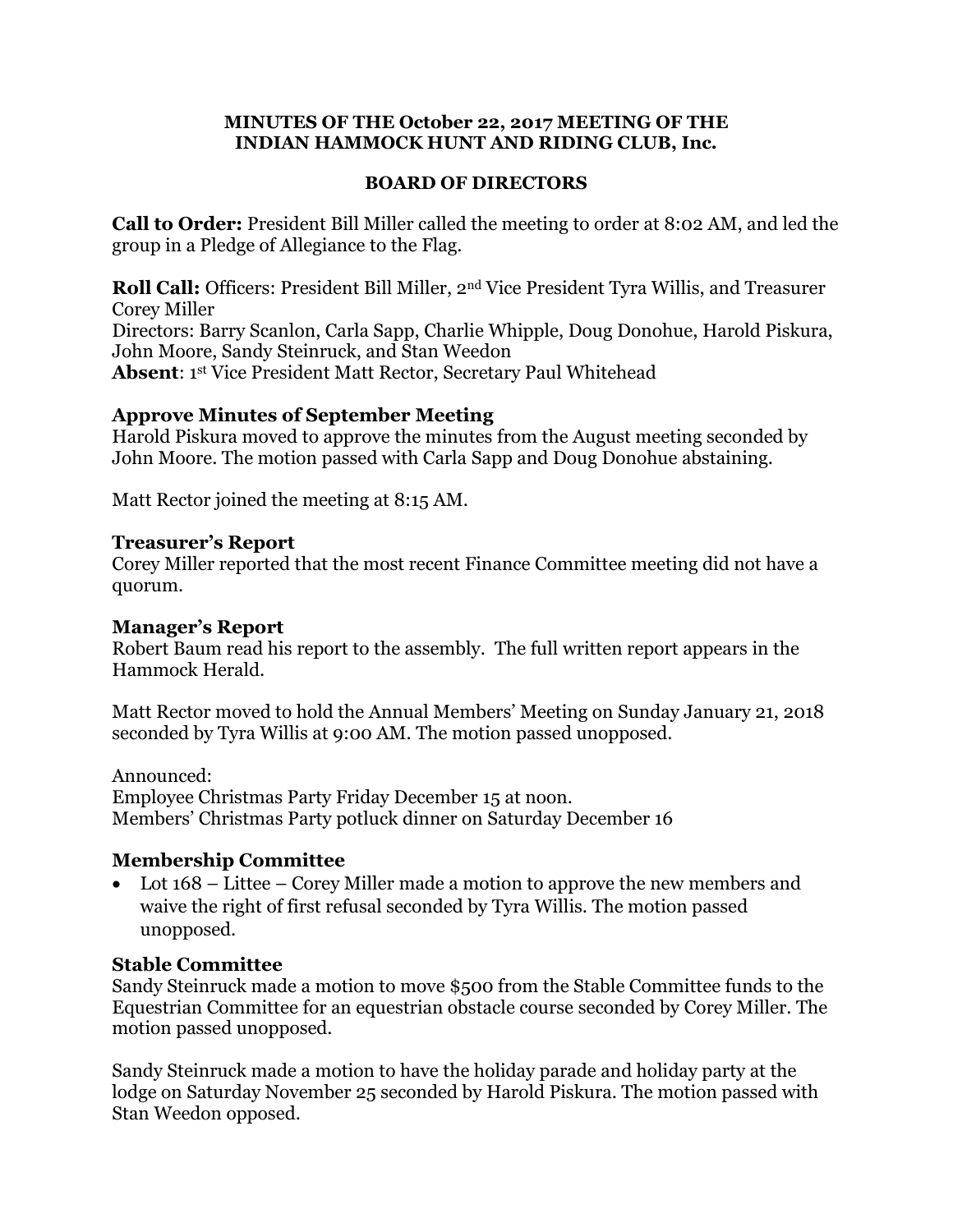### **New Business**

- 5. Matt Rector moved to approve the new Emergency Gate Access Authorization Form with instructions to be put into effect February 1, 2018 seconded by Harold Piskura. The motion passed unopposed. This will be noticed in the Hammock Herald in November and December.
- 6. Matt Rector moved that members can get one gate access card for each vehicle owned by the member seconded by Charlie Whipple. Matt Rector moved to modify the previous motion to: Modify section 16.3a in the rules to be "Keys are issued by the Club solely to Owners, maximum of 1 per owned vehicle and remain the property of the Club. These keys are not to be duplicated or copied." seconded by Charlie Whipple. Charlie moved to table the motion on limits on gate access keys seconded by Matt

Rector. The motion to table passed unopposed.

- 7. Sandy Steinruck moved to approve the lease for Lot 249 seconded by Matt Rector. The motion passed unopposed.
- 8. Doug Donohue moved to direct the manager to send a notice to anyone seen driving a swamp buggy or hunt buggy in Indian Hammock to cease and desist seconded by Stan Weedon. The motion passed with Carla Sapp and Harold Piskura opposed.
- 9. Matt Rector made a motion for the manager to work with the Hunt Committee to run dogs to hunt hogs in the residential area during the week seconded by Corey Miller. The motion passed unopposed.

### **Adjournment**

Stan Weedon made a motion to adjourn at 11:07 AM seconded by Corey Miller. The motion passed unopposed.

Submitted by, Sandy Steinruck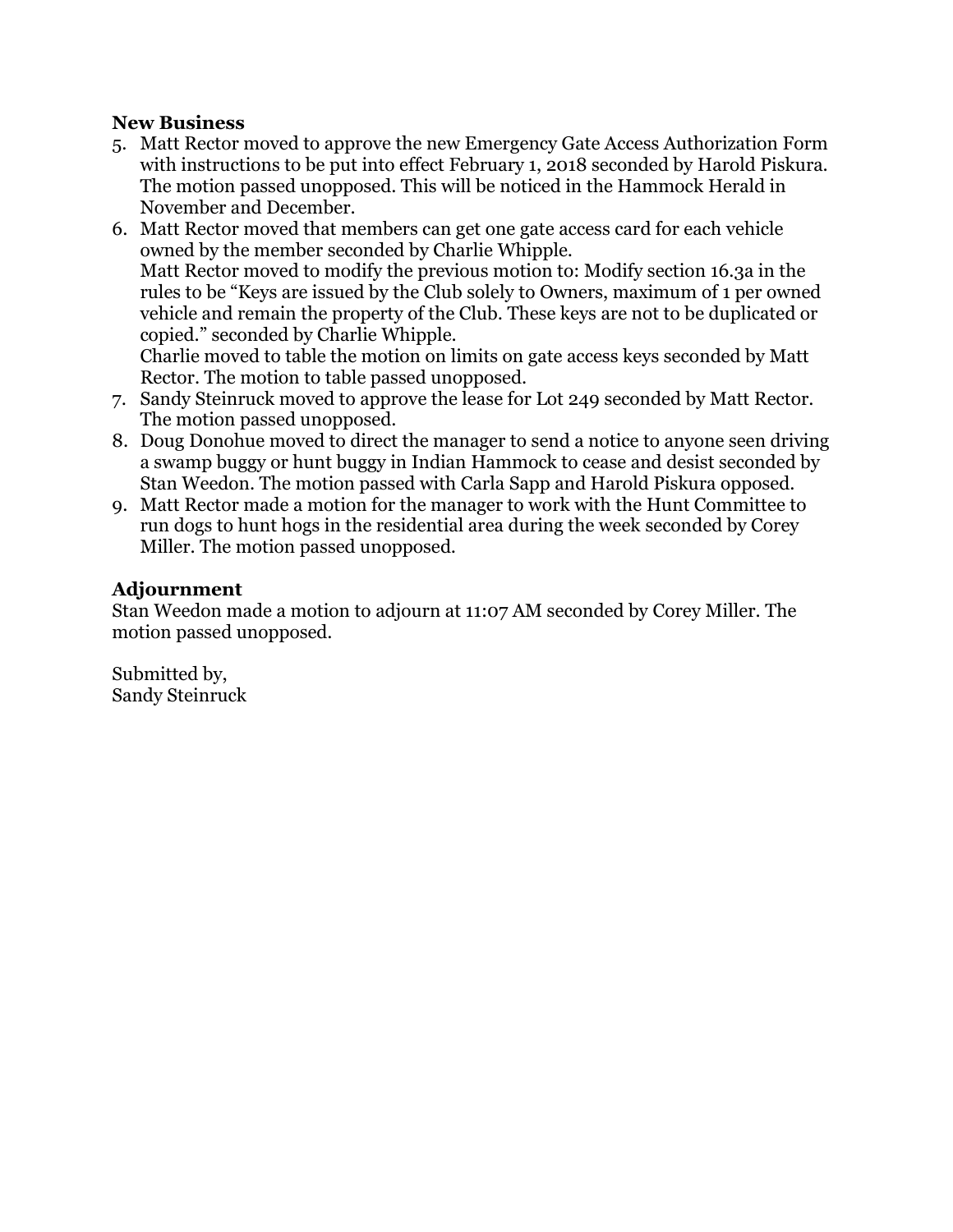#### **MINUTES OF THE September 24, 2017 MEETING OF THE INDIAN HAMMOCK HUNT AND RIDING CLUB, Inc.**

#### **BOARD OF DIRECTORS**

**Call to Order:** President Bill Miller called the meeting to order at 8:03 AM, and led the group in a Pledge of Allegiance to the Flag.

**Roll Call:** Officers: President Bill Miller, 1st Vice President Matt Rector, 2nd Vice President Tyra Willis, Treasurer Corey Miller, and Secretary Paul Whitehead Directors: Barry Scanlon, Charlie Whipple, Harold Piskura, John Moore, Sandy Steinruck, and Stan Weedon **Absent**: Carla Sapp, Doug Donohue

### **Approve Minutes of August Meeting**

Harold Piskura moved to approve the minutes from the August meeting seconded by John Moore. The motion passed unopposed.

### **Treasurer's Report**

Corey Miller reported that we are \$10,297.60 ahead of budget through the month of August.

Corey Miller moved to put the extra monies collected due to double assessments into the Asset Reserve Account seconded by Tyra Willis. The motion passed unopposed.

Corey Miller moved to have the lodge lessee pay for the printing of their own meal tickets seconded by John Moore. The motion failed with Corey Miller and John Moore in favor.

Corey Miller moved to waive late fees for September 2017 for all members who were current on their maintenance fees prior to hurricane Irma seconded by Tyra Willis. The motion passed unopposed.

#### **Manager's Report**

Robert Baum read his report to the assembly. The full written report appears in the Hammock Herald.

## **Architectural Review Committee**

• Lot 171 – Deck expansion – Matt Rector moved to approve seconded by Corey Miller. The motion passed unopposed.

### **Membership Committee**

- Lot 268 Ward –Matt Rector made a motion to approve the new members and waive the right of first refusal seconded by Tyra Willis. The motion passed unopposed.
- Lot 128 Green Matt Rector made a motion to approve the new member and waive the right of first refusal seconded by John Moore. The motion passed unopposed.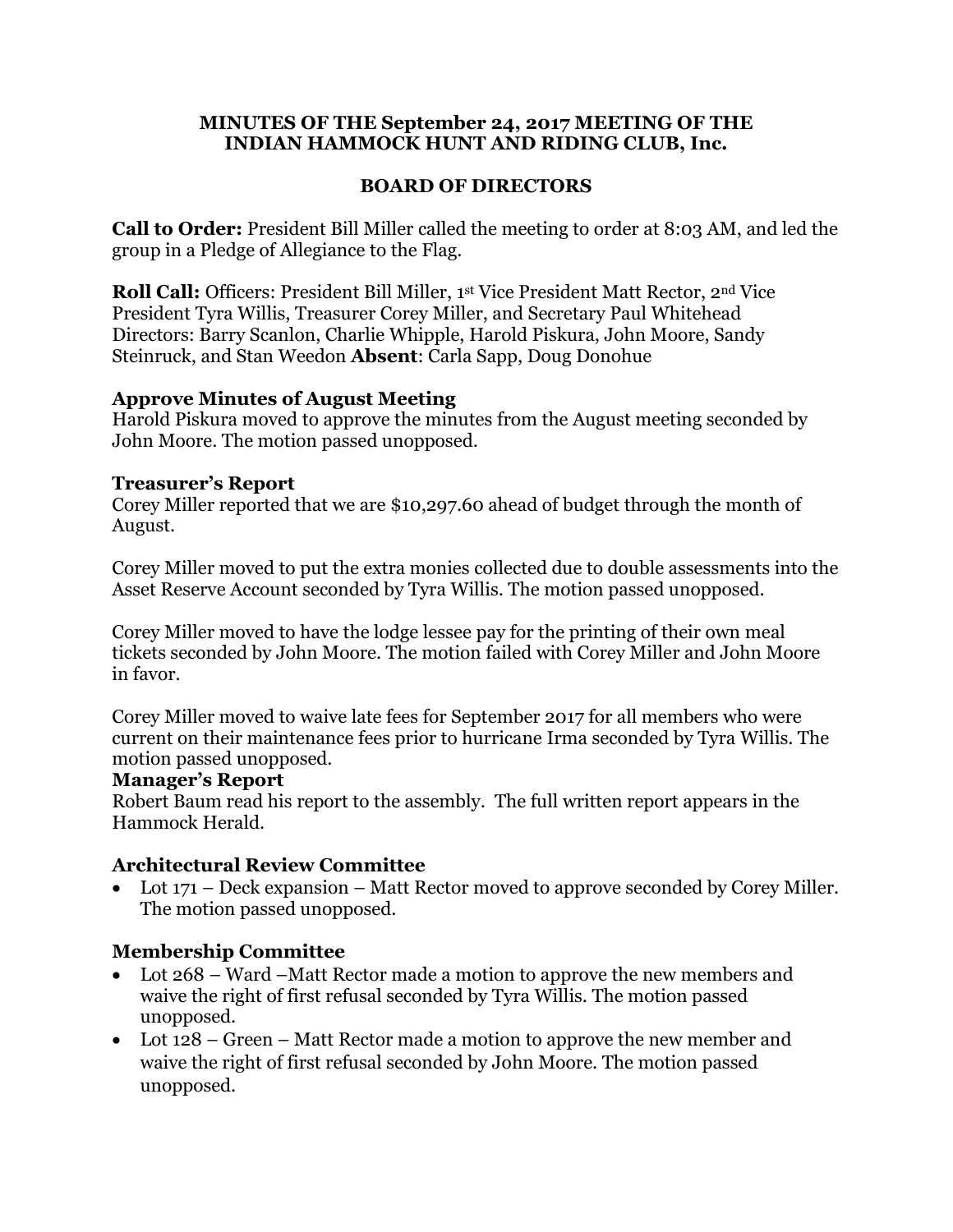• Lot 106 – Coyle – Matt Rector made a motion to approve the new members and waive the right of first refusal seconded by Stan Weedon. The motion passed unopposed.

The Finance Committee meeting was moved to Saturday October 14th.

### **New Business**

- 2. Corey Miller moved to approve the 2017-2018 Budget and adopt the new monthly assessment of \$216 for the 12 month period November 1, 2017 through October 31, 2018 seconded by Harold Piskura. The motion passed unopposed.
- 3. Matt Rector moved to approve the lease for lot 288 subject to the lessees receiving an orientation from Barbara Roberts seconded by Tyra Willis. The motion passed with Stan Weedon abstaining.
- 4. Corey Miller made a motion to add the Indian Hammock Manager to the Bank United account seconded by Stan Weedon. The motion passed unopposed.
- 10. Matt Rector moved to approve Randy Spillers to install new barb wire fencing around the North Pasture with the requirement to add a third gate to the proposal located in the NW corner of the pasture where it connects to the existing fence seconded by John Moore. The motion passed unopposed.

### **Unfinished Business**

1. Corey Miller moved to approve the Covered Trailer Parking SOP as noticed to the membership seconded by Tyra Willis. The motion passed unopposed.

### **Adjournment**

Matt Rector made a motion to adjourn at 9:07 AM seconded by Corey Miller. The motion passed unopposed.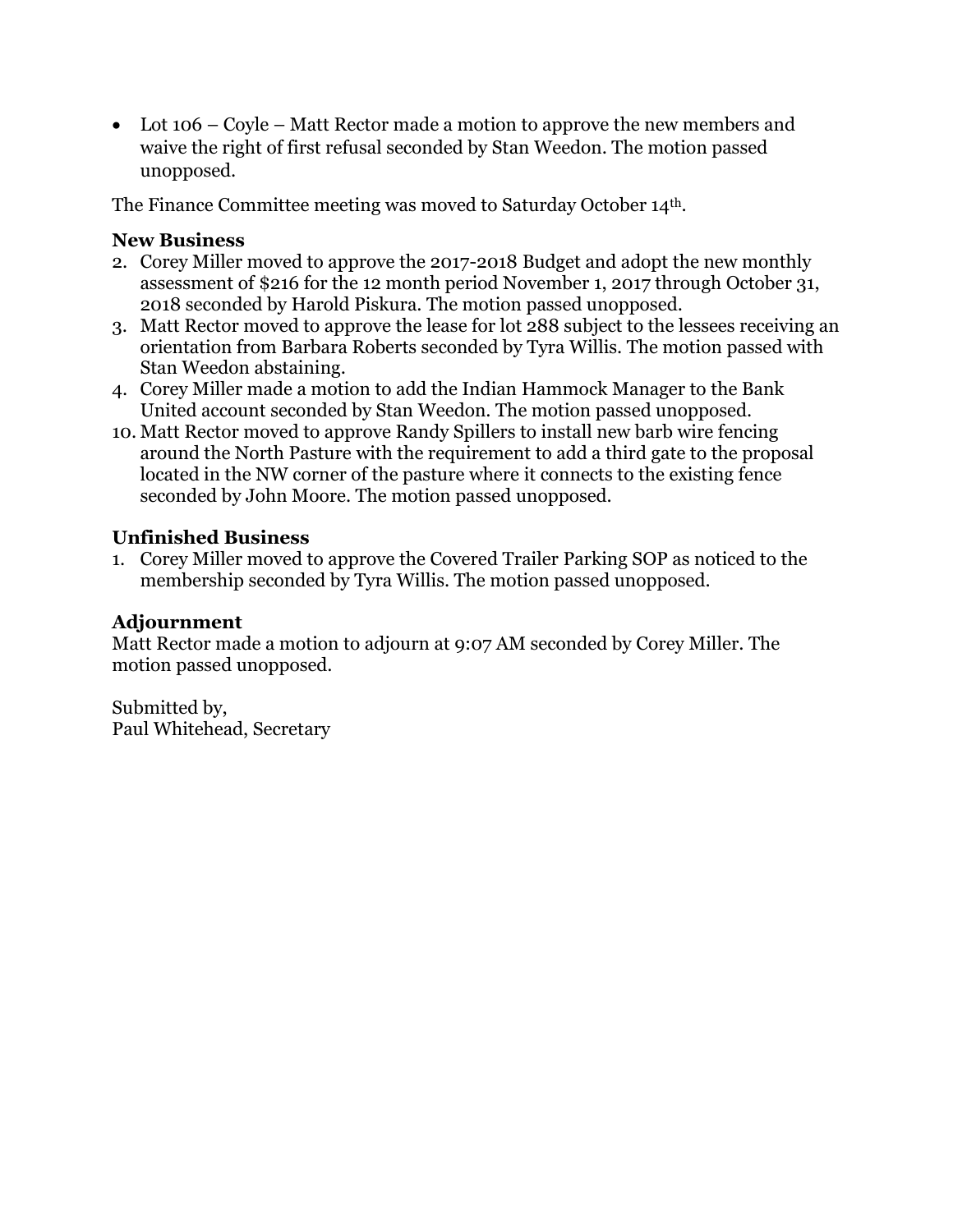#### **MINUTES OF THE August 20, 2017 MEETING OF THE INDIAN HAMMOCK HUNT AND RIDING CLUB, Inc.**

#### **BOARD OF DIRECTORS**

**Call to Order:** President Bill Miller called the meeting to order at 8:03 AM, and led the group in a Pledge of Allegiance to the Flag.

**Roll Call:** Officers: President Bill Miller, 1st Vice President Matt Rector, 2<sup>nd</sup> Vice President Tyra Willis, Treasurer Corey Miller, and Secretary Paul Whitehead Directors: Charlie Whipple, Harold Piskura, John Moore, Sandy Steinruck, and Stan Weedon **Absent**: Carla Sapp, Doug Donohue

### **Approve Minutes of July Meeting**

Matt Rector moved to approve the minutes from the July meeting seconded by Tyra Willis. The motion passed unopposed.

### **Treasurer's Report**

Corey Miller reported that we are \$8,792.94 ahead of budget.

Corey Miller moved to form an ad hoc committee to review the 5 year leases on the hangars seconded by Matt Rector. The motion passed unopposed.

### **Manager's Report**

Robert Baum read his report to the assembly. The full written report appears in the Hammock Herald.

Stan Weedon moved to have an engineering company come check the chip seal on the roads to make sure that we actually got what we paid for seconded by Corey Miller. The motion passed unopposed.

### **Architectural Review Committee**

- Lot 185 Clearing Paul Whitehead moved to approve seconded by Sandy Steinruck. The motion passed unopposed.
- Lot  $13/14$  Clearing Paul Whitehead moved to approve seconded by Stan Weedon. The motion passed unopposed.
- Lot 148 Pole barn and garage Corey Miller moved to approve seconded by Paul Whitehead. The motion passed with Harold Piskura abstaining.
- Lot 108 Barn Corey Miller moved to approve seconded by Stan Weedon. The motion passed unopposed.

## **Membership Review Committee**

- Lot 126 Federella –Matt Rector made a motion to approve the new member and waive the right of first refusal seconded by Tyra Willis. The motion passed unopposed.
- Lot 99 Peters Corey Miller made a motion to approve the new member and waive the right of first refusal seconded by Matt Rector. The motion passed with Paul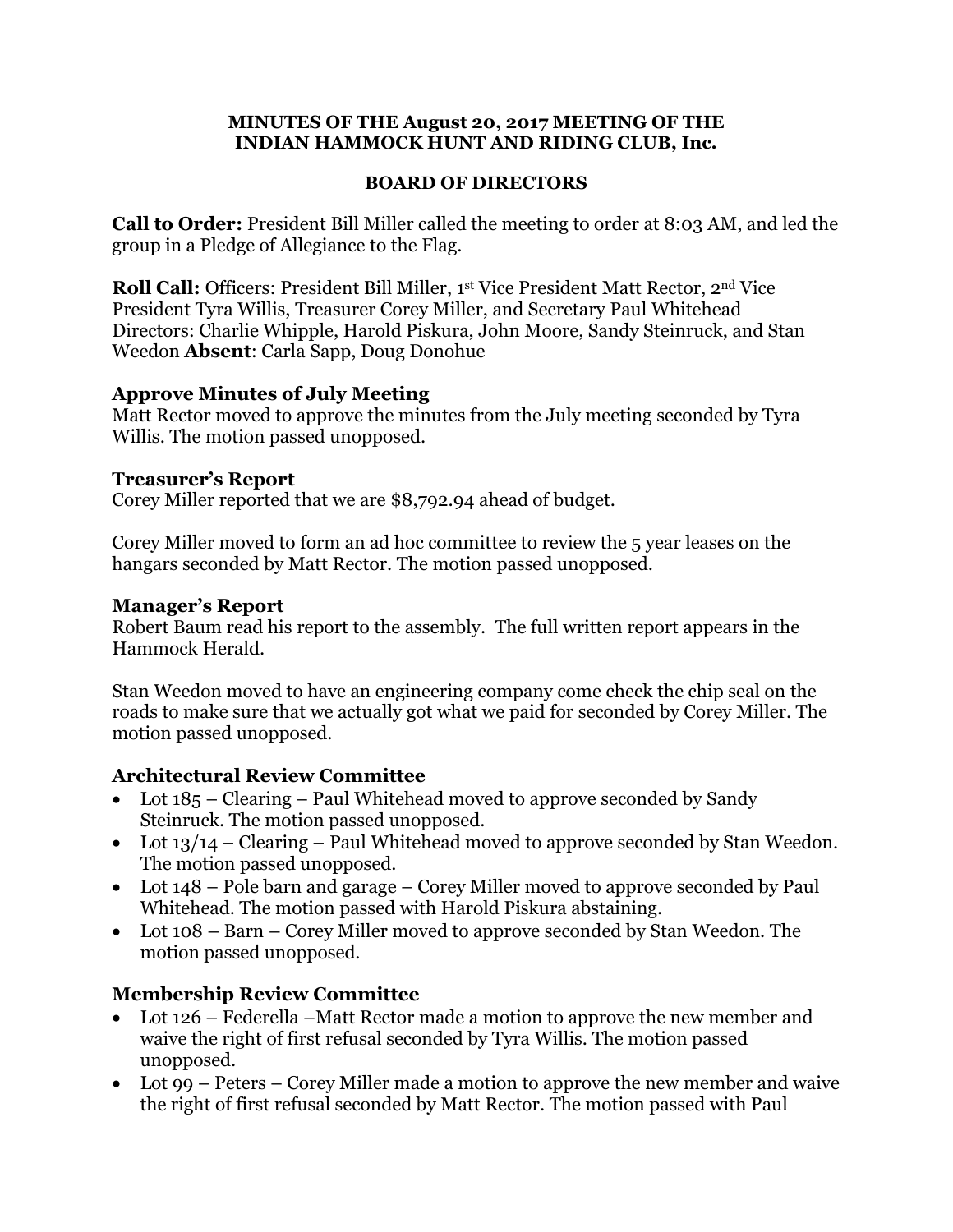Whitehead abstaining.

The Pool Committee requested permission to host an all member craft sale and cocktail party on December 9, 2017 to raise money to pay for the pool heater and any other needed items for the pool and pool area. Matt Rector motioned to approve this fund raiser seconded by Sandy Steinruck. The motion passed unopposed.

### **New Business**

5. Board Vacancy – Barry Scanlon was nominated to fill the vacancy and accepted the nomination. There were no additional nominations. Barry Scanlon was elected unanimously.

Barry Scanlon moved up to join the Board.

- 4. Matt Rector moved to reschedule the September Board meeting to September 24 to allow time for proper noticing of some agenda items seconded by Stan Weedon. The motion passed unopposed.
- 5. Matt Rector moved to adopt the verbiage changes on the Gate Access form to add "Licensed and Insured" for the contractor section and "Relationship" for the family section seconded by Tyra Willis.

Matt Rector moved to amend the motion to include adding an expiration date seconded by Sandy Steinruck.

Matt Rector moved to call the question seconded by Corey Miller. The motion to call the question passed unopposed.

The motion to amend the original motion to add the expiration date then passed unopposed.

The amended motion to change the Gate Access form passed unopposed.

- 6. Matt Rector moved to approve non-impact business JoJo's Lawn & Yoga seconded by Tyra Willis. The motion passed unopposed.
- 7. Corey Miller moved to approve the proposed new committee "Hospitality and Community Enrichment" seconded by Stan Weedon. The motion passed unopposed.

# **Unfinished Business**

1. Corey Miller moved to allow enclosed trailer storage in the currently cleared area at the old deputy mobile home site per the notice that was sent to the membership for the same rate as the current RV storage lot [\$20/month] seconded by Harold Piskura.

Sandy Steinruck moved to amend the motion to be subject to the creation of an SOP for the new storage area seconded by John Moore. The motion to amend passed with Corey Miller opposed.

The amended motion passed unopposed.

# **Adjournment**

Matt Rector made a motion to adjourn at 10:53 AM seconded by Charlie Whipple. The motion passed unopposed.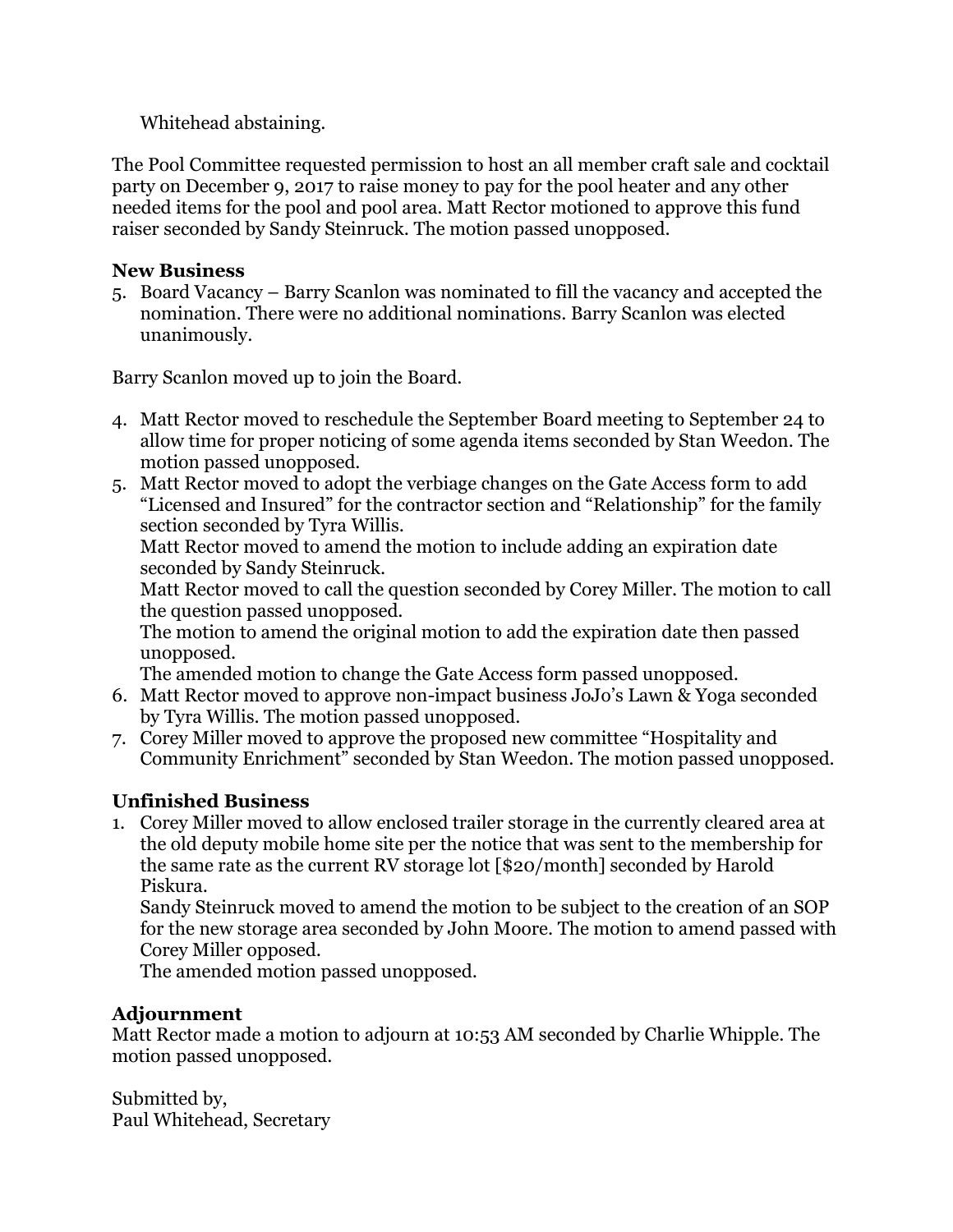#### **MINUTES OF THE July 16, 2017 MEETING OF THE INDIAN HAMMOCK HUNT AND RIDING CLUB, Inc.**

#### **BOARD OF DIRECTORS**

**Call to Order:** President Bill Miller called the meeting to order at 8:05 AM, and led the group in a Pledge of Allegiance to the Flag.

**Roll Call:** Officers: President Bill Miller, 1st Vice President Matt Rector, 2<sup>nd</sup> Vice President Tyra Willis, Treasurer Corey Miller, and Secretary Paul Whitehead Directors: Carla Sapp, Charlie Whipple, Doug Donohue, Harold Piskura, John Moore, Kathleen Oakes, Sandy Steinruck, and Stan Weedon

### **Approve Minutes of June Meeting**

Tyra Willis moved to approve the minutes from the June meeting seconded by Sandy Steinruck. The motion passed with Matt Rector, Doug Donahue, and Kathleen Oakes abstaining.

### **Treasurer's Report**

Corey Miller reported that we are +\$8,463.20 year to date so we are \$64 ahead of budget.

Corey Miller moved to send the late fees for Lot 279 to the attorney for collection seconded by Carla Sapp. The motion passed unopposed.

## **Manager's Report**

Robert Baum read his report to the assembly. The full written report appears in the Hammock Herald.

# **Architectural Review Committee**

- Lot 80 McCann Paint house with new colors Matt Rector moved to approve seconded by Harold Piskura. The motion passed unopposed.
- Lot 253 Yee Screen porches and add second driveway Matt Rector moved to approve seconded by Corey Miller. The motion passed unopposed.
- Lot 243 Whitehead Clearing of attached lot Corey Miller moved to approve seconded by Matt Rector. The motion pass with Paul Whitehead abstaining.
- Lot 246 Etzion Clearing and driveway Harold Piskura moved to approve seconded by Matt Rector. The motion passed unopposed.

# **Membership Review Committee**

- Tucker (Ivan) Frederickson is purchasing Lot 171. Tyra Willis made a motion to approve the new member and waive the right of first refusal seconded by Charlie Whipple. The motion passed unopposed.
- Stephen Wojdylak is being added to Lot 12. Matt Rector made a motion to approve the new member and waive the right of first refusal seconded by Doug Donahue. The motion passed unopposed.
- Julie and Silvio Gonzales are purchasing Lot 176. Matt Rector made a motion to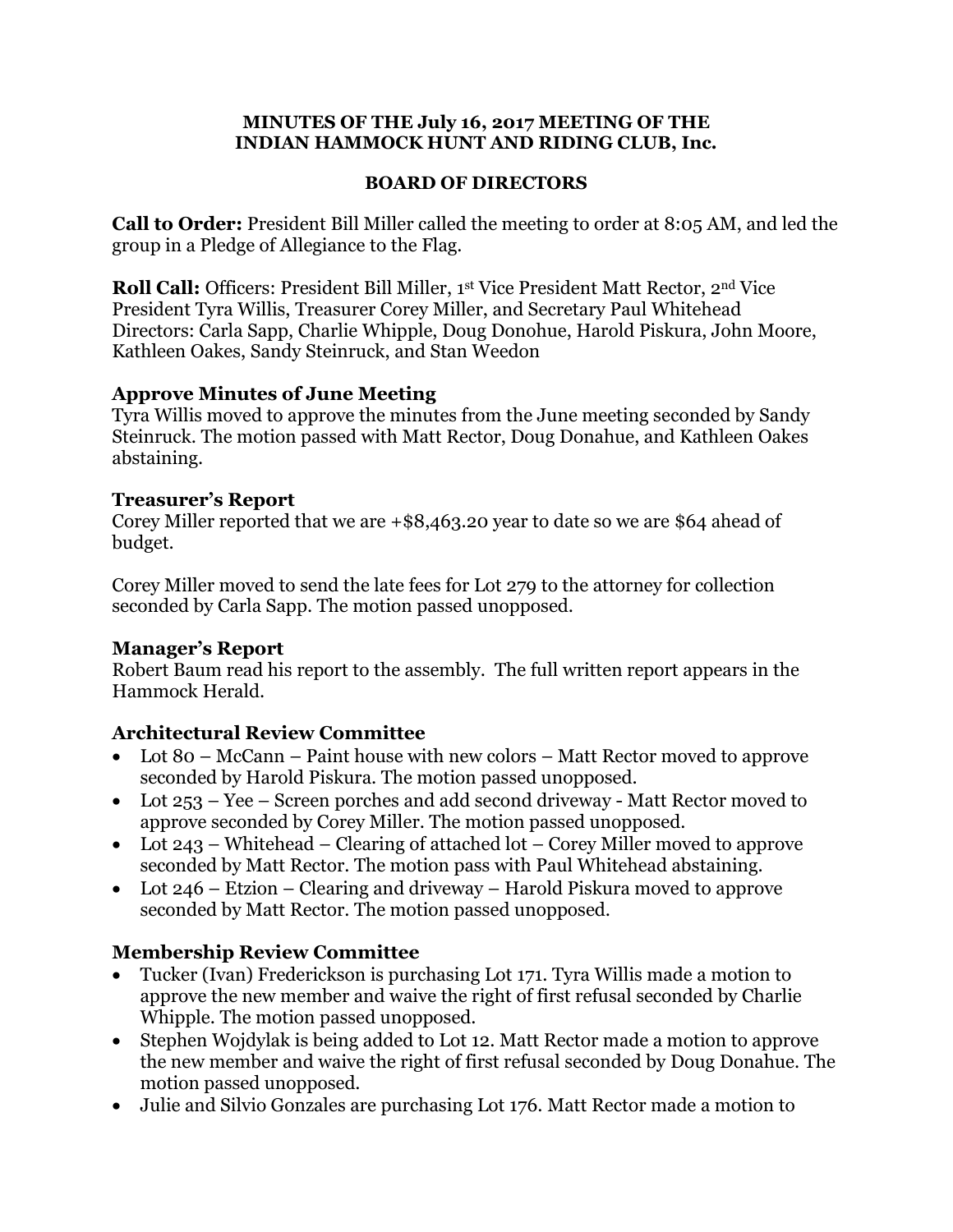approve the new member and waive the right of first refusal seconded by Sandy Steinruck. The motion passed unopposed.

- Denise and Greg Taber are purchasing Lots 145 & 150. Harold Piskura made a motion to approve the new member and waive the right of first refusal seconded by Doug Donahue. The motion passed unopposed.
- Linda and Larry Scott are purchasing Lot 119. Kathleen Oakes made a motion to approve the new member and waive the right of first refusal seconded by Doug Donahue. The motion passed unopposed.
- Stefanie Settle of Lot 226 is adding Debbie Sunderland as an LTG. Corey Miller made a motion to approve the LTG seconded by Paul Whitehead. The motion passed unopposed.

Corey Miller made a motion to accept the \$146 per month bid from Mr. Dowling for a copier for the office seconded by Doug Donahue. The motion passed unopposed.

### **New Business**

Corey Miller moved to authorize Bob Baum to spend up to \$2,500 for the purchase of game cameras seconded by Tyra Willis. The motion pass unopposed.

## **Old Business**

Matt Rector moved to use Palm Green for the tennis court with white stripes and Sunset Red for the walk areas seconded by Harold Piskura. The motion passed with Kathleen Oakes opposed.

### **Unfinished Business**

There was no unfished business

## **Adjournment**

Matt Rector made a motion to adjourn at 9:29 AM seconded by Sandy Steinruck. The motion passed unopposed.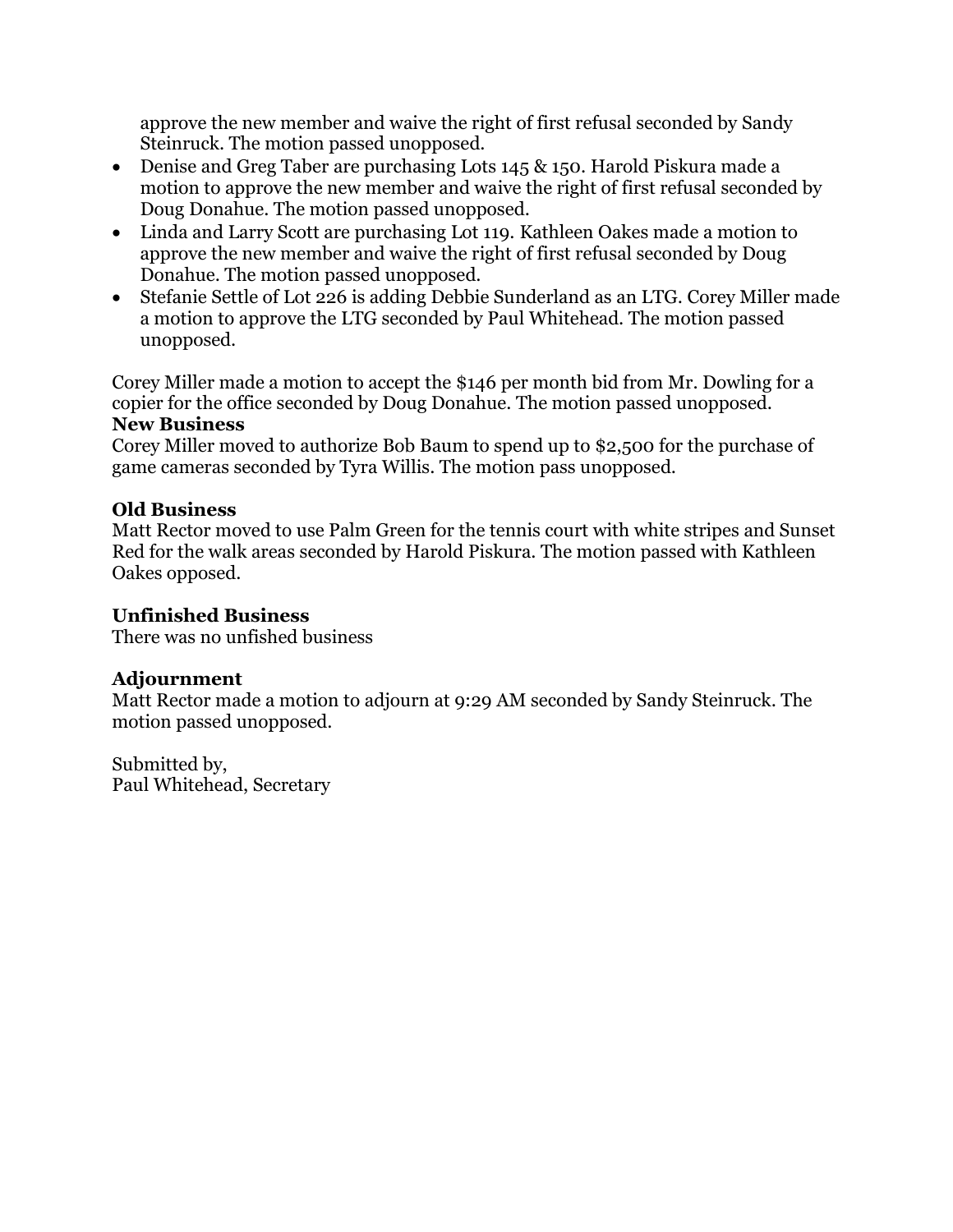#### **MINUTES OF THE June 25, 2017 MEETING OF THE INDIAN HAMMOCK HUNT AND RIDING CLUB, Inc.**

#### **BOARD OF DIRECTORS**

**Call to Order:** President Bill Miller called the meeting to order at 8:01 AM, and led the group in a Pledge of Allegiance to the Flag.

**Roll Call:** Officers: President Bill Miller, 2nd Vice President Tyra Willis, Treasurer Corey Miller, and Secretary Paul Whitehead Directors: Carla Sapp, Charlie Whipple, Harold Piskura, John Moore, Sandy Steinruck, and Stan Weedon **Absent**: 1 st Vice President Matt Rector, Doug Donohue, Kathleen **Oakes** 

### **Approve Minutes of April Meeting**

It was noted that the May 28th minutes incorrectly shows Charlie Whipple joining the meeting when it was reconvened at 11:27 AM.

Tyra Willis moved to approve the amended minutes from the May 28th meeting seconded by Harold Piskura. The motion passed unopposed.

#### **Treasurer's Report**

Corey Miller reported that we are -\$7,207 for the month of May.

Corey Miller moved to retain the same auditor that we used last year for our yearend audit this year seconded by John Moore. The motion passed unopposed.

Corey Miller made a motion to have the bunk house tented for termites not to exceed \$2,000 seconded by Sandy Steinruck. The motion passed unopposed.

Corey Miller made a motion to replace the septic system at the Birds Nest not to exceed \$5,000 seconded by John Moore. The motion passed unopposed.

Corey noted that the budget Town Hall meetings for this year are set for July 22 and August 19.

### **Manager's Report**

Robert Baum read his report to the assembly. The full written report appears in the Hammock Herald.

### **Architectural Review Committee**

- Lot 186 DeCarlo Construct barn to replace old shed. John Moore made a motion to approve seconded by Paul Whitehead. The motion passed with Harold Piskura abstaining.
- Lot 237 Dowling Building a new home. John Moore made a motion to approve seconded by Bill Miller. The motion passed unopposed.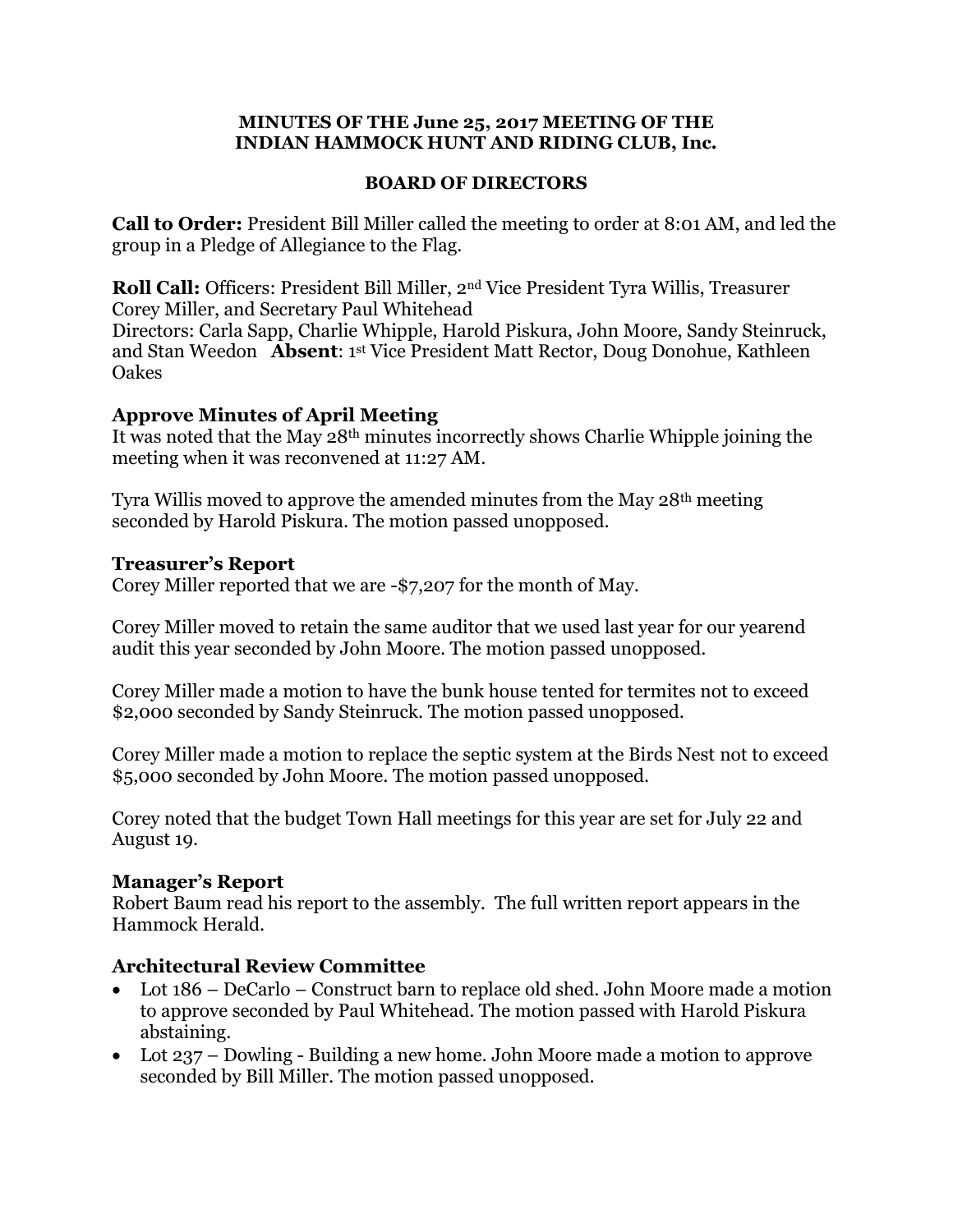- Lot 260 Baum Clearing. John Moore made a motion to approve seconded by Corey Miller. The motion passed unopposed.
- Lot 141 Reno Adding second driveway. John Moore made a motion to approve seconded by Carla Sapp. The motion passed with Stan Weedon opposed.

## **Membership Review Committee**

- David and Gloria Etzian are purchasing Lot 246. John Moore made a motion to approve the new member and waive the right of first refusal seconded by Tyra Willis. The motion passed unopposed.
- Leo Rukin is purchasing Lot 12. John Moore made a motion to approve the new member and waive the right of first refusal seconded by Corey Miller. The motion passed unopposed.

Corey Miller moved to approve a Shoot and Eat on Sunday July 2nd at the Birds Nest seconded by Sandy Steinruck. The motion passed unopposed.

### **New Business**

- 1. Discussed issues with UTVs tearing up common areas and speeding on the trails. Bill Miller and Bob Baum to talk about a plan
- 2. Charlie Whipple made a motion to authorize residents to contract with North Florida Emulsions to have a secondary road chipsealed if a majority of residents on the road agreed to the chipsealing and the residents who in favor bore the cost of the chipsealing and preparation. This was seconded by Tyra Willis.
	- a. Stan Weedon moved to amend the motion to stipulate that it must connect to a road that is already chipsealed seconded by John Moore. The motion to amend passed unopposed.
	- b. After additional discussion on the amended motion, Stan Weedon moved to call the question seconded by Carla Sapp. The motion to call the question passed with Harold Piskura opposed.
	- c. The amended motion then passed with Corey Miller, Paul Whitehead, Stan Weedon, and Carla Sapp opposed.
	- d. Stan Weedon moved to further define a road (for the purpose of the previous motion) to be (at a minimum) from where it connects to an already chipsealed road to the furthest lot on the road with a member willing to bear the cost of chipsealing seconded by Corey Miller. The motion passed with Carla Sapp opposed.
	- e. Stan Weedon moved to clarify that the members must donate the monies for the chipsealing and preparation to Indian Hammock Hunt and Riding Club. The Manager will contract with North Florida Emulsions once the money and documentation to prove the majority is in favor has been turned in to the office seconded by Corey Miller. The motion passed unopposed.

### SUMMARY FOR CLARITY

We are allowing private members to donate funds to Indian Hammock Hunt and Riding Club for the purpose of chipsealing secondary roads provided that the members pay the expenses of getting this done and they provide documentation to prove that a majority of the members on the affected road are in agreement. Once the proof of majority support and a check for the needed funds are received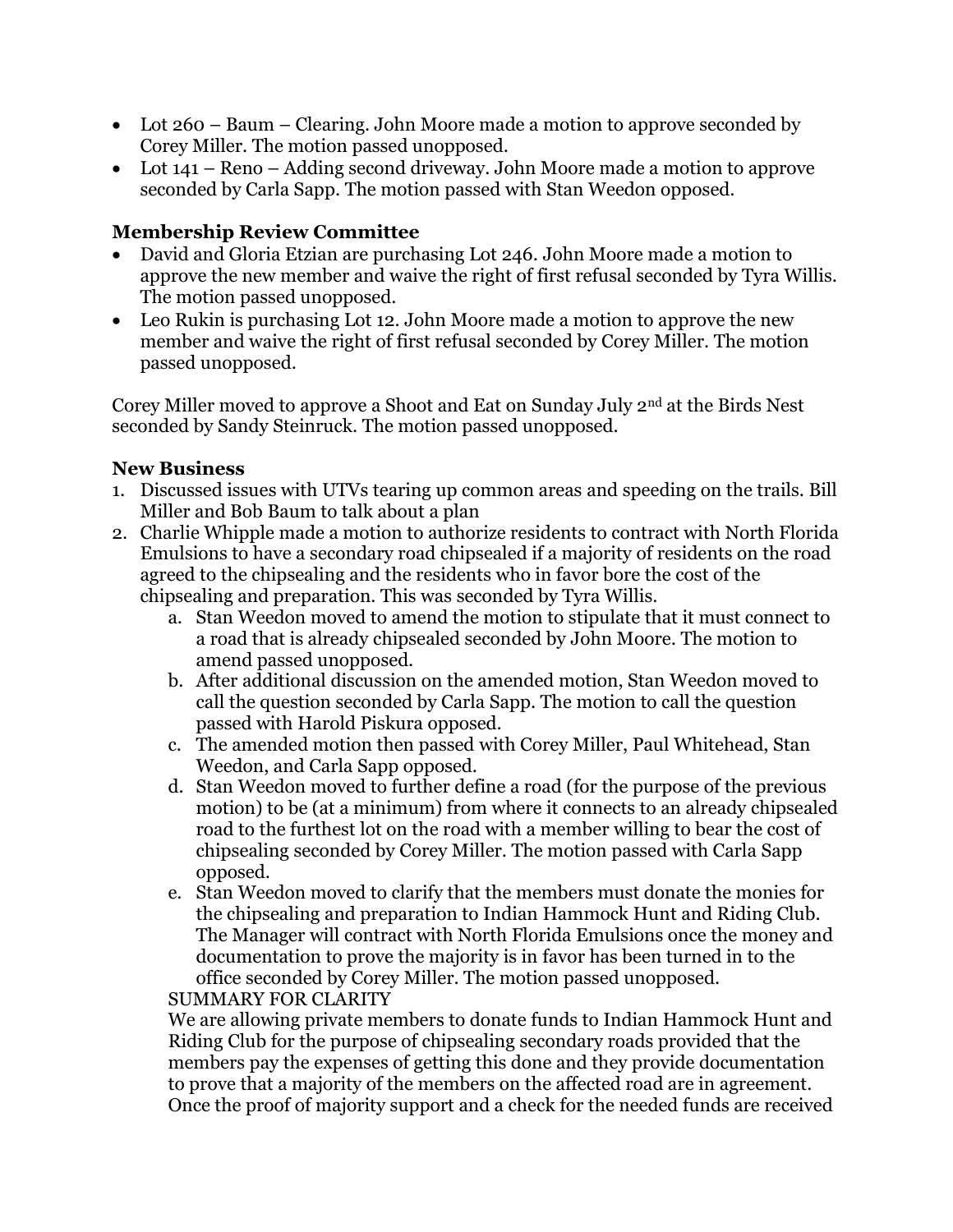the Manager will contract with North Florida Emulsions to get the road chipsealed. The road in question must connect to an already chipsealed road and will extend at least to the lot of the farthest person who is in favor of the chipsealing.

- 3. Corey Miller moved to pass the resolution to get the loan for \$275,000 needed to pay for the chipsealing of main loop of Indian Hammock by North Florida Emulsions seconded by Harold Piskura. The motion passed unopposed.
- 4. Corey Miller moved to use the lot that was previously the deputy sheriff living area as a secondary storage lot for trailers and RVs like the existing RV storage lot for the same fee of \$20 per month seconded by Harold Piskura.
	- a. Sandy Steinruck moved to table this motion to allow for proper noticing of this type of change to the membership prior to a vote seconded by Charlie Whipple. The motion to table passed unopposed.
- 5. Carla Sapp made a motion to approve spending up to \$60,000 per the Fast Dry bid to repair the tennis courts seconded by Corey Miller. The motion passed with Charlie Whipple opposed.
- 6. Corey Miller made a motion to allow up to \$187.20 to be spent on the 4<sup>th</sup> of July parade and celebration seconded by Sandy Steinruck. The motion passed unopposed

10:07 AM Carla Sapp left the meeting.

### **Unfinished Business**

There was no unfished business

### **Adjournment**

Corey Miller made a motion to adjourn at 10:15 AM seconded by Sandy Steinruck. The motion passed unopposed.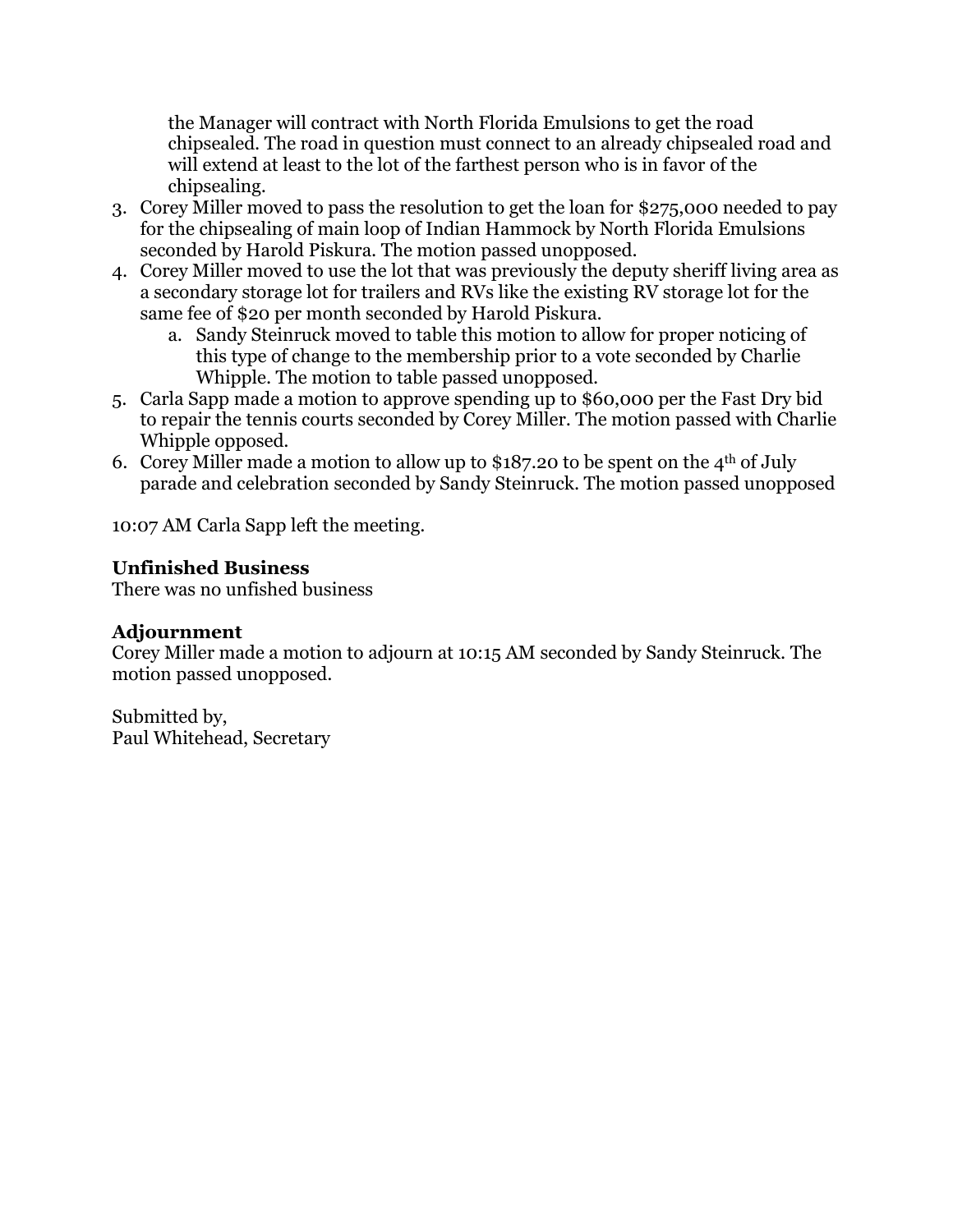#### **MINUTES OF THE May 28, 2017 MEETING OF THE INDIAN HAMMOCK HUNT AND RIDING CLUB, Inc.**

#### **BOARD OF DIRECTORS**

**Call to Order:** President Bill Miller called the meeting to order at 8:02 AM, and led the group in a Pledge of Allegiance to the Flag.

**Roll Call:** Officers: President Bill Miller, 2nd Vice President Tyra Willis, Treasurer Corey Miller, and Secretary Paul Whitehead

Directors: Carla Sapp, Doug Donohue, Harold Piskura, John Moore, Kathleen Oakes, and Stan Weedon **Absent**: 1 st Vice President Matt Rector, Charlie Whipple, Sandy Steinruck

#### **Approve Minutes of April Meeting**

Harold Piskura moved to approve the minutes from the April 23rd meeting seconded by John Moore. The motion passed unopposed.

#### **Treasurer's Report**

Corey Miller reported that we are currently at a \$11,393 loss YTD.

#### **Manager's Report**

Robert Baum read his report to the assembly. The full written report appears in the Hammock Herald.

#### **Architectural Review Committee**

- Lot 178 Stack painting the house. Corey Miller made a motion to approve seconded by Harold Piskura. The motion passed unopposed.
- Lot 281 Hogan building a new home. Harold Piskura made a motion to approve seconded by Stan Weedon.

### **Membership Review Committee**

- Mark McCann is purchasing Lot 80. John Moore made a motion to approve the new member and waive the right of first refusal seconded by Tyra Willis. The motion passed unopposed.
- Linda and Argyrios (Jerry) Roussos are purchasing Lot 120. John Moore made a motion to approve the new member and waive the right of first refusal seconded by Doug Donohue. The motion passed unopposed
- Ishaq Kundawala is purchasing Lot 33. John Moore made a motion to approve the new member and waive the right of first refusal seconded by Tyra Willis. The motion passed unopposed.

There were several member to member transfers:

- 1. Lot 143 is selling their lot to Doug Donahue who owns lot 144
- 2. Lot 13 is selling his lot to Curtis Price who owns lot 14
- 3. Lot 260 is selling his lot to Kathleen and Bob Baum who own lot 263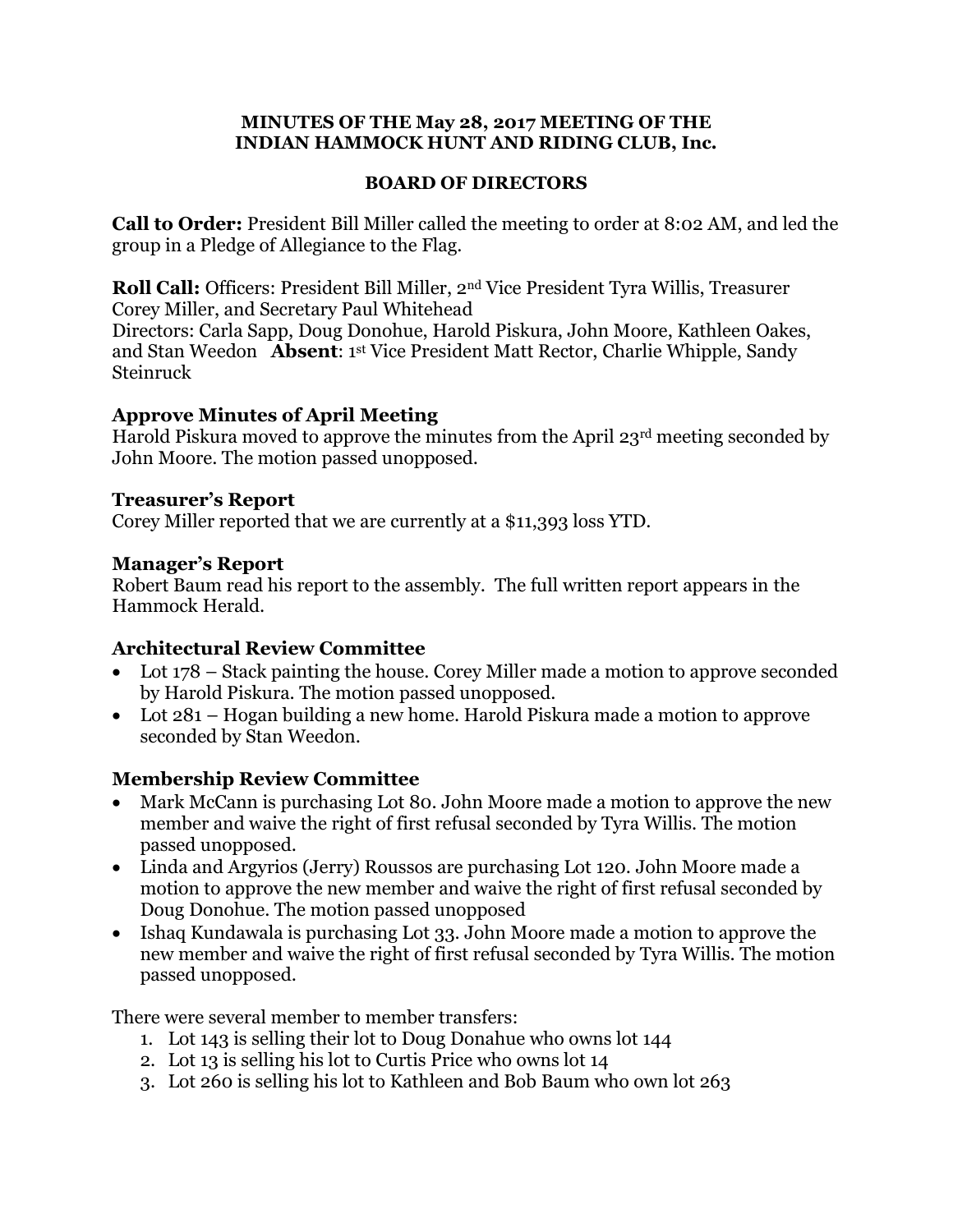Harold made a motion to summarily prove these member to member transfers seconded by Tyra Willis. The motion passed unopposed with Doug Donahue abstaining.

Doug Donahue made a motion to approve the designation of a Hunt Committee seconded by John Moore. The motion passed unopposed.

Tyra Willis made a motion to approve up to \$5,500 from their fund balance to upgrade electric service at the stable seconded by Carla Sapp. The motion passed unopposed.

### **New Business**

7. Stan Weedon made a motion to waive the double assessment for lot 165 seconded by John Moore. The motion failed with Carla Sapp, Corey Miller, Doug Donahue, Harold Piskura, and Kathleen Oakes opposed.

Stan Weedon moved to direct the office to immediately begin double assessing lots 24 and 25 seconded by Doug Donahue. The motion passed unopposed. Stan Weedon moved to waive the double assessment of lot 165 for the remainder of

2017 pending sale of the lot seconded by John Moore. The motion failed with Carla Sapp, Corey Miller, Doug Donahue, Harold Piskura, Kathleen Oakes, and Tyra Willis opposed.

## **Unfinished Business**

- 1. Stan Weedon made a motion to raise the price for a round of skeet from \$6 to \$7 seconded by Corey Miller. The motion passed unopposed
- 2. Corey made a motion to raise the price of the bunk house to \$150 per night seconded by Kathleen Oakes. The motion passed unopposed.
- 3. John Moore made a motion to accept the revised Stable SOP as noticed seconded by Tyra Willis. The motion failed with only John Moore, Stan Weedon, and Tyra Willis in favor.

### **Recess**

At 9:40AM Corey Miller made a motion to recess the board meeting until after the Special Members Meeting seconded by Carla Sapp. The motion passed unopposed

### **Reconvene**

President Bill Miller reconvened the meeting at 11:27AM and called us back to order.

Charlie Whipple joined the meeting when we reconvened.

## **Unfinished Business (continued)**

4. Kathleen Oakes made a motion to accept the bid to chip seal the main loop from North Florida Emulsions seconded by Corey Miller. The motion passed unopposed.

Corey Miller made a motion to preapprove already approved driveways to be covered with chip seal without the need for lot by lot board approval seconded by Doug Donahue. The motion passed unopposed.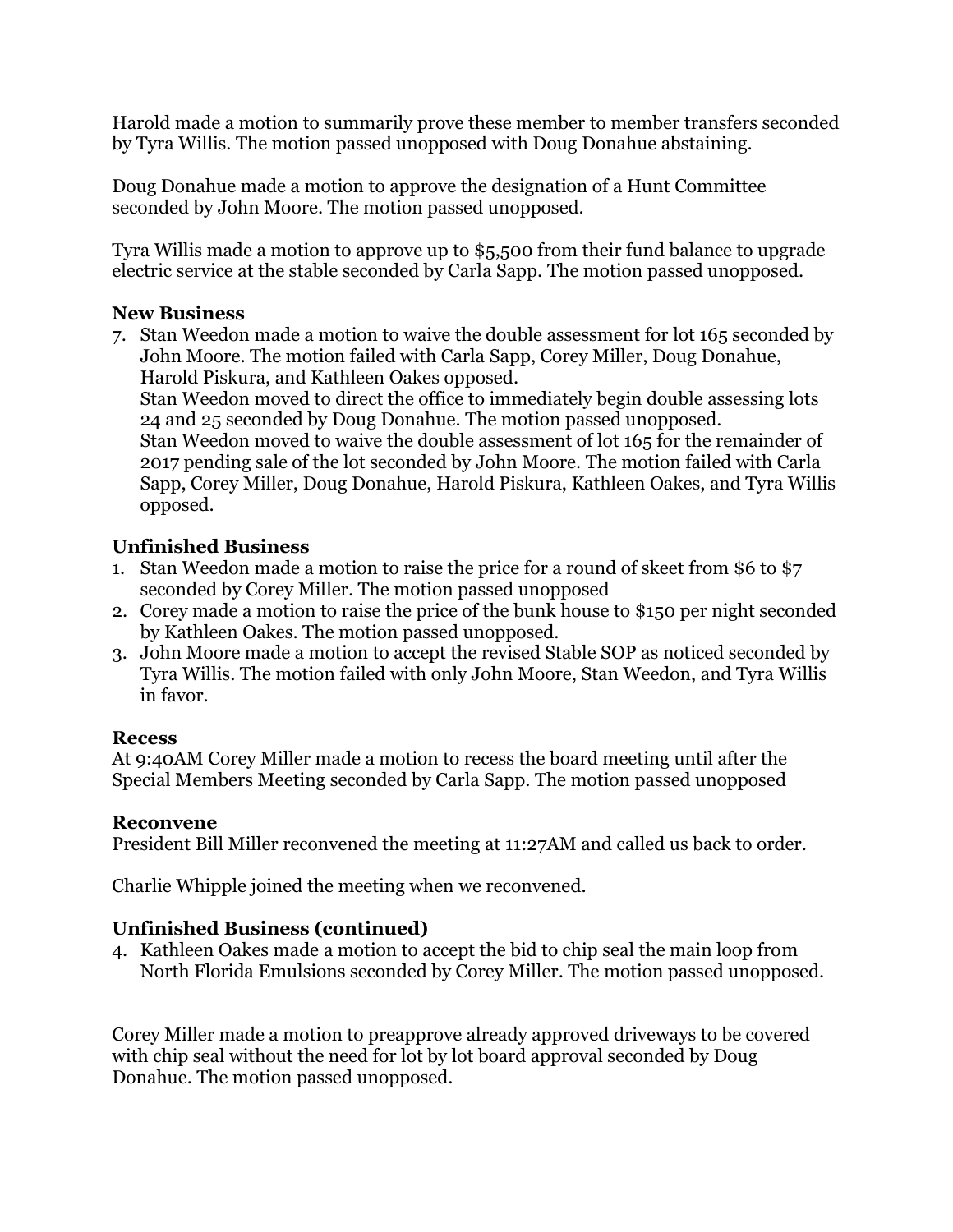## **Adjournment**

Kathleen Oakes made a motion to adjourn at 11:55AM seconded by Carla Sapp. The motion passed unopposed.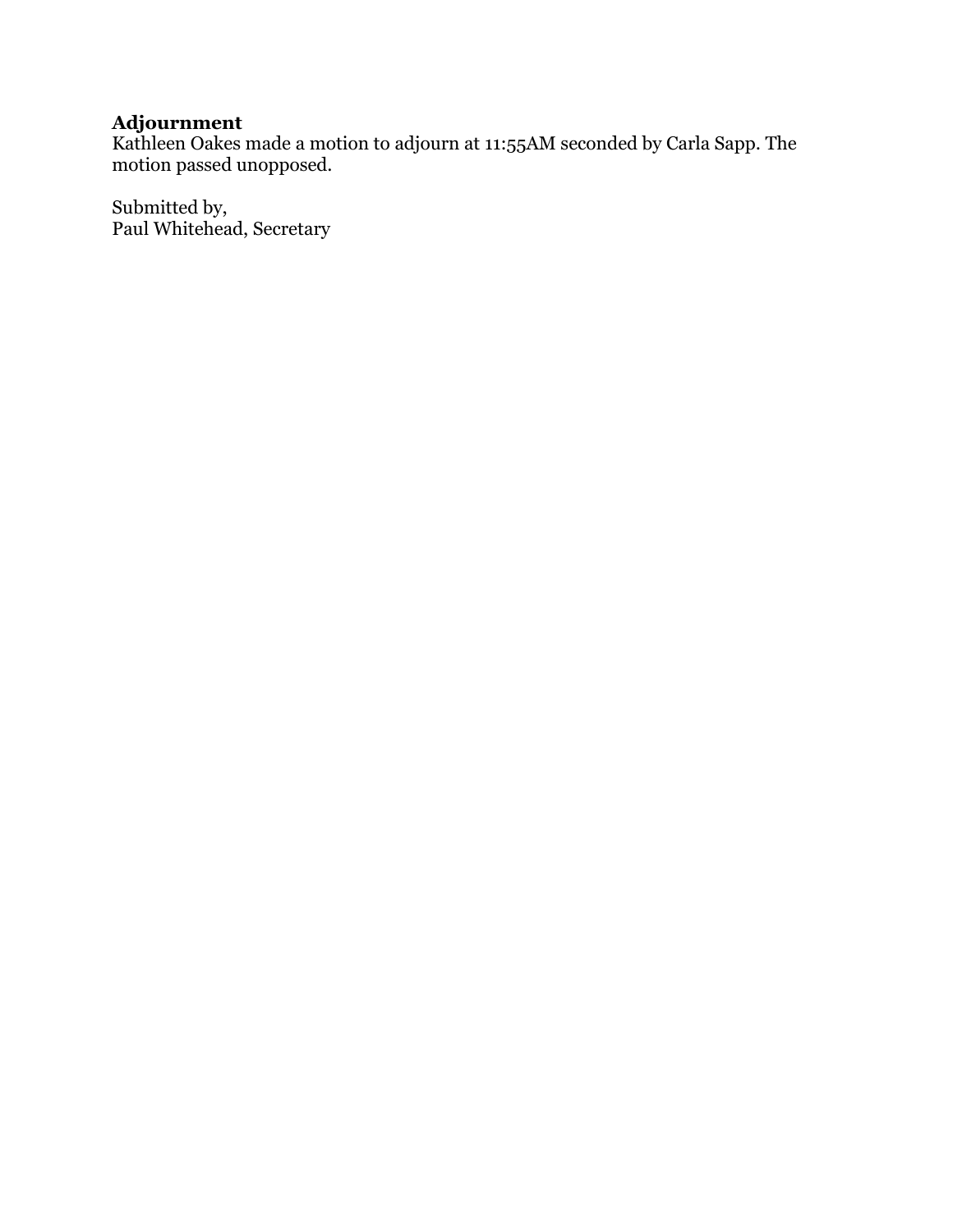#### **MINUTES OF THE SPECIAL MEMBERS MEETING OF THE INDIAN HAMMOCK HUNT AND RIDING CLUB May 28, 2017**

**Call to Order:** President Bill Miller called the meeting to order at 10:02 AM.

**Roll call/Quorum:** Barbara Hume for the election committee reported that a quorum had been established as follows:

| Voting members in attendance:                                   | 85   |                                          |  |  |
|-----------------------------------------------------------------|------|------------------------------------------|--|--|
| Proxies voted:                                                  | 125. |                                          |  |  |
| Total voting:                                                   | 210  |                                          |  |  |
| No shows:                                                       | 81   | (members not in attendance and no proxy) |  |  |
| submitted)                                                      |      |                                          |  |  |
| Non-voters:                                                     |      | (delinquent assessments/improper deeds)  |  |  |
| Total membership:                                               | 299  |                                          |  |  |
| [2/3 majority required: $((299-8) * (2/3)) \approx 194 < 210$ ] |      |                                          |  |  |

President Bill Miller began by thanking all those people involved in organizing the meeting and handle the registration and voting for all their hard work.

President Bill Miller explained that this was a special members meeting and we were only here to discuss the 2 topics on the official notice what were chip sealing of the main loop and the proposal to add motorcycle parking.

Bill Dover made a motion to direct the Board to resurface the main loop with chip seal in accordance with the bit we received up to \$350,000. This was seconded by Bob Morrison.

Dave Minor moved to amend the motion to only approve a test strip from the main gate to the flag pole. This was seconded by Lori Settle. Based on information from Bob Baum this was amended to extend past Foster Park based on the minimum the contractor would allow. A voice vote was taken and the amendment failed by overwhelming majority.

The vote on the original motion was taken by paper ballot. The motion passed with 156 votes in favor and 48 votes against.

Corey Miller made a motion to designate the area detailed on the attached map (formally the mobile home site by the front gate) for exclusive use by members for storage of street legal motorcycles. Said members will pay for the construction, maintenance and all costs associated with the storage facility. The same lease terms as the hangar tenants will be utilized. Access by motorcycles to the storage facility from the front gate will be granted. No other use, except for the temporary parking of vehicles, up to 10 days, will be allowed.

The vote was done by paper ballot. As this would be an amendment to the deed restrictions a 2/3 majority was required. The motion failed to meet the 2/3 majority required with 134 in favor and 63 against.

Adjourn: Barbara Roberts moved to adjourn at 11:22 AM, seconded by Lavern Klein.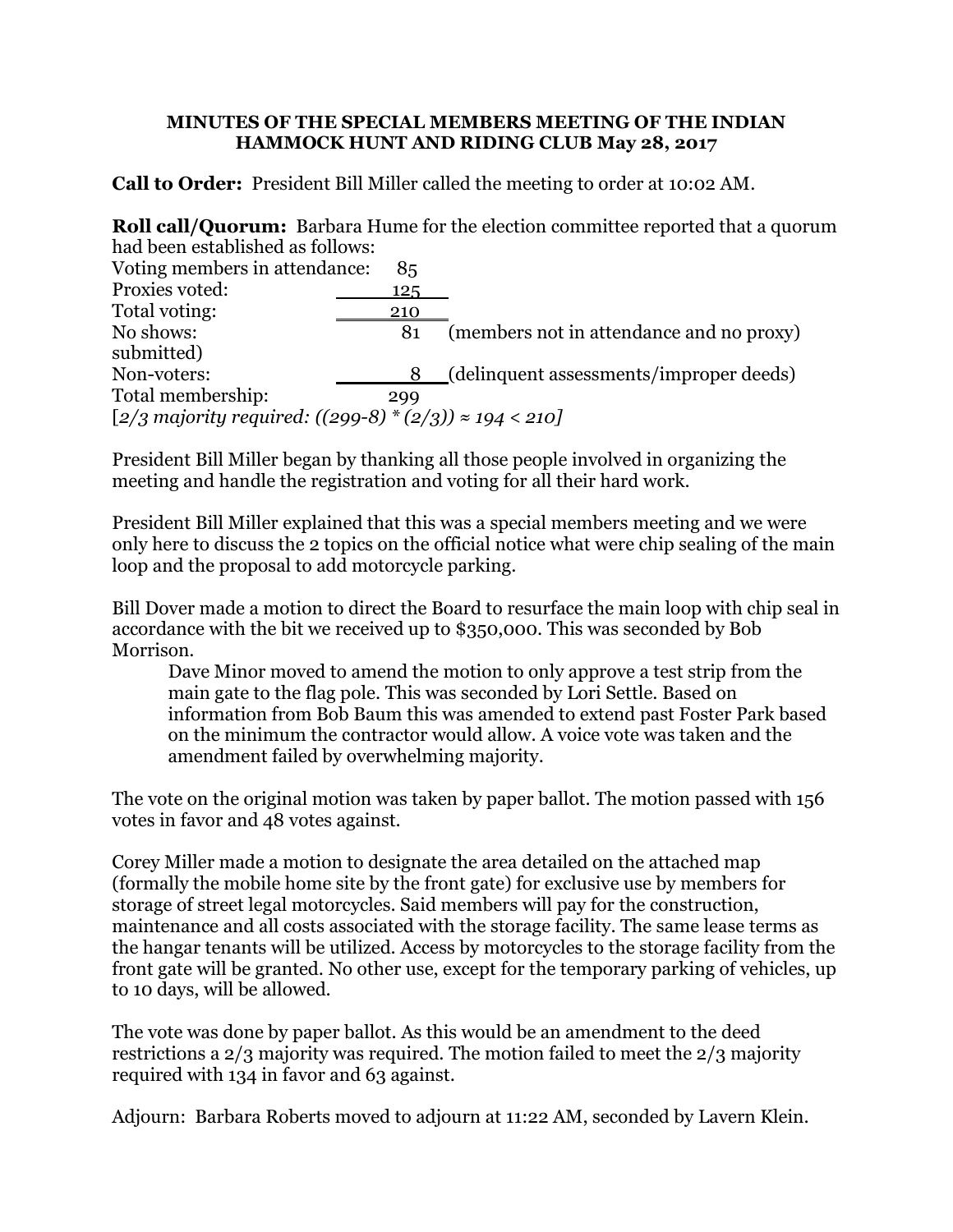The motion passed unopposed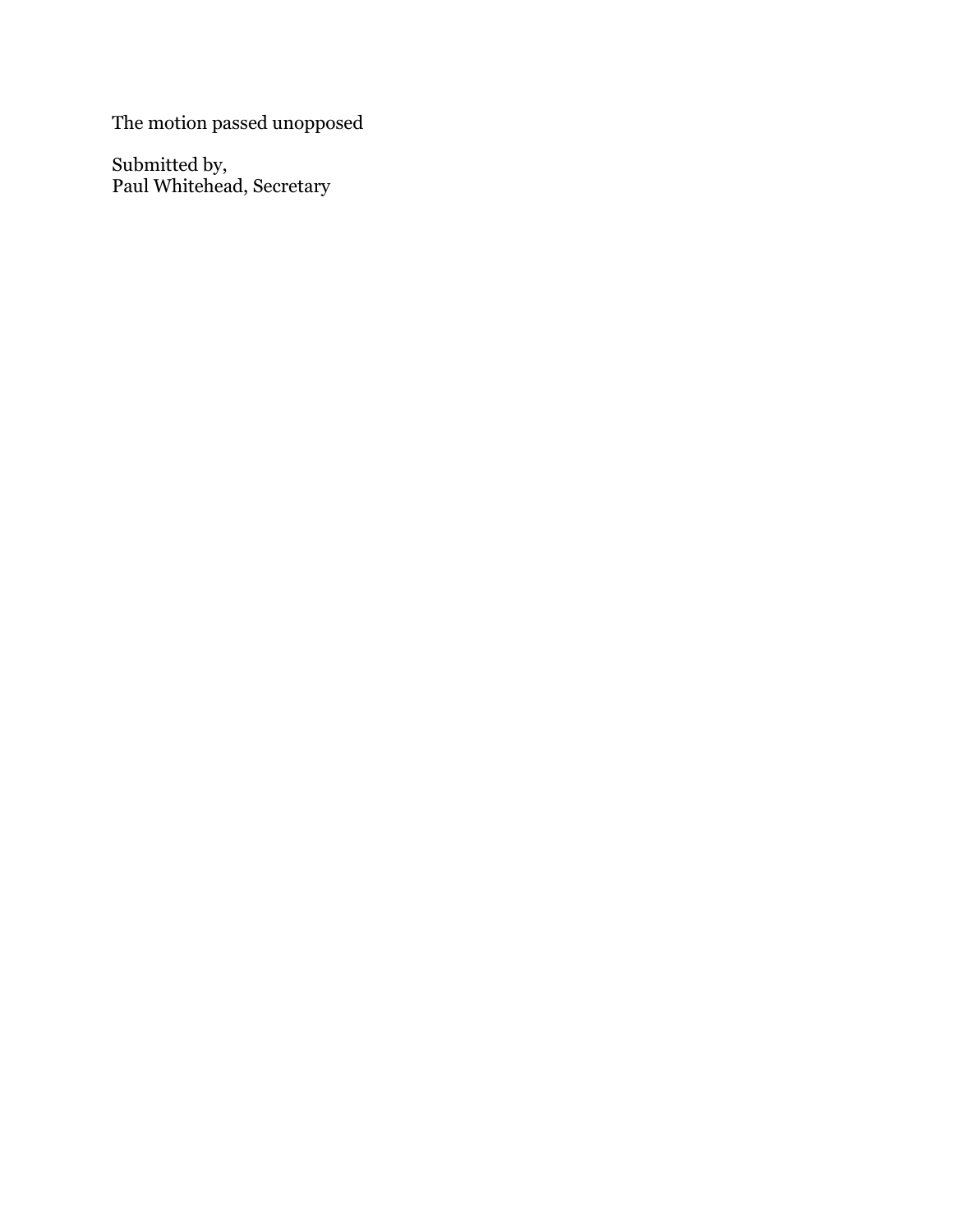#### **MINUTES OF THE April 23, 2017 MEETING OF THE INDIAN HAMMOCK HUNT AND RIDING CLUB, Inc.**

#### **BOARD OF DIRECTORS**

**Call to Order:** President Bill Miller called the meeting to order at 8:05 AM, and led the group in a Pledge of Allegiance to the Flag.

**Roll Call:** Officers: President Bill Miller, 1st Vice President Matt Rector, 2nd Vice President Tyra Willis, Treasurer Corey Miller, and Secretary Paul Whitehead Directors: Carla Sapp, Doug Donohue, Harold Piskura, John Moore, Kathleen Oakes, Sandy Steinruck, and Stan Weedon **Absent**: Charlie Whipple

#### **Approve Minutes of February Meeting**

Matt Rector moved to waive the reading of the minutes of the March 26 meeting seconded by Harold Piskura. The motion passed with Matt Rector, Tyra Willis, Corey Miller, Paul Whitehead, Carla Sapp, Doug Donohue, Harold Piskura, John Moore, Kathleen Oakes, Sandy Steinruck, and Stan Weedon in favor.

Paul Whitehead pointed out an error in last month's minutes. The lot number for new members for Zizah and Tim Preble should read lot 163 (not 165). Matt Rector moved to approve the minutes with that amendment seconded by Tyra Willis. The motion passed with Matt Rector, Tyra Willis, Corey Miller, Paul Whitehead, Carla Sapp, Doug Donohue, Harold Piskura, John Moore, Kathleen Oakes, Sandy Steinruck, and Stan Weedon in favor.

Charlie Whipple joined the meeting at 8:09 AM.

#### **Treasurer's Report**

Corey Miller gave his report. The finance committee will correct the financial statements to reflect a payment for insurance that should be shown amortized over time rather than the complete payment being reflected in the current month. With that correction we are \$16,789 ahead of budget.

Corey Miller made a motion to raise the nightly rental fee for the bunk house to \$150 per night seconded by Kathleen Oakes. The motion passed with Matt Rector, Tyra Willis, Corey Miller, Paul Whitehead, Carla Sapp, Charlie Whipple, Doug Donohue, Harold Piskura, John Moore, Kathleen Oakes, Sandy Steinruck, and Stan Weedon in favor.

#### **Manager's Report**

Robert Baum read his report to the assembly. The full written report appears in the Hammock Herald.

Harold Piskura made a motion to approve the manager's decision to use gravel to surface the lodge parking lot and improve the muddy conditions at the lodge seconded by Corey Miller. The motion passed with Matt Rector, Tyra Willis, Corey Miller, Paul Whitehead, Charlie Whipple, Doug Donohue, Harold Piskura, John Moore, Kathleen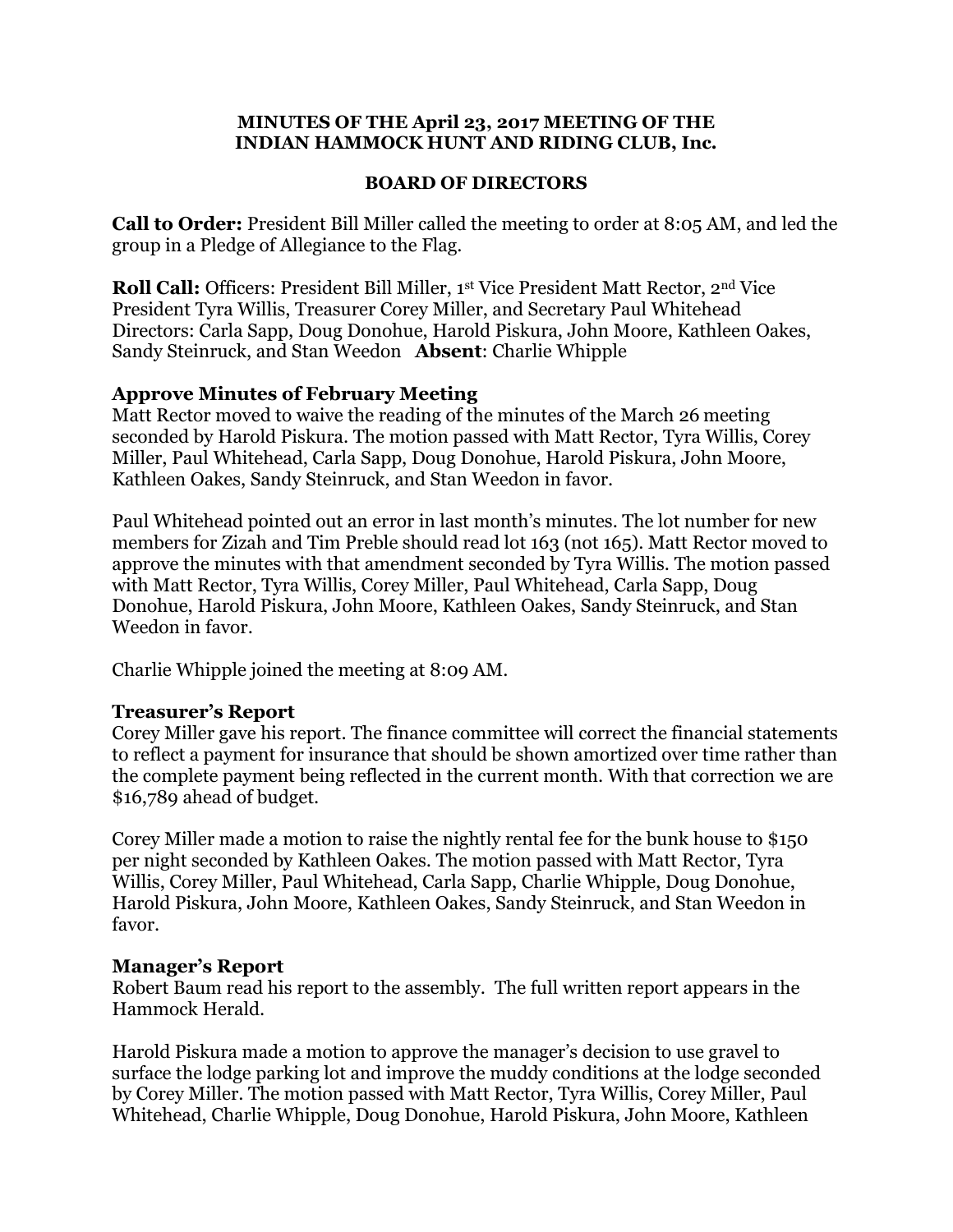Oakes, Sandy Steinruck, and Stan Weedon in favor and Carla Sapp and Kathleen Oakes opposed.

# **Architectural Review Committee**

- Lot 219/220 Wilson adding an open barn. The committee recommends approval. Corey Miller moved to approved seconded by Matt Rector. The motion passed with Matt Rector, Tyra Willis, Corey Miller, Paul Whitehead, Carla Sapp, Charlie Whipple, Doug Donohue, Harold Piskura, John Moore, Kathleen Oakes, Sandy Steinruck, and Stan Weedon in favor.
- Lot  $168$  Rehr lot clearing. The committee recommends approval.
	- o Matt Rector made a motion to approve seconded by Sandy Steinruck.
	- o After some discussion Matt Rector made a motion to table this item seconded by Paul Whitehead. The motion to table passed with Matt Rector, Tyra Willis, Corey Miller, Paul Whitehead, Carla Sapp, Charlie Whipple, Doug Donohue, Harold Piskura, John Moore, Kathleen Oakes, Sandy Steinruck, and Stan Weedon in favor.
	- o Charlie Whipple made a motion to allow the Board to vote on ARC submissions without representation when the committee recommends approval seconded by Matt Rector. The motion passed with Matt Rector, Tyra Willis, Corey Miller, Paul Whitehead, Carla Sapp, Charlie Whipple, Doug Donohue, Harold Piskura, John Moore, Kathleen Oakes, Sandy Steinruck, and Stan Weedon in favor.
	- o Paul Whitehead moved to take Lot 168 off the table seconded by Corey Miller. The motion passed with Matt Rector, Tyra Willis, Corey Miller, Paul Whitehead, Carla Sapp, Charlie Whipple, Doug Donohue, Harold Piskura, John Moore, Kathleen Oakes, Sandy Steinruck, and Stan Weedon in favor.
	- o The original motion passed with Matt Rector, Tyra Willis, Corey Miller, Paul Whitehead, Carla Sapp, Charlie Whipple, Doug Donohue, Harold Piskura, John Moore, Kathleen Oakes, Sandy Steinruck, and Stan Weedon in favor.
- Lot 78 Dinnen pole barn. The committee recommends approval. Stan Weedon moved to approved seconded by Doug Donohue. The motion passed with Matt Rector, Tyra Willis, Corey Miller, Paul Whitehead, Carla Sapp, Charlie Whipple, Doug Donohue, Harold Piskura, John Moore, Kathleen Oakes, Sandy Steinruck, and Stan Weedon in favor.
- Lot 70 Gupta / Bharrachariee renovations to existing structure. The committee recommends approval. Corey Miller moved to approved seconded by Sandy Steinruck. The motion passed with Matt Rector, Tyra Willis, Corey Miller, Paul Whitehead, Carla Sapp, Charlie Whipple, Doug Donohue, Harold Piskura, John Moore, Kathleen Oakes, Sandy Steinruck, and Stan Weedon in favor.
- Lot 93 McDonald tiki hut. The committee recommends approval. Matt Rector moved to approved seconded by Kathleen Oakes. The motion passed with Matt Rector, Tyra Willis, Corey Miller, Paul Whitehead, Carla Sapp, Charlie Whipple, Doug Donohue, Harold Piskura, John Moore, Kathleen Oakes, Sandy Steinruck, and Stan Weedon in favor.
- Lot 176 Jimenez / Bolster new home. The committee recommends approval. Matt Rector moved to approved seconded by Carla Sapp. The motion passed with Matt Rector, Tyra Willis, Corey Miller, Paul Whitehead, Carla Sapp, Charlie Whipple,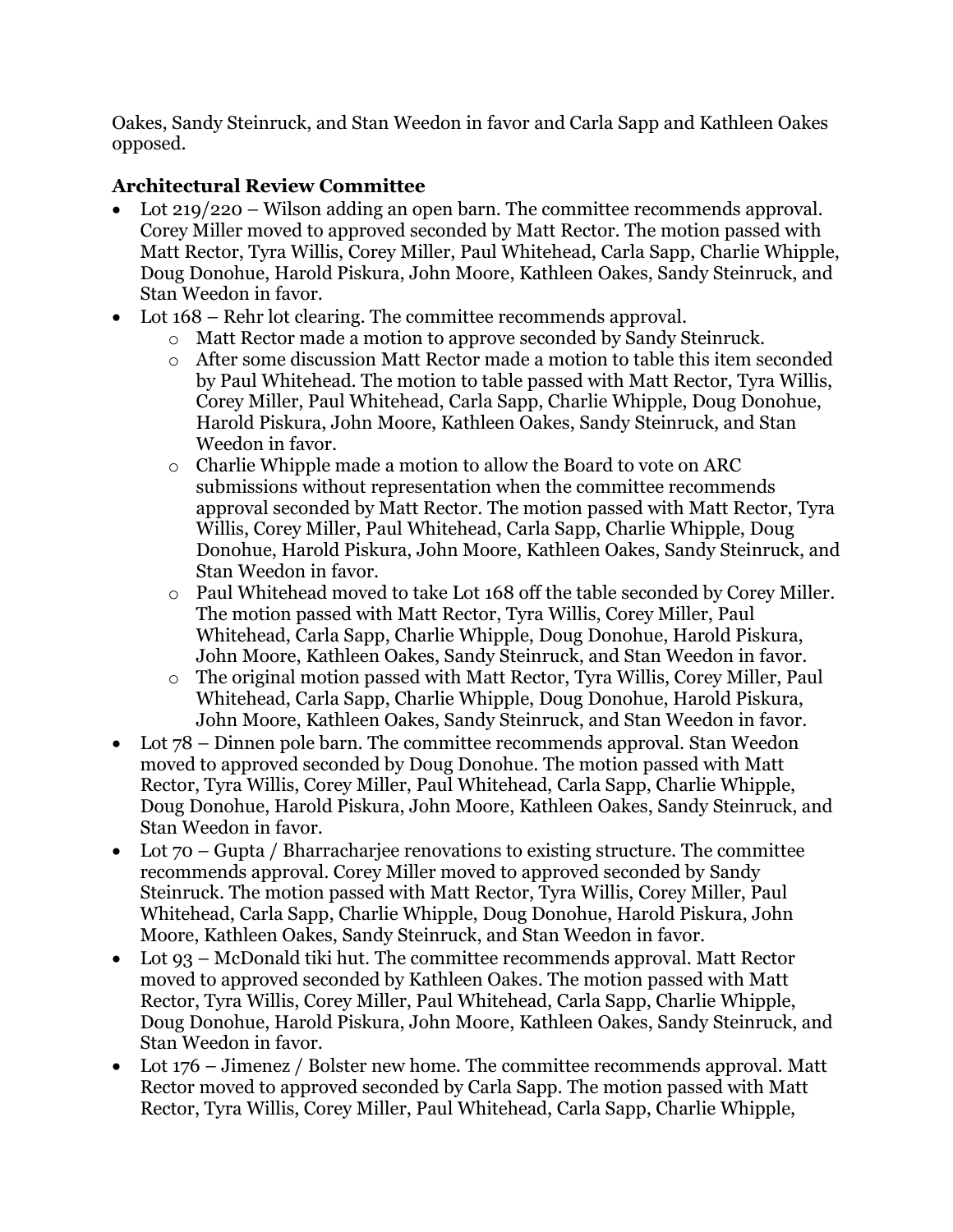Doug Donohue, Harold Piskura, John Moore, Kathleen Oakes, Sandy Steinruck, and Stan Weedon in favor.

- Lot 178 Hornberger house painting. The committee recommends approval. Doug Donohue moved to approved seconded by Matt Rector. The motion passed with Matt Rector, Corey Miller, Paul Whitehead, Carla Sapp, Charlie Whipple, Doug Donohue, Harold Piskura, John Moore, Kathleen Oakes, Sandy Steinruck, and Stan Weedon in favor and Tyra Willis abstaining.
- Lot 141 Renno second driveway. The committee does not recommend approval based on the potential safety hazard of the driveway coming in the middle of a 4 way intersection. Paul Whitehead moved to deny the request seconded by Stan Weedon. The motion passed with Matt Rector, Tyra Willis, Corey Miller, Paul Whitehead, Carla Sapp, Charlie Whipple, Doug Donohue, Harold Piskura, John Moore, Kathleen Oakes, Sandy Steinruck, and Stan Weedon in favor.

## **Membership Review Committee**

- Tony Angella Lot 7 is adding his brother Gino Angella to the deed which will be a total of two owners. Sandy Steinruck made a motion to approve the new member and waive the right of first refusal seconded by Tyra Willis. The motion passed with Matt Rector, Tyra Willis, Corey Miller, Paul Whitehead, Carla Sapp, Charlie Whipple, Doug Donohue, Harold Piskura, John Moore, Kathleen Oakes, Sandy Steinruck, and Stan Weedon in favor.
- Alejandro and Linda Gonzales are purchasing Lot 216. Doug Donohue made a motion to approve the new member and waive the right of first refusal seconded by Sandy Steinruck. The motion passed with Matt Rector, Tyra Willis, Corey Miller, Paul Whitehead, Carla Sapp, Charlie Whipple, Doug Donohue, Harold Piskura, John Moore, Kathleen Oakes, Sandy Steinruck, and Stan Weedon in favor.
- Curtis Price is purchasing Lot 14. Corey Miller made a motion to approve the new member and waive the right of first refusal seconded by Doug Donohue. The motion passed with Matt Rector, Tyra Willis, Corey Miller, Paul Whitehead, Carla Sapp, Charlie Whipple, Doug Donohue, Harold Piskura, John Moore, Kathleen Oakes, Sandy Steinruck, and Stan Weedon in favor.

### **New Business**

- 1. Matt Rector moved to authorize the creation of an Election Committee seconded by Sandy Steinruck. The motion passed with Matt Rector, Tyra Willis, Corey Miller, Paul Whitehead, Carla Sapp, Charlie Whipple, Doug Donohue, Harold Piskura, John Moore, Kathleen Oakes, Sandy Steinruck, and Stan Weedon in favor.
	- The committee chair is Stephanie Pearson
- 2. Harold Piskura moved to approve the trusts for lots 109, 110, and 111 seconded by Kathleen Oakes. After a bit of discussion Matt Rector called the question seconded by Doug Donohue. The motion to call the question passed with Matt Rector, Tyra Willis, Corey Miller, Paul Whitehead, Carla Sapp, Charlie Whipple, Doug Donohue, Harold Piskura, John Moore, Kathleen Oakes, Sandy Steinruck, and Stan Weedon in favor. The original motion then passed with Matt Rector, Tyra Willis, Corey Miller, Paul Whitehead, Carla Sapp, Charlie Whipple, Doug Donohue, Harold Piskura, John Moore, Kathleen Oakes, Sandy Steinruck, and Stan Weedon in favor.
- 3. Doug Donohue moved to approve the pet grooming business for Lot 50 seconded by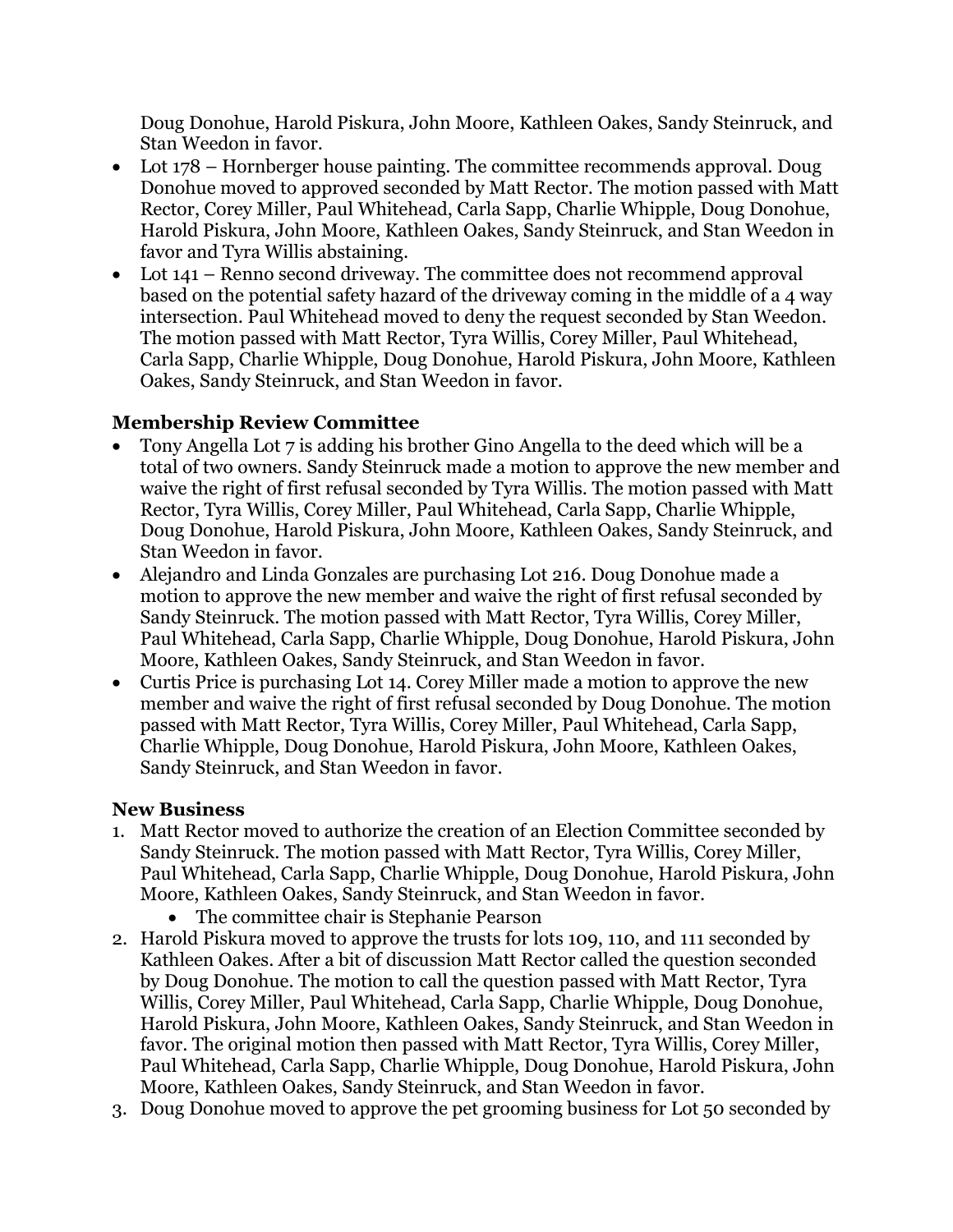Carla Sapp. The motion passed with Matt Rector, Tyra Willis, Corey Miller, Paul Whitehead, Charlie Whipple, Doug Donohue, Harold Piskura, John Moore, Kathleen Oakes, Sandy Steinruck, and Stan Weedon in favor and Carla Sapp abstaining

- 4. Matt Rector moved to send out notice of a fee increase from \$6 to \$7 per round of skeet or trap seconded by Paul Whitehead. After some discussion, Kathleen Oakes called the question seconded by Corey Miller. The motion to call the question passed with Matt Rector, Tyra Willis, Corey Miller, Paul Whitehead, Carla Sapp, Charlie Whipple, Doug Donohue, Harold Piskura, John Moore, Kathleen Oakes, Sandy Steinruck, and Stan Weedon in favor. The original motion then passed with Matt Rector, Tyra Willis, Corey Miller, Paul Whitehead, Carla Sapp, Charlie Whipple, Doug Donohue, Harold Piskura, John Moore, Kathleen Oakes, Sandy Steinruck, and Stan Weedon in favor.
- 5. Purchase a shed for package storage at the gate
	- Harold Piskura moved to approve the purchase of a shed for packages at the gate up to a maximum of \$2,000 seconded by Tyra Willis. After lengthy discussion Harold Piskura called the question seconded by Kathleen Oakes. The motion to call the question passed Tyra Willis, Corey Miller, Paul Whitehead, Carla Sapp, Charlie Whipple, Doug Donohue, Harold Piskura, John Moore, Kathleen Oakes, and Stan Weedon in favor and Matt Rector, Carla Sapp and Sandy Steinruck opposed. The original motion then failed with Tyra Willis, Charlie Whipple, and Harold Piskura in favor and Matt Rector, Corey Miller, Paul Whitehead, Carla Sapp, Doug Donohue, John Moore, Kathleen Oakes, Sandy Steinruck, and Stan Weedon opposed.
	- Harold Piskura moved to approve the purchase of an enclosed trailer to store packages at the gate seconded by Tyra Willis. Sandy Steinruck called the question seconded by Doug Donohue. The motion to call the question passed with Matt Rector, Tyra Willis, Corey Miller, Paul Whitehead, Carla Sapp, Charlie Whipple, Doug Donohue, John Moore, Kathleen Oakes, Sandy Steinruck, and Stan Weedon in favor and Harold Piskura opposed. The original motion then failed with Matt Rector, Tyra Willis, Corey Miller, Paul Whitehead, Carla Sapp, Charlie Whipple, Doug Donohue, Harold Piskura, John Moore, Kathleen Oakes, Sandy Steinruck, and Stan Weedon opposed.
	- Harold Piskura made a motion that all residents be responsible for receiving their own packages at the gate. The motion was withdrawn.
	- Stan Weedon moved to have FedEx and UPS deliver directly to residents' homes rather than at the gate seconded by Kathleen Oakes. The motion was amended to include any common carrier. Sandy Steinruck moved to table this until the next meeting. The motion to table passed with Matt Rector, Tyra Willis, Corey Miller, Paul Whitehead, Carla Sapp, Charlie Whipple, Doug Donohue, John Moore, Sandy Steinruck, and Stan Weedon in favor and Harold Piskura and Kathleen Oakes opposed.

Matt Rector moved to reconsider the second driveway for Lot 141 due to the homeowner joining the meeting seconded by Carla Sapp. The motion to reconsider passed with Matt Rector, Tyra Willis, Corey Miller, Paul Whitehead, Carla Sapp, Charlie Whipple, Doug Donohue, Harold Piskura, John Moore, Kathleen Oakes, Sandy Steinruck, and Stan Weedon in favor. There was much discussion but no accord was reached on the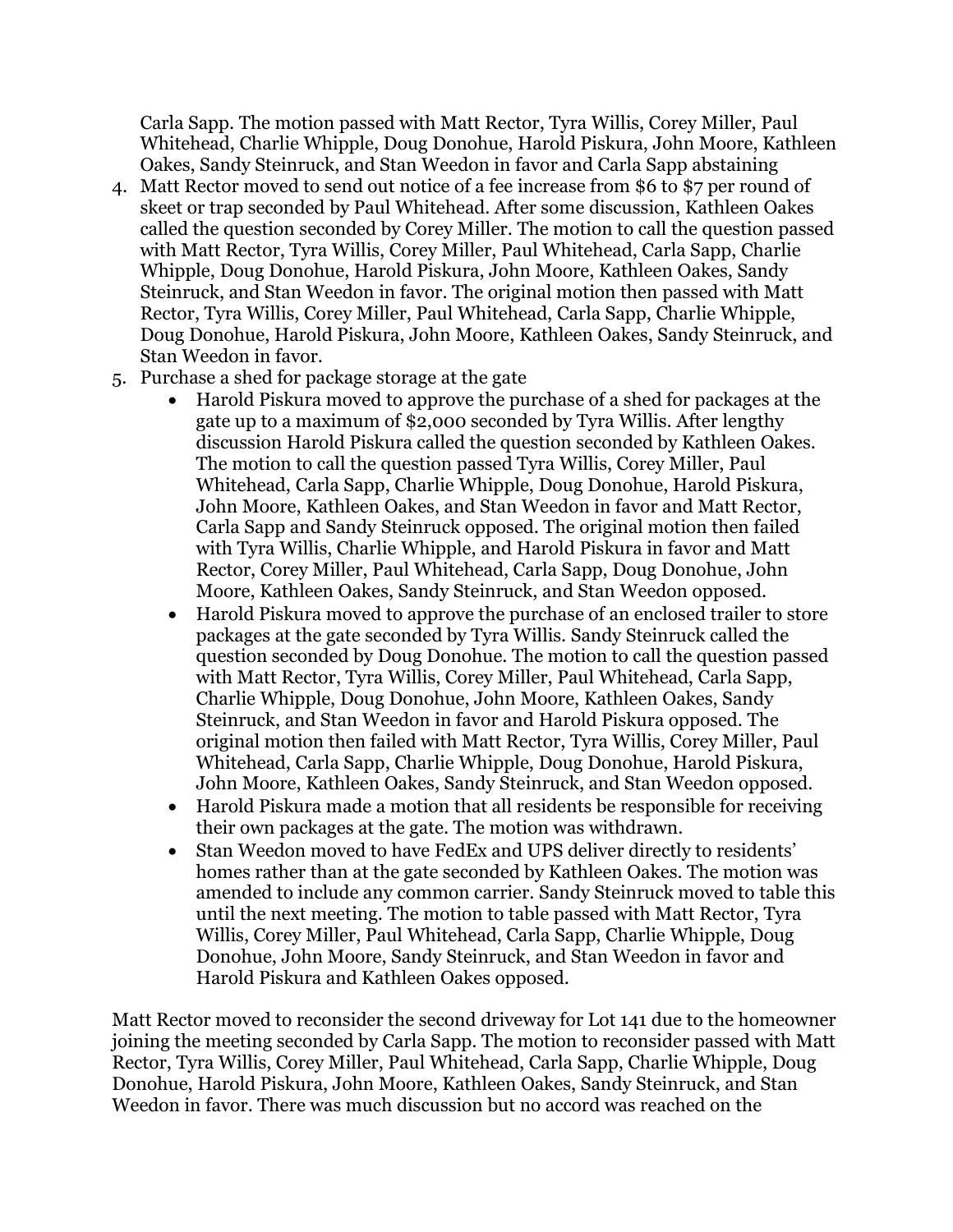driveway location so the driveway remains disapproved.

### **Unfinished Business**

Bob Baum presented his findings about installing additional stop signs in the community. There was discussion, but no motions were made.

### **Adjournment**

Corey Miller made a motion to adjourn at 11:01 AM seconded by Matt Rector. The motion passed with Matt Rector, Tyra Willis, Corey Miller, Paul Whitehead, Carla Sapp, Charlie Whipple, Doug Donohue, Harold Piskura, John Moore, Kathleen Oakes, Sandy Steinruck, and Stan Weedon in favor.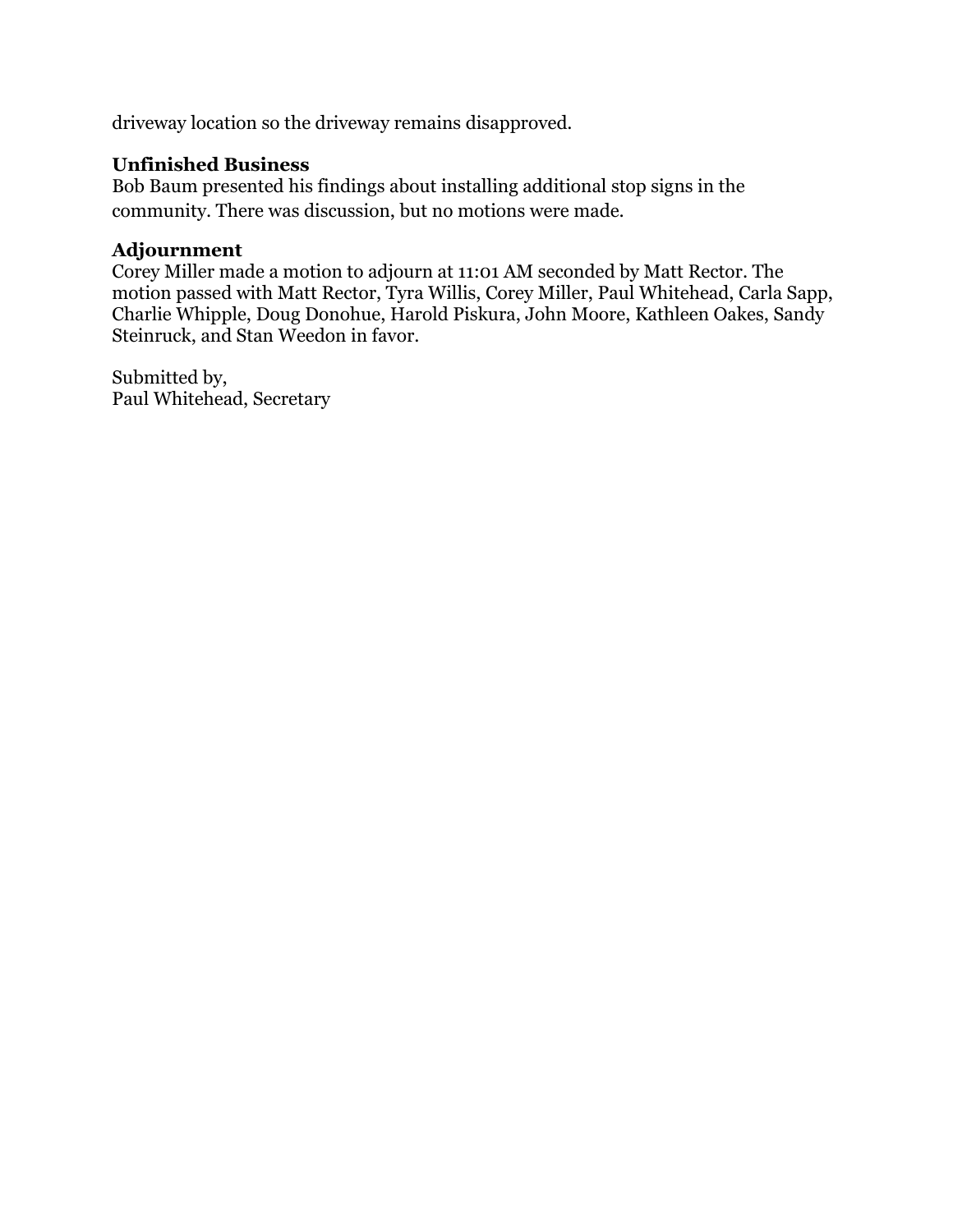#### **MINUTES OF THE March 26, 2017 MEETING OF THE INDIAN HAMMOCK HUNT AND RIDING CLUB, Inc.**

#### **BOARD OF DIRECTORS**

**Call to Order:** President Bill Miller called the meeting to order at 8:01 AM, and led the group in a Pledge of Allegiance to the Flag.

**Roll Call:** Officers: President Bill Miller, 1st Vice President Matt Rector, 2<sup>nd</sup> Vice President Tyra Willis, Treasurer Corey Miller, and Secretary Paul Whitehead Directors: Carla Sapp, Charlie Whipple, Harold Piskura, John Moore, Kathleen Oakes, Sandy Steinruck, and Stan Weedon **Absent**: Doug Donohue

#### **Approve Minutes of February Meeting**

Harold Piskura made a motion to approve the minutes of the February 2017 meeting seconded by Matt Rector. The motion passed with Matt Rector, Tyra Willis, Corey Miller, Paul Whitehead, Charlie Whipple, Harold Piskura, John Moore, Kathleen Oakes, Sandy Steinruck, and Stan Weedon in favor and Carla Sapp abstaining.

#### **Treasurer's Report**

Corey Miller gave his report that we are \$25,679 ahead of budget.

### **Manager's Report**

Robert Baum read his report to the assembly. The full written report appears in the Hammock Herald.

### **Architectural Review Committee**

Lot 219 - Harold Piskura moved to disapprove due to lack of representation at the meeting and lack of proper setback indicated seconded by Charlie Whipple. There was much discussion at which point Stan Weedon called the question seconded by Corey Miller. The motion to call the question passed with Matt Rector, Tyra Willis, Corey Miller, Paul Whitehead, Charlie Whipple, Harold Piskura, John Moore, Kathleen Oakes, Sandy Steinruck, and Stan Weedon in favor and Carla Sapp opposed. The original motion then passed with Matt Rector, Tyra Willis, Corey Miller, Paul Whitehead, Carla Sapp, Charlie Whipple, Harold Piskura, John Moore, Kathleen Oakes, Sandy Steinruck, and Stan Weedon in favor.

\*\*Note that at this point it was unanimously decided that since none of the requests in the report had representatives at the meeting they would all be tabled until a later meeting at which proper representation was present.

### **Membership Review Committee**

New Members:

Jason and George Stark purchasing Lot 242 – Corey Miller made a motion to approve the new members and waive the right of first refusal seconded by Tyra Willis. The motion passed with Matt Rector, Tyra Willis, Corey Miller, Paul Whitehead, Carla Sapp, Charlie Whipple, Harold Piskura, John Moore, Kathleen Oakes, Sandy Steinruck, and Stan Weedon in favor.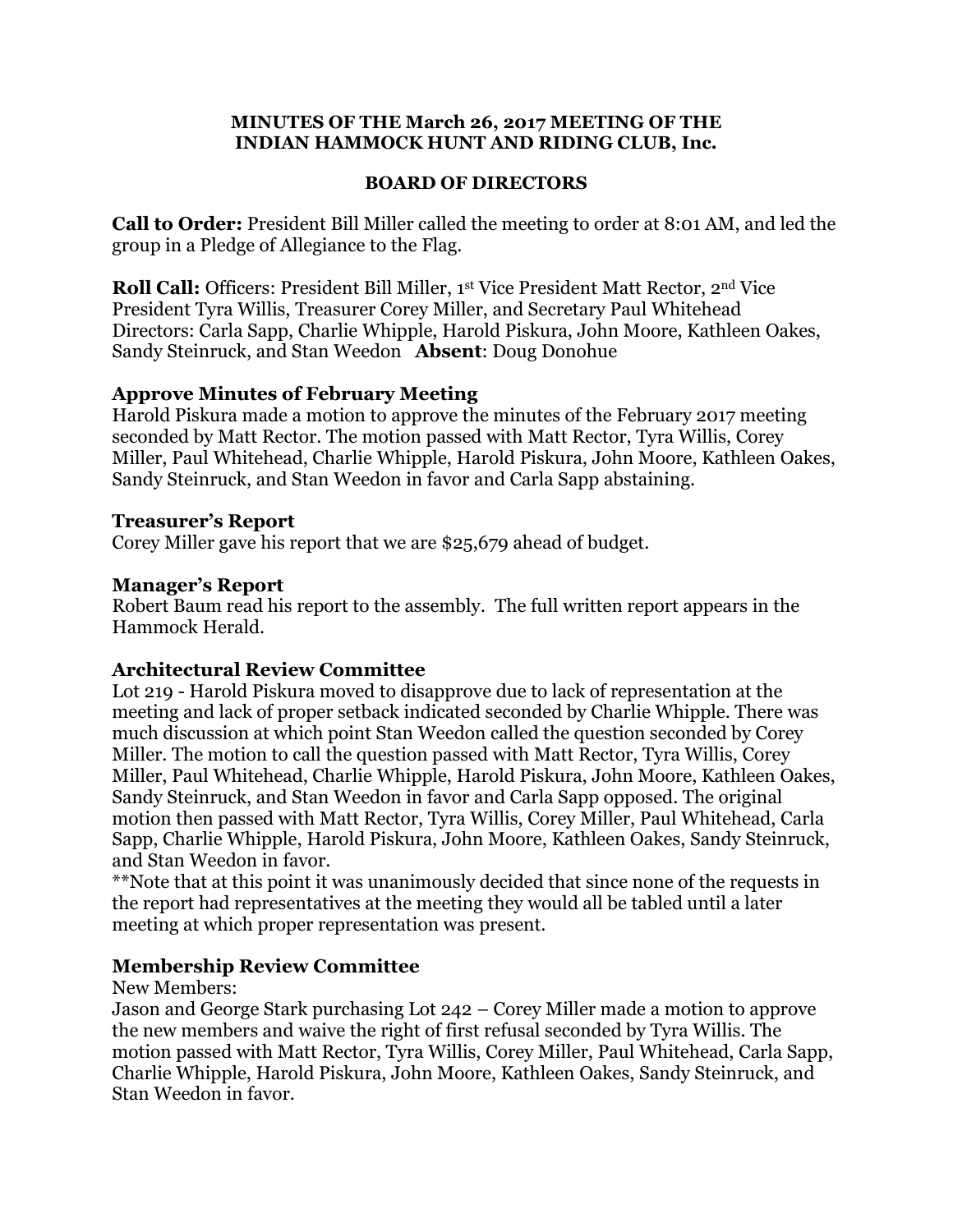Tony Angella of Lot 7 adding his brother Gino Angella – Stan Weedon made a motion to approve the new member and waive the right of first refusal seconded by Corey Miller. After some discussion Matt Rector made a motion to table this until next month seconded by Sandy Steinruck. The motion to table passed with Matt Rector, Tyra Willis, Corey Miller, Paul Whitehead, Carla Sapp, Charlie Whipple, Harold Piskura, John Moore, Kathleen Oakes, Sandy Steinruck, and Stan Weedon in favor.

Zizah and Tim Preble purchasing lot 163 - Harold Piskura made a motion to approve the new member and waive the right of first refusal seconded by Tyra Willis. The motion passed with Matt Rector, Tyra Willis, Corey Miller, Paul Whitehead, Carla Sapp, Charlie Whipple, Harold Piskura, John Moore, Kathleen Oakes, Sandy Steinruck, and Stan Weedon in favor.

Member to member transfer:

Joseph and Emilia Magli selling lot 243 to Paul Whitehead who owns lots 99 and 247 – Matt Rector made a motion to approve the new member and waive the right of first refusal seconded by Tyra Willis. The motion passed with Matt Rector, Tyra Willis, Corey Miller, Carla Sapp, Charlie Whipple, Harold Piskura, John Moore, Kathleen Oakes, Sandy Steinruck, and Stan Weedon in favor and Paul Whitehead abstaining.

#### **New Business**

1. Approve persons authorized to sign checks – Paul Whitehead made a motion that the following people be designated as signers for all checking accounts for The Indian Hammock Hunt and Riding Club: Manager Bob Baum, President Bill Miller, Treasurer Corey Miller, and 2nd Vice President Tyra Willis. The motion passed with Matt Rector, Tyra Willis, Corey Miller, Paul Whitehead, Carla Sapp, Charlie Whipple, Harold Piskura, John Moore, Kathleen Oakes, Sandy Steinruck, and Stan Weedon in favor.

Matt Rector made a motion to move all accounts currently at held at Bank of America to Seacoast National Bank not to exceed the FDIC insured limits seconded by Sandy Steinruck. The motion passed with Matt Rector, Tyra Willis, Corey Miller, Paul Whitehead, Carla Sapp, Charlie Whipple, Harold Piskura, John Moore, Kathleen Oakes, Sandy Steinruck, and Stan Weedon in favor.

Matt Rector made a motion to have Center State Bank as a backup in the event that we exceed any FDIC limits at another banking institution seconded by Corey Miller. The motion passed with Matt Rector, Tyra Willis, Corey Miller, Paul Whitehead, Carla Sapp, Charlie Whipple, Harold Piskura, John Moore, Kathleen Oakes, Sandy Steinruck, and Stan Weedon in favor.

2. Approve Appeals Committee Chair and members – Bill Miller proposed that John Hume be the chair and the following additional members: Bill Black, Willard Dover, Dick Swan, Deloris Newman, and Al Weidenfeller. Stan Weedon made a motion to accept this list as proposed seconded by Corey Miller. The motion passed with Matt Rector, Tyra Willis, Corey Miller, Paul Whitehead, Carla Sapp, Charlie Whipple, Harold Piskura, John Moore, Kathleen Oakes, Sandy Steinruck, and Stan Weedon in favor.

Carla Sapp made a motion that the Appeals Committee create and SOP and provide follow up to the board for all appeals seconded by Corey Miller. The motion passed with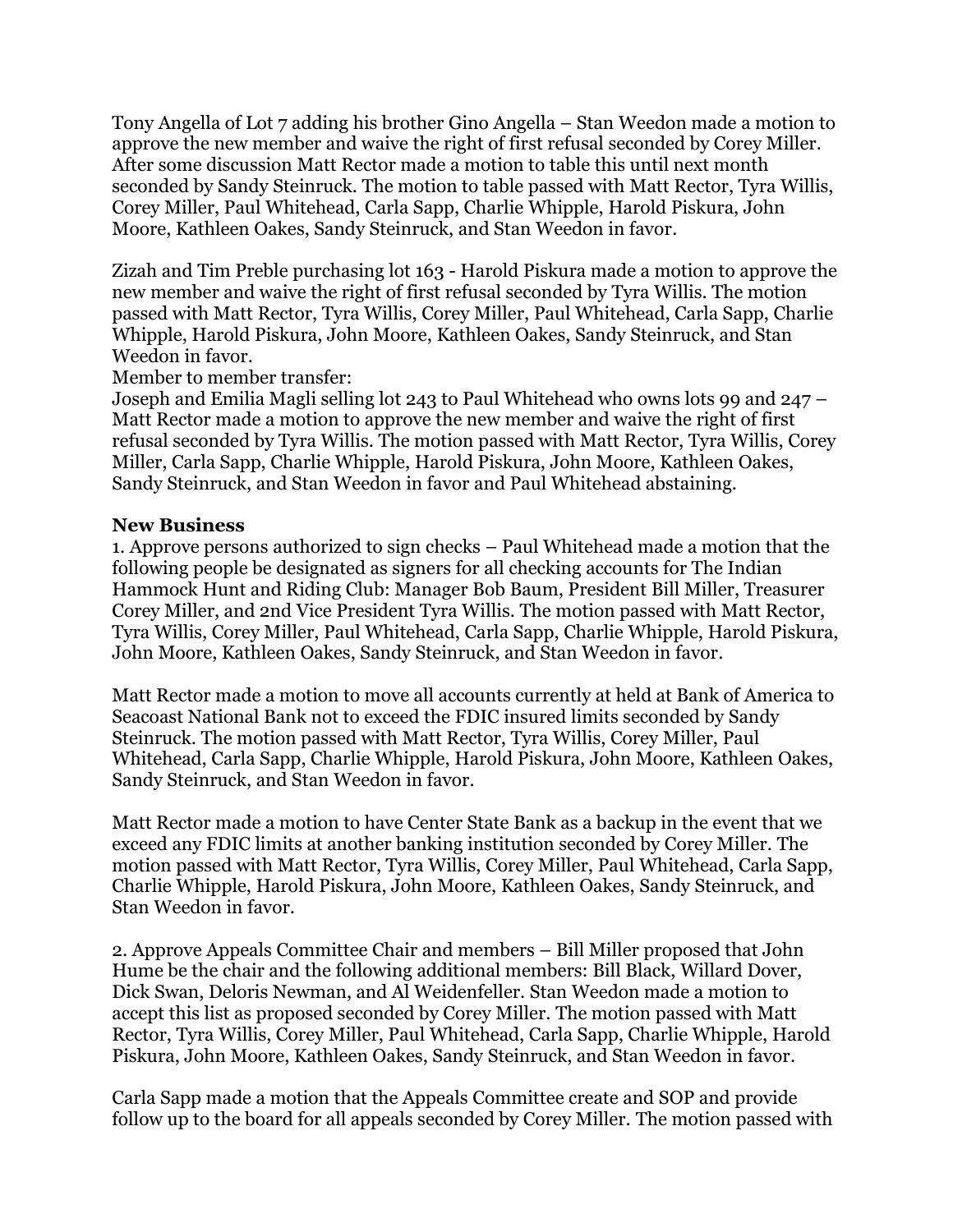Matt Rector, Tyra Willis, Corey Miller, Paul Whitehead, Carla Sapp, Charlie Whipple, Harold Piskura, John Moore, Kathleen Oakes, Sandy Steinruck, and Stan Weedon in favor.

Corey Miller left the meeting at 9:30 AM.

3. Approve trusts for lots: 3-4, 35, 41, 55-56, 58-59, 80, 88, 112, 113, 115, 125, 129, 130, 136, 180, 186, 231, 239, 256, 272, 281, 285-286, and 287 – Stan Weedon made a motion to approve this entire list and waive double assessment for all of them seconded by Paul Whitehead. The motion passed with Tyra Willis, Paul Whitehead, Carla Sapp, Charlie Whipple, John Moore, Kathleen Oakes, Sandy Steinruck, and Stan Weedon in favor, Harold Piskura opposed and Matt Rector abstaining.

4. Revise the Stable Committee report in the December 2016 Board Meeting minutes to read: "purchase a used utility cart to work in conjunction with the current Gator" – Matt Rector made a motion to amend the December 2016 Board Meeting minutes to correct the wording from golf cart to utility cart seconded by Sandy Steinruck. The motion passed with Matt Rector, Tyra Willis, Paul Whitehead, Carla Sapp, Charlie Whipple, Harold Piskura, John Moore, Kathleen Oakes, Sandy Steinruck, and Stan Weedon in favor.

#### **Unfinished Business**

1. Discuss and vote on Rule Change for LTG 0 Matt rector made a motion to approve the previously noticed rule change for the definition of an LTG seconded by Kathleen Oakes.

"Long-Term Guest" ("LTG"); Adult Guest permanently living with an Owner with proof of residency, registered as an LTG by (i) the filing of a Club's LTG Registration Form at the Club's office, specifying the facilities, if any, to be utilized by the LTG (ii) compliance with the provisions of Rule 12.2 The motion passed with Matt Rector, Tyra Willis, Paul Whitehead, Charlie Whipple, Harold Piskura, John Moore, Kathleen Oakes, Sandy Steinruck, and Stan Weedon in favor and Carla Sapp opposed.

Kathleen Oakes moved to untable the motion to approve LTG David Slay from last moth seconded by Carla Sapp. The motion to untable passed with Matt Rector, Tyra Willis, Paul Whitehead, Carla Sapp, Charlie Whipple, Harold Piskura, John Moore, Kathleen Oakes, Sandy Steinruck, and Stan Weedon in favor.

Sandy Steinruck made a motion to approve the David Slay as LTG pending them meeting the residency requirement by providing appropriate documentation to the manager seconded by Carla Sapp. The motion passed with Matt Rector, Tyra Willis, Carla Sapp, Charlie Whipple, Harold Piskura, John Moore, Kathleen Oakes, Sandy Steinruck, and Stan Weedon in favor and Paul Whitehead opposed.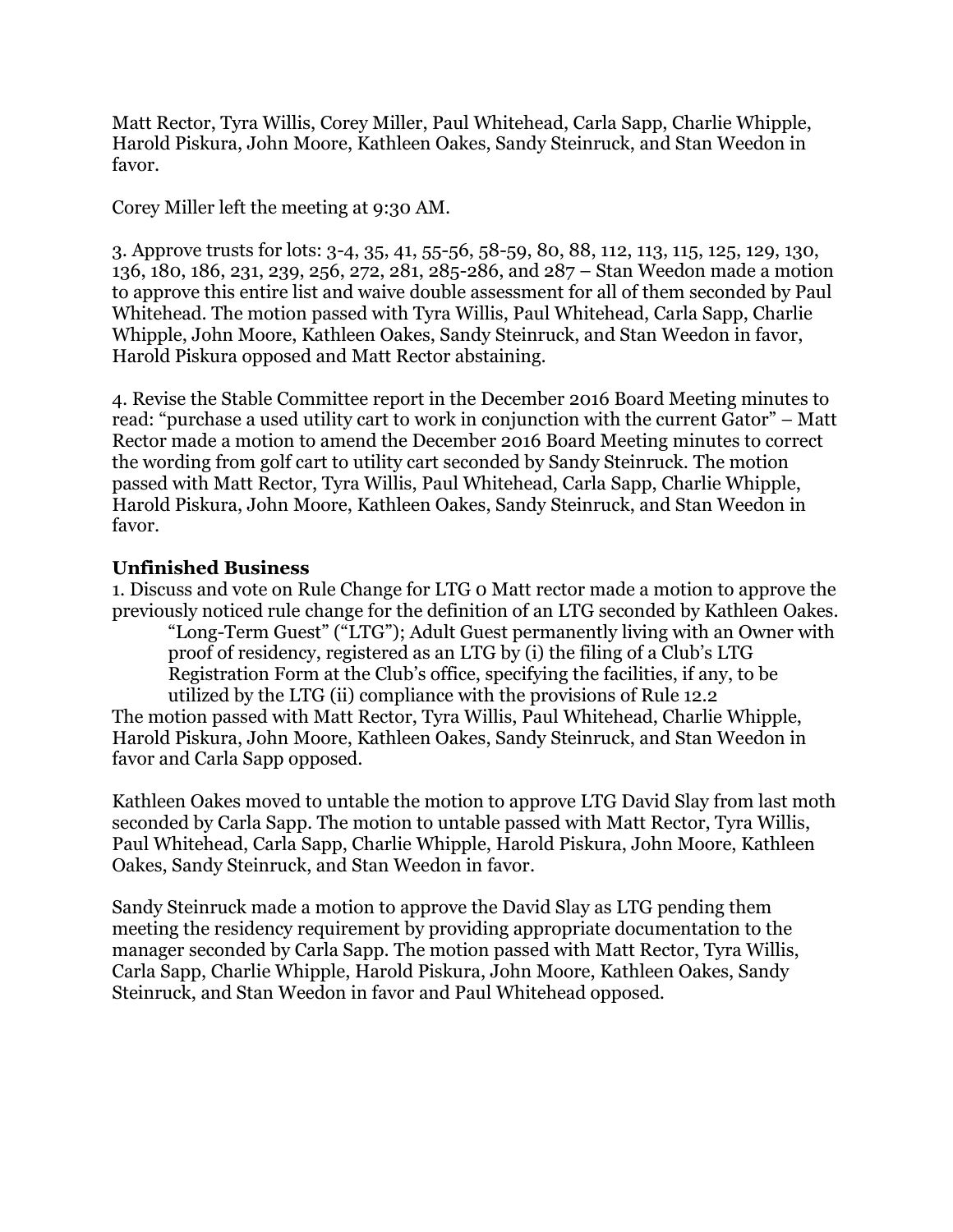## **Adjournment**

Matt Rector made a motion to adjourn at 10:23 AM seconded by Charlie Whipple. After a bit of discussion the motion passed with Matt Rector, Tyra Willis, Paul Whitehead, Carla Sapp, Charlie Whipple, Harold Piskura, John Moore, Kathleen Oakes, Sandy Steinruck, and Stan Weedon in favor.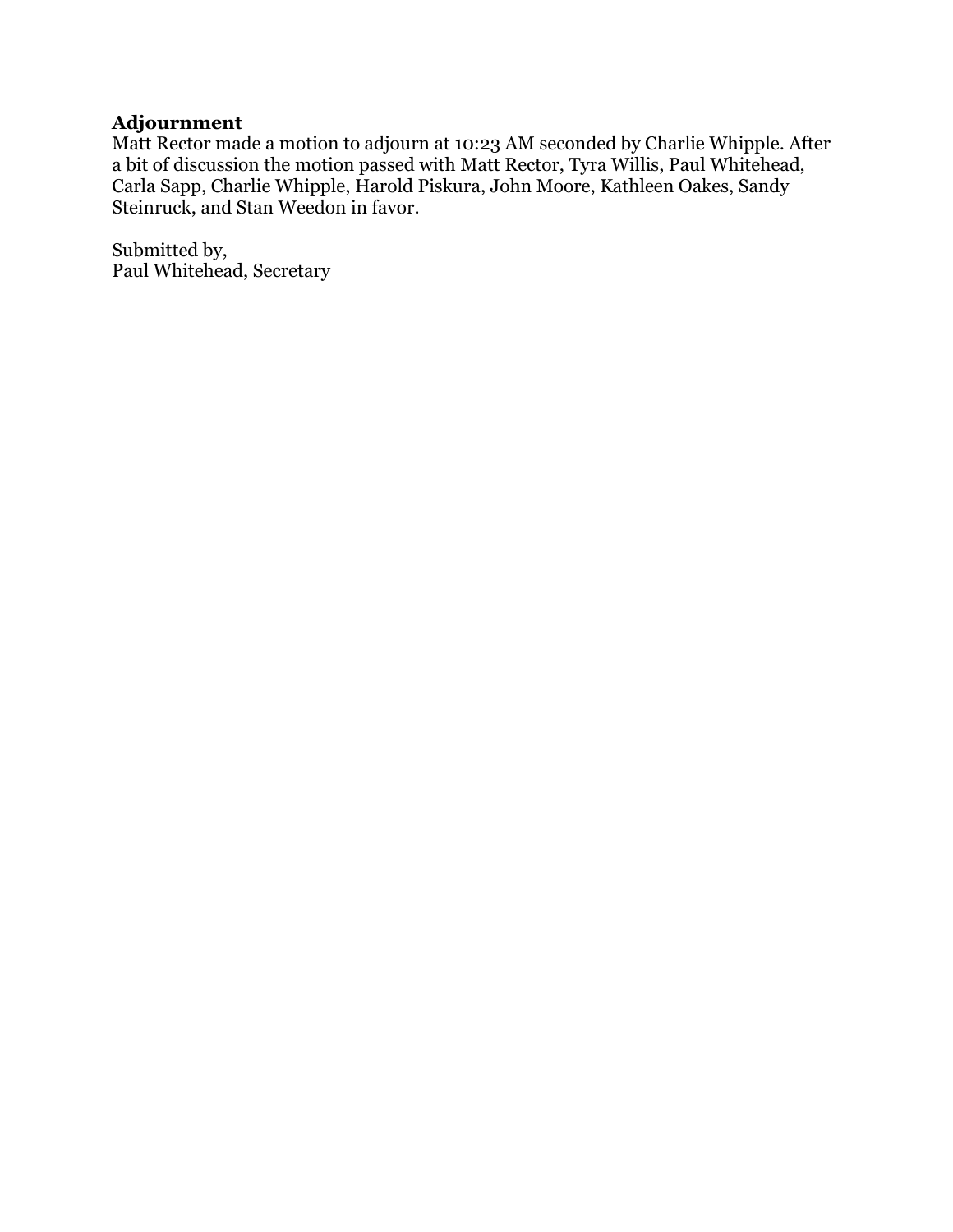## **MINUTES OF THE February 19, 2017 MEETING OF THE INDIAN HAMMOCK HUNT AND RIDING CLUB, Inc.**

# **BOARD OF DIRECTORS**

**Call to Order:** President Bill Miller called the meeting to order at 8:01 AM, and led the group in a Pledge of Allegiance to the Flag.

**Roll Call:** Officers: President Bill Miller, 1<sup>st</sup> Vice President Matt Rector, 2<sup>nd</sup> Vice President Tyra Willis, Treasurer Corey Miller, and Secretary Paul Whitehead Directors: Harold Piskura, John Moore, Kathleen Oakes, Sandy Steinruck, and Stan Weedon **Absent**: Carla Sapp, Charlie Whipple, and Doug Donohue

## **Approve Minutes of January Meeting**

Matt Rector made a motion to approve the minutes of the January 2017 meeting seconded by Tyra Willis. The motion passed with Matt Rector, Tyra Willis, Corey Miller, Paul Whitehead, Harold Piskura, John Moore, Kathleen Oakes, Sandy Steinruck, and Stan Weedon in favor.

## **Treasurer's Report**

Corey Miller gave his report that we are \$13,025.57 ahead of budget.

## **Manager's Report**

Robert Baum read his report to the assembly. The full written report appears in the Hammock Herald.

There was a lengthy discussion about various parts of the report including specifically the work being done for fire risk mitigation. Specific discussion about the fire danger regarding grass in parts of the pasture not currently being used by the cattle lessee.

Stan Weedon made a motion to instruct the Manager to enforce the lease contract regarding maintenance of the pastures by mowing this section seconded by John Moore.

After additional discussion it was said that Randy Spillers would be joining the meeting at a later time at which point Matt Rector made a motion seconded by Tyra Willis to table this discussion until Randy was present. The motion to table passed with Matt Rector, Tyra Willis, Corey Miller, Paul Whitehead, Harold Piskura, John Moore, Kathleen Oakes, Sandy Steinruck, and Stan Weedon in favor.

## **Architectural Review Committee**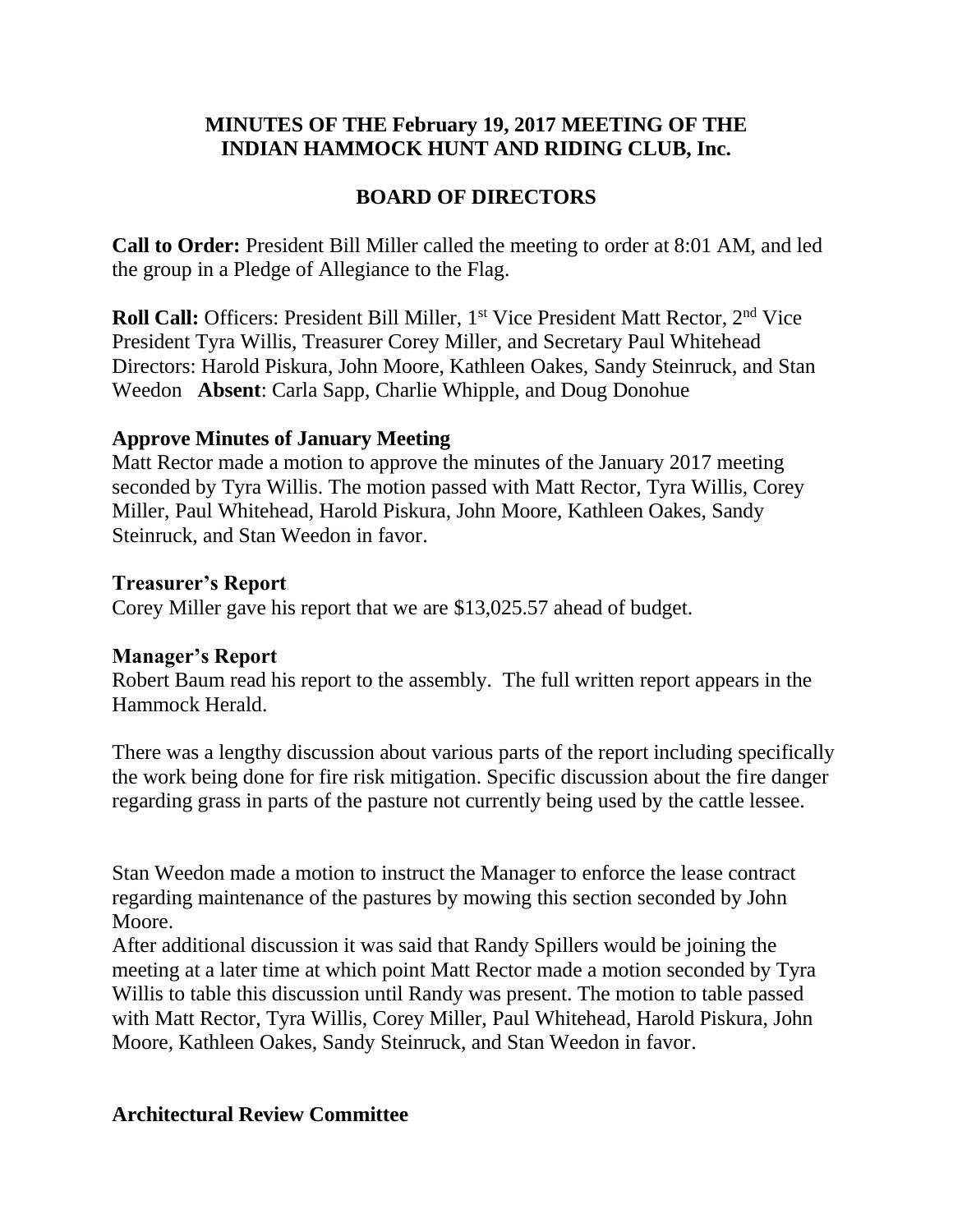The full committee report with details will appear in the Hammock Herald.

- 1. Lot 67, Barnes: Application to install a 12' x 32' accessory structure. Corey Miller made a motion to approve seconded by Kathleen Oakes. The motion passed with Matt Rector, Tyra Willis, Corey Miller, Paul Whitehead, John Moore, Kathleen Oakes, Sandy Steinruck, and Stan Weedon in favor and Harold Piskura abstaining.
- 2. Lot 103, Smith: Application to extend the home by enclosing a 10' x 20' area of an existing porch. Harold Piskura made a motion to approve seconded by Tyra Willis. The motion passed with Matt Rector, Tyra Willis, Corey Miller, Paul Whitehead, Harold Piskura, John Moore, Kathleen Oakes, Sandy Steinruck, and Stan Weedon in favor.
- 3. Lot 142, Sacco: Request to construct a new home. Harold Piskura made a recommendation to approve seconded by Kathleen Oakes. The motion passed with Matt Rector, Tyra Willis, Corey Miller, Paul Whitehead, Harold Piskura, John Moore, Kathleen Oakes, Sandy Steinruck, and Stan Weedon in favor.
- 4. Lot 273, Johnson: Request to replace vinyl siding with Hardie Board. Matt Rector made a motion to approve seconded by Corey Miller. The motion passed with Matt Rector, Tyra Willis, Corey Miller, Paul Whitehead, Harold Piskura, John Moore, Kathleen Oakes, Sandy Steinruck, and Stan Weedon in favor.

# **Membership Review Committee**

The full committee report with details will appear in the Hammock Herald.

- 1. Barry and Patricia Scanlon purchasing Lot 266. Matt Rector made a motion to waive the right of first refusal seconded by Tyra Willis. The motion passed with Matt Rector, Tyra Willis, Corey Miller, Paul Whitehead, Harold Piskura, John Moore, Sandy Steinruck, and Stan Weedon in favor and Kathleen Oakes abstaining.
- 2. Steve and Paula Jastermsky purchasing Lot 10. Matt Rector made a motion to waive the right of first refusal seconded by Tyra Willis. The motion passed with Matt Rector, Tyra Willis, Corey Miller, Paul Whitehead, Harold Piskura, John Moore, Kathleen Oakes, Sandy Steinruck, and Stan Weedon in favor.
- 3. Joey Mohanna of Lot 193 is asking that David Slay be approved as an LTG. Harold Piskura made a motion to approve seconded by Tyra Willis. There was much discussion around the definition of an LTG and also around leases. Matt Rector made a motion to table this until after a later discussion about the definition of an LTG seconded by Harold Piskura. The motion to table was passed with Matt Rector, Tyra Willis, Corey Miller, Paul Whitehead, Harold Piskura, John Moore, Kathleen Oakes, Sandy Steinruck, and Stan Weedon in favor.
- 4. Ted O'Connor of Lot 16 is asking that Russell Peterson be approved as an LTG. Sandy Steinruck made a motion to approve seconded by Paul Whitehead. The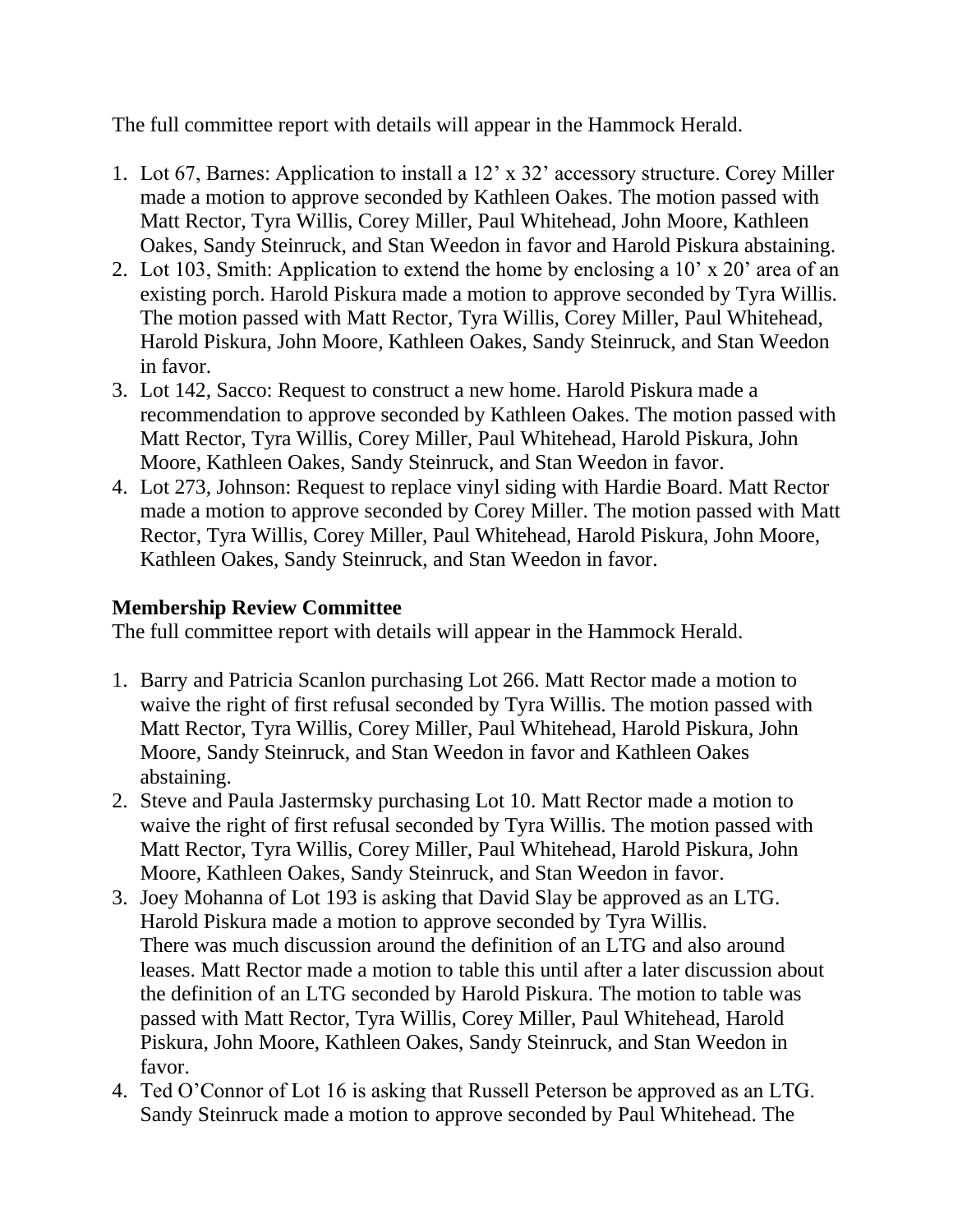motion passed with Matt Rector, Tyra Willis, Corey Miller, Paul Whitehead, Harold Piskura, John Moore, Kathleen Oakes, Sandy Steinruck, and Stan Weedon in favor.

Matt Rector made a motion to approve the member to member lease between Kathleen Oakes and the Cioroccos (Lot 289) seconded by Stan Weedon. The motion passed with Matt Rector, Tyra Willis, Corey Miller, Paul Whitehead, Harold Piskura, John Moore, Sandy Steinruck, and Stan Weedon in favor and Kathleen Oakes abstaining.

## **Skeet and Trap Committee**

Bob Morrison reported that this past week we had all of our machines at skeet and trap serviced by the Howell Company and that went without a hitch. The ones that weren't working were fixed and we have submitted our invoice to the Indian Hammock office for payment.

Bob Morrison approved the purchase of a trimmer to edge all of the walkways on the field [from the committee fund where the committee has done fund raisers] so that we can have those trimmed and we're also going to power wash the walks and paint markings on them.

## **New Business**

- 1. Approval of Finance Committee members. Corey Miller proposed the following members for the 2017 Finance Committee: David Willis, Barbara Roberts, Julie Huebner, Susan Mills, and George Abraham. Matt Rector made a motion to approve these members seconded by Kathleen Oakes. The motion passed with Matt Rector, Tyra Willis, Corey Miller, Paul Whitehead, Harold Piskura, John Moore, Kathleen Oakes, Sandy Steinruck, and Stan Weedon in favor.
- 2. Bill Miller read the list of 2017 Committee Chairs (the list is not yet complete) Appeals: John Hume
	- There was discussion that this committee needs to be 3 members all appointed by the board. Bill Miller will get recommendations from John Hume first and then the board will vote to approve those members once John has made his recommendations.

Archery: Laverne Klein and Barbara Roberts Architectural Review: John Moore Aviation: David Bass Communication: Carol Devine Community Service: Gerry Moore Equestrian and Trails: Marion Aiello Executive Committee: Bill Miller, Tyra Willis, John Moore, Harold Piskura, Stan Weedon, and Corey Miller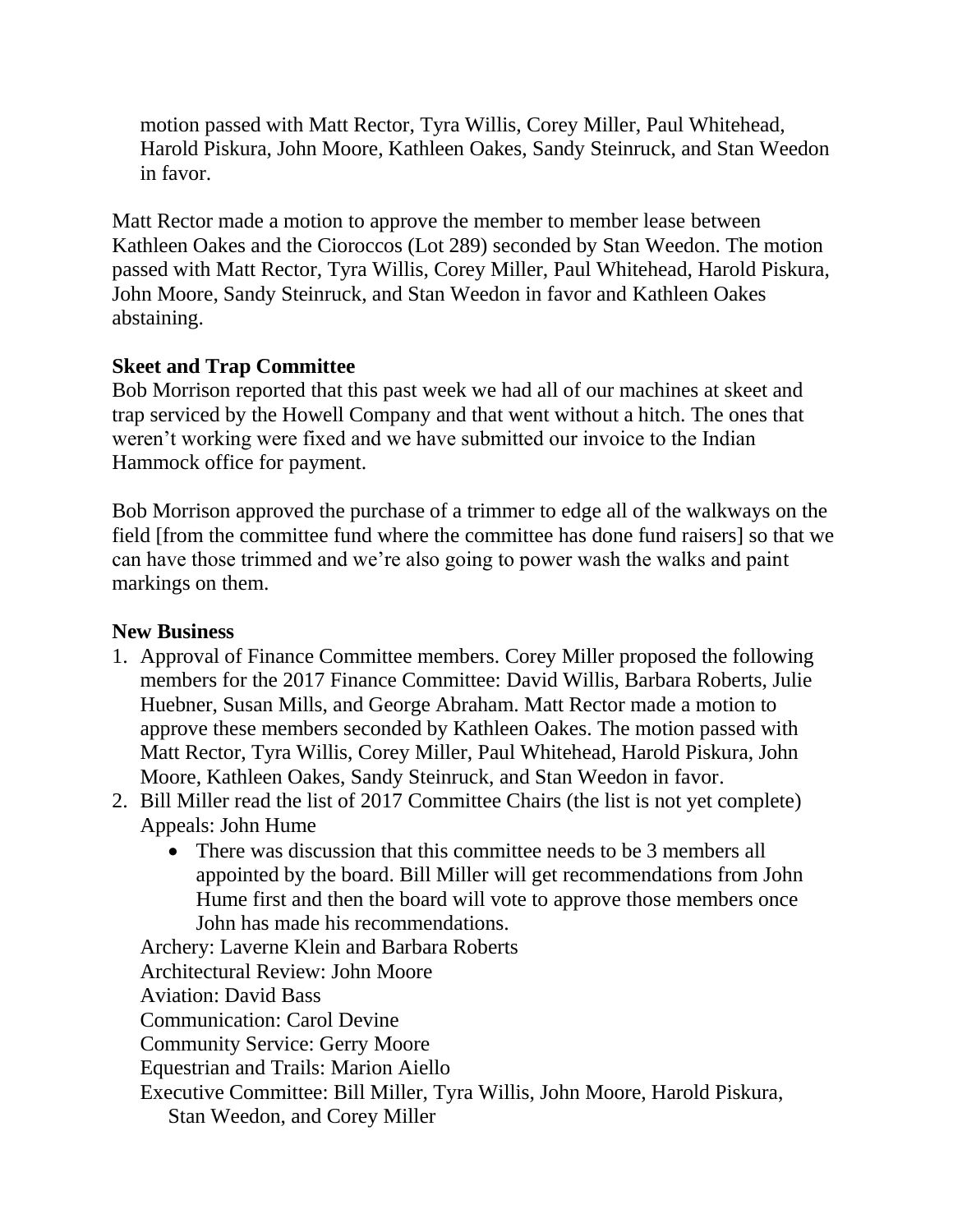Fitness: Kathleen Baum Membership: Barbara Roberts Pool: Gail Mac Lain Rifle and Pistol: Bob Morrison Stable: Sandy Steinruck Skeet and Trap: Matt Rector and Bob Morrison

- 3. Approve LTG David Slay discussed earlier
- 4. Approve LTG Russell Peterson discussed earlier
- 5. Approve Extension of 15 day gate access for Lot  $19 20$  for a 60 day extension. Matt Rector moved to approve seconded by Sandy Steinruck. The motion passed with Matt Rector, Tyra Willis, Corey Miller, Paul Whitehead, John Moore, Kathleen Oakes, Sandy Steinruck, and Stan Weedon in favor and Harold Piskura opposed.
- 6. Discussed a possible new rule proposal for Caretaker/Caregiver access. Further revision will be done prior to proposing an actual rule change.
- 7. Discussion of amending rule 1.5g defining an LTG to remove "on his/her lot". This would allow a weekend resident member or a resident member living in a home leased from another member to have a designated LTG.
- 8. Controlled burning of common areas discussed plans and coordination with forestry and notification of residents. A plan to both catch up lacking maintenance in this regard as well as scheduling keeping up the maintenance going forward is a work

in progress.

Matt Rector made a motion to take from the table the discussion of the pasture maintenance since Randy Spillers had joined the meeting seconded by Stan Weedon. The motion to take from the table passed with Matt Rector, Tyra Willis, Corey Miller, Paul Whitehead, Harold Piskura, John Moore, Kathleen Oakes, Sandy Steinruck, and Stan Weedon in favor.

After discussion of the maintenance that is required and what has been done and the planned controlled burning of the portion of the pasture in question Stan Weedon withdrew his original motion about enforcing the maintenance and John Moor withdrew his second.

- 9. Horse trailer parking at the stable area discussed and no action was taken.
- 10.Adding stop signs in Community discussed and Bob Baum will get more information about costs and what is customarily done in a community with regard to stop signs at intersections
- 11.Discuss Chip Seal Bids discussed the bids and the costs and the fact that there is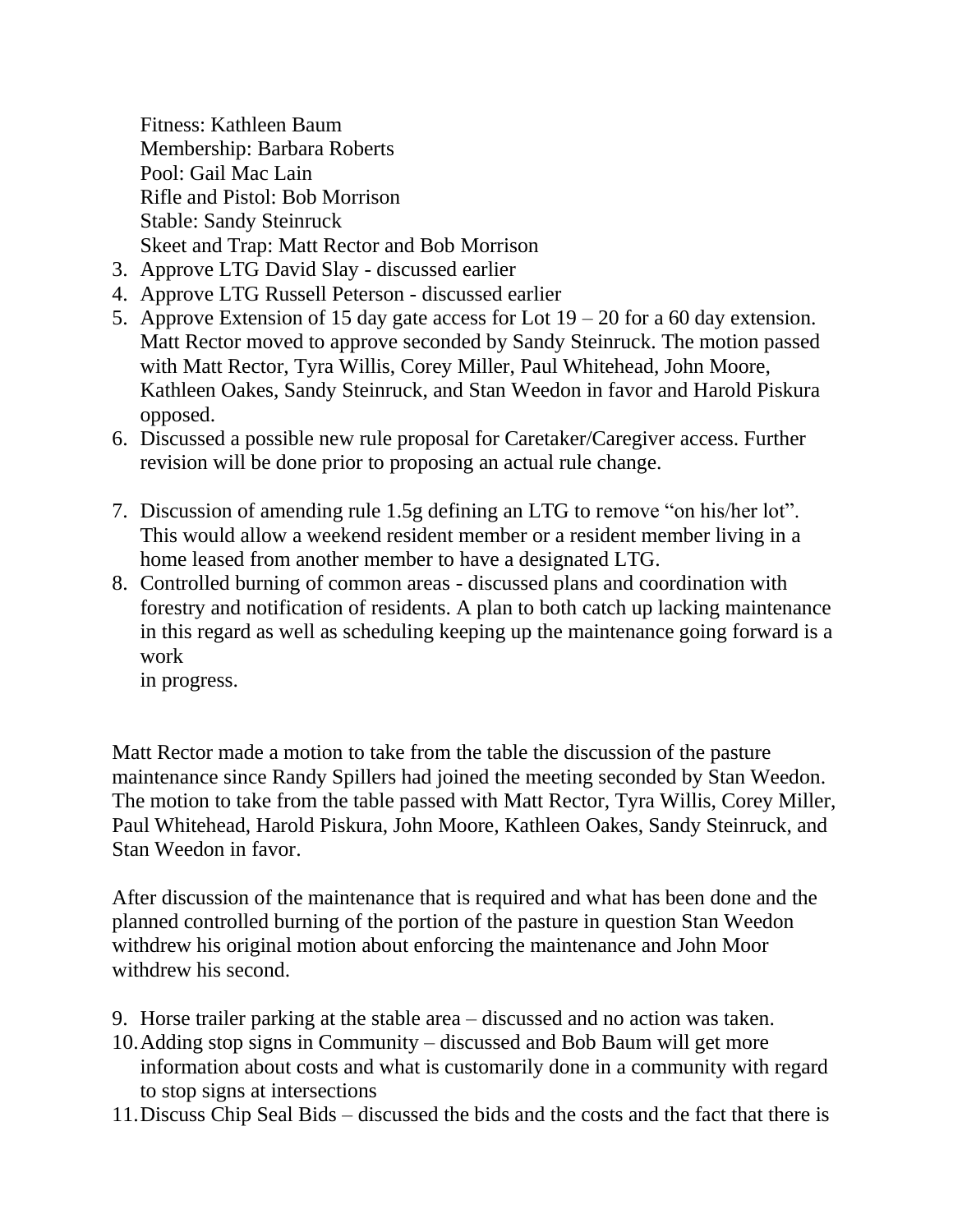a group of members willing to offer financing on the project. Corey Miller will do research on possible alternative financing with possibly a lower interest rate. Stan Weedon made a motion to call a special Membership Meeting on May 28, 2017 to vote on Chip Sealing the roads seconded by Kathleen Oakes. The motion was further amended to include moving the regular board meeting for May to also be on May 28, 2017. The motion passed with Matt Rector, Tyra Willis, Corey Miller, Paul Whitehead, Harold Piskura, John Moore, Kathleen Oakes, Sandy Steinruck, and Stan Weedon in favor. We decided to have the board meeting at 8:00 AM and the membership meeting at 10:00 AM with the possibility to reconvene the board meeting after the membership meeting if required.

Paul Whitehead made a motion seconded by Corey Miller to move the April board meeting to April 23, 2017 due to the regular meeting date falling on Easter. The motion passed with Matt Rector, Tyra Willis, Corey Miller, Paul Whitehead, Harold Piskura, John Moore, Kathleen Oakes, Sandy Steinruck, and Stan Weedon in favor.

A Town Hall meeting will also be held on April 23rd at 1:30 PM for the purpose of reviewing the chip seal bids and discussing the costs and financing options prior to the special membership meeting.

Matt Rector reminded everyone of the Carson shoot which will be a shoot and eat on April 30<sup>th</sup> and also the Tombstone shoot at Trap and Skeet next Sunday February 26th.

Paul Whitehead made a motion seconded by Corey Miller to move the June board meeting to June 25, 2017 to due to the regular meeting date falling on Father's Day. The motion passed with Matt Rector, Tyra Willis, Corey Miller, Paul Whitehead, Harold Piskura, John Moore, Kathleen Oakes, Sandy Steinruck, and Stan Weedon in favor.

## **Unfinished Business**

- 1. Rule changes for stable:
	- a. Kathleen Oakes made a motion to accept rule 8.1 as previously proposed and noticed seconded by Corey Miller. The motion passed with Matt Rector, Tyra Willis, Corey Miller, Paul Whitehead, Harold Piskura, John Moore, Kathleen Oakes, Sandy Steinruck, and Stan Weedon in favor.
	- b. Paul Whitehead made a motion to accept rule 8.2 as previously proposed and noticed seconded by Stan Weedon. The motion passed with Matt Rector, Tyra Willis, Corey Miller, Paul Whitehead, Harold Piskura, John Moore, Kathleen Oakes, Sandy Steinruck, and Stan Weedon in favor.
- 2. SOP changes for the stable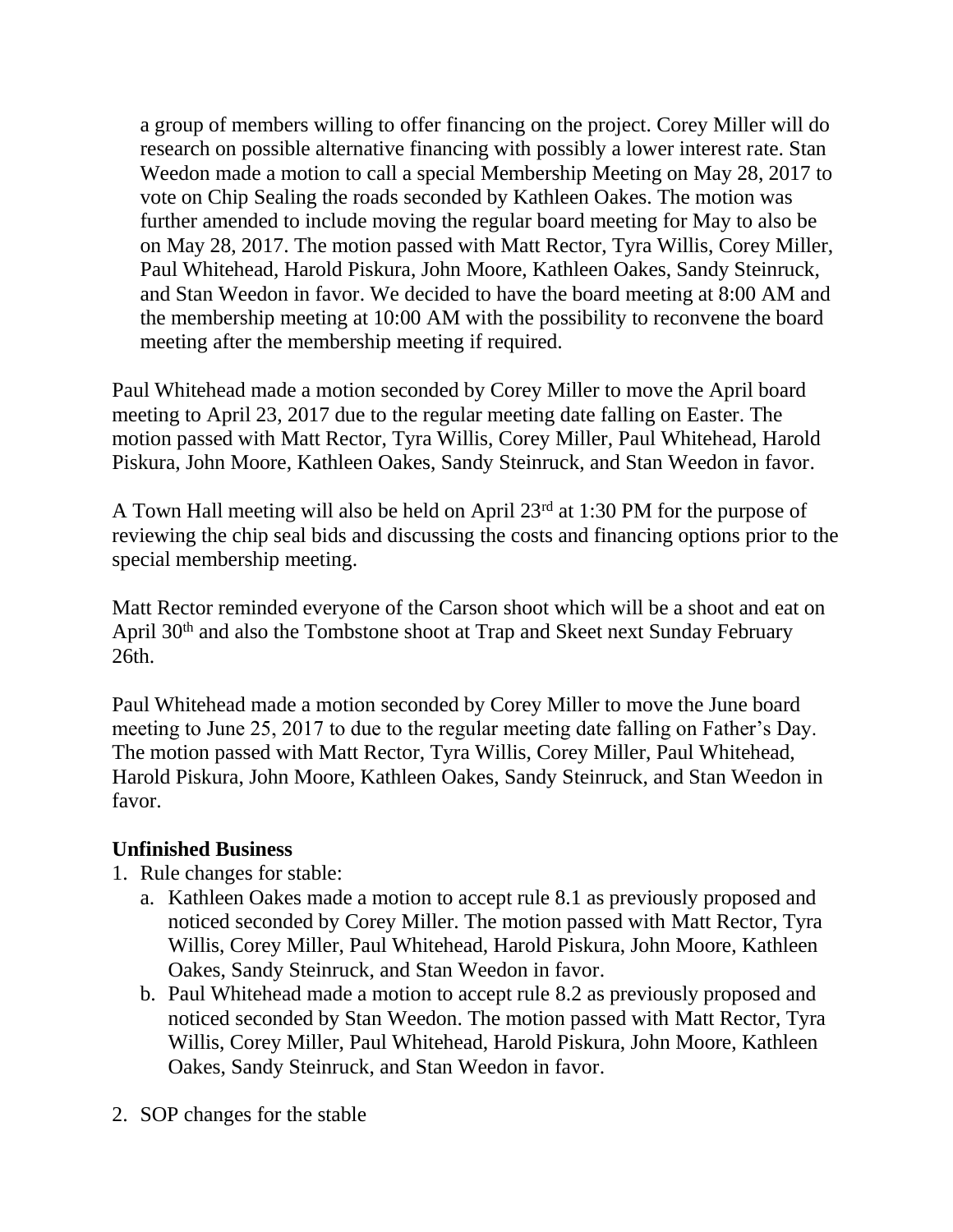Stan Weedon made a motion to approve the SOP changes as previously proposed and noticed seconded by Corey Miller. Bob Baum recommended against #18 being added to the SOP in its current form and stated that a review of the current wording with our insurance agent resulted in his advising against it as well. There was a lengthy discussion. Matt Rector made a motion to table so the changes may be referred back to the committee seconded by Harold Piskura. The motion to table passed with Matt Rector, Tyra Willis, Corey Miller, Paul Whitehead, Harold Piskura, John Moore, Kathleen Oakes, Sandy Steinruck, and Stan Weedon in favor.

### **Other Business**

1. Motorcycle Storage

While there was a vote showing interest for this at the Membership Meeting, nothing was formally proposed or approved. We need a specific plan to present and have voted on by the membership. Stan Weedon and Corey Miller agreed to lead a taskforce for the development of a full proposal and plan to have something to present at the special membership meeting on May 28, 2017.

2. Bank account signers (previously has been the Manager, President, Treasurer, Secretary, and 1<sup>st</sup> Vice President)

Corey Miller made a motion seconded by Paul Whitehead to have the 2<sup>nd</sup> Vice President (Tyra Willis) be the signer instead of the 1<sup>st</sup> Vice President (Matt Rector) since she actually lives in the Hammock on a full time basis and will therefore be more available when needed. The motion passed with Matt Rector, Tyra Willis, Corey Miller, Paul Whitehead, Harold Piskura, John Moore, Kathleen Oakes, Sandy Steinruck, and Stan Weedon in favor.

Matt Rector made a motion seconded by Corey Miller to move the March board meeting to March 26<sup>th</sup> in order to allow time to properly notice a rule change proposal for the definition of LTGs. The motion passed with Matt Rector, Tyra Willis, Corey Miller, Paul Whitehead, Harold Piskura, John Moore, Kathleen Oakes, Sandy Steinruck, and Stan Weedon in favor.

Matt Rector made a motion seconded by Harold Piskura to propose an amendment to rule 1.5g defining LTG removing the restriction "on his/her lot". The motion passed with Matt Rector, Tyra Willis, Corey Miller, Paul Whitehead, Harold Piskura, John Moore, Kathleen Oakes, Sandy Steinruck, and Stan Weedon in favor. The resulting rule would read as follows:

"Long-Term Guest" ("LTG"); Adult Guest permanently living with an Owner with proof of residency, registered as an LTG by (i) the filing of a Club's LTG Registration Form at the Club's office, specifying the facilities, if any, to be utilized by the LTG (ii) compliance with the provisions of Rule 12.2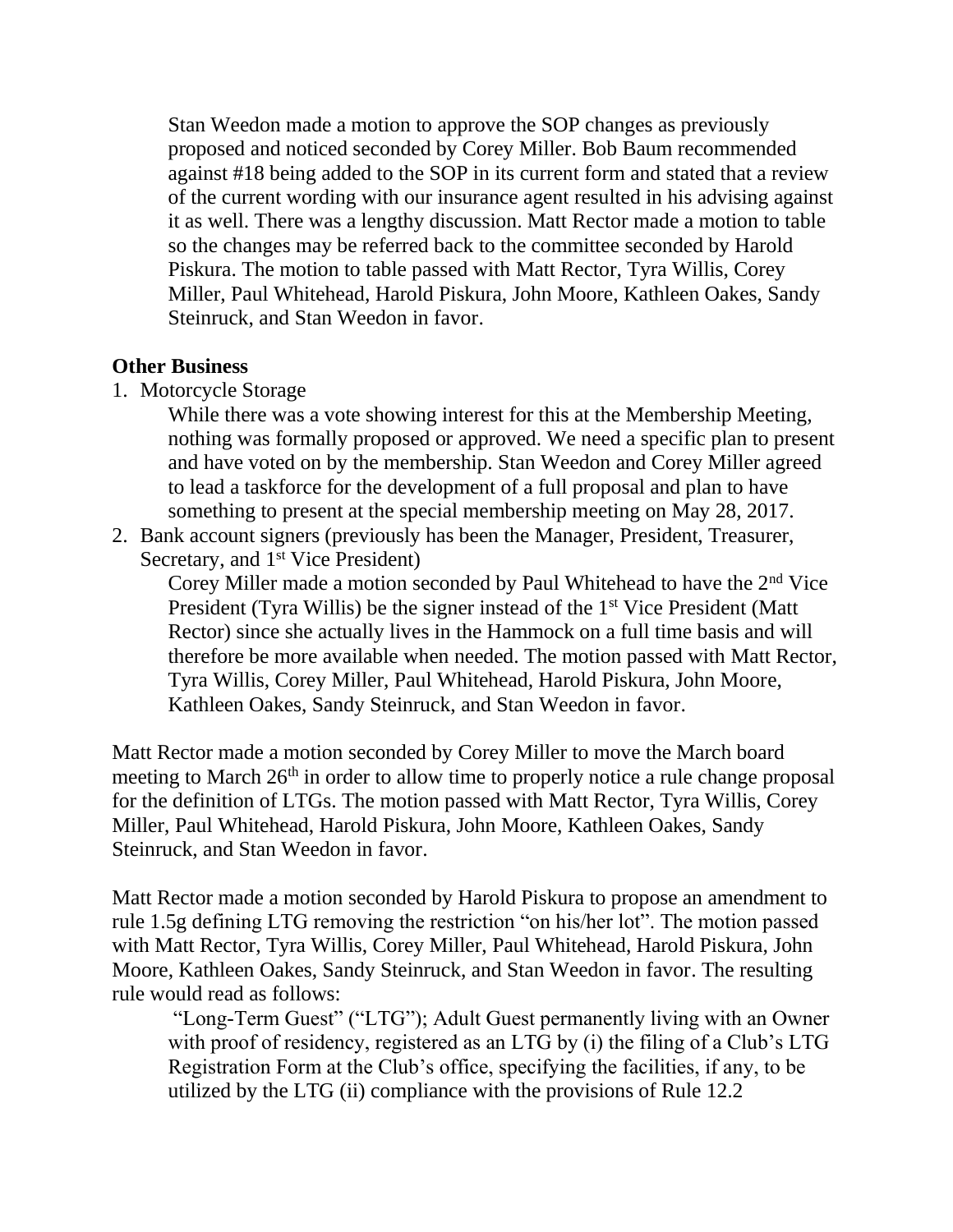## **Adjournment**

Stan Weedon made a motion to adjourn at 11:53 AM seconded by Matt Rector. The motion passed with Matt Rector, Tyra Willis, Corey Miller, Paul Whitehead, Harold Piskura, John Moore, Kathleen Oakes, Sandy Steinruck, and Stan Weedon in favor.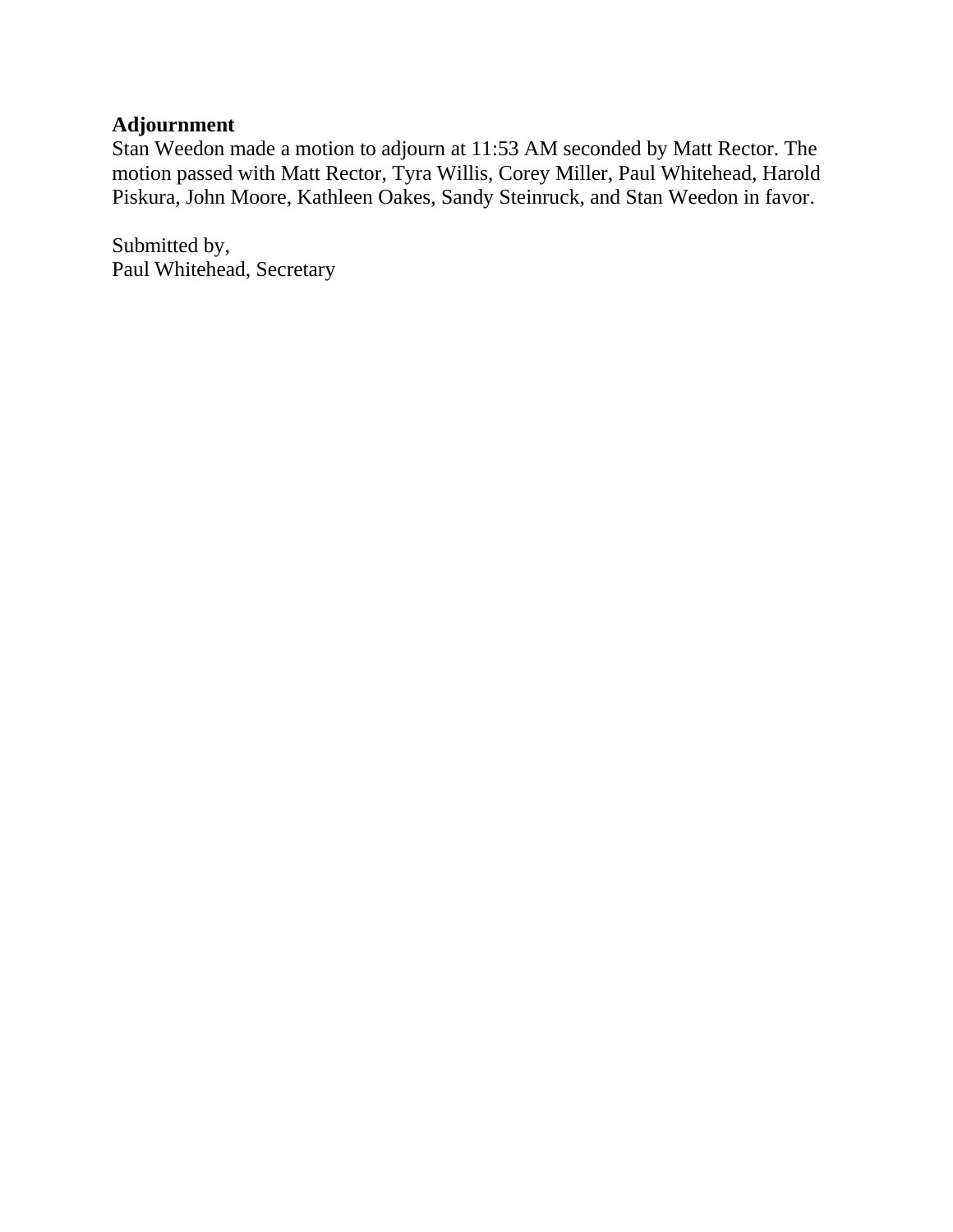## **MINUTES OF THE January 15, 2017 MEETING OF THE INDIAN HAMMOCK HUNT AND RIDING CLUB, Inc. BOARD OF DIRECTORS**

## **Call to Order**

Past President Marion Aiello called the meeting to order at 12:45 PM

## **Roll Call**

Past-President Marion Aiello, Doug Donohue, Corey Miller, Bill Miller, Harold Piskura, Matt Rector, Carla Sapp, Sandy Steinruck, Stan Weedon, Paul Whitehead, Tyra Willis, John Moore, Charlie Whipple, and Kathleen Oakes

## **Election of Officers for 2017 & Passing of the Gavel**

Office of President - Bill Miller was nominated by Corey Miller, seconded by Tyra Willis and John Moore was nominated for President by Doug Donohue and seconded by Carla Sapp. John Moore declined the nomination and Bill Miller accepted. Bill Miller was elected president by acclamation. Marion Aiello then officially passed the gavel to Bill Miller to continue the meeting.

Office of First Vice President – Matt Rector was nominated by Tyra Willis, seconded by John Moore; and Carla Sapp was nominated by Kathleen Oakes, seconded by Tyra Willis. A secret ballot was held and Matt Rector was elected First Vice President by a majority vote of eight to five Office of First Vice President – Matt Rector was nominated by Tyra Willis, seconded by John Moore; and Carla Sapp was nominated by Kathleen Oakes, seconded by Doug Donohue. A secret ballot was held and Matt Rector was elected First Vice President by a majority vote of eight to five.

Office of Second Vice President – Carla Sapp was nominated by Matt Rector, seconded by Kathleen Oakes, Tyra Willis was nominated by Sandy Steinruck, seconded by Paul Whitehead, and Harold Piskura was nominated by Corey Miller, seconded by Matt Rector. A secret ballot was held resulting in a tie between Carla Sapp and Tyra Willis that resulted in a run off. A second secret ballot was held and Tyra Willis was elected Second Vice President with a majority vote of seven to six.

Office of Secretary – Paul Whitehead was nominated by Kathleen Oakes and seconded by Corey Miller; accepted, and was elected by acclamation.

Office of Treasurer – Corey Miller was nominated by Sandy Steinruck and seconded by Harold Piskura; accepted, and was elected by acclamation.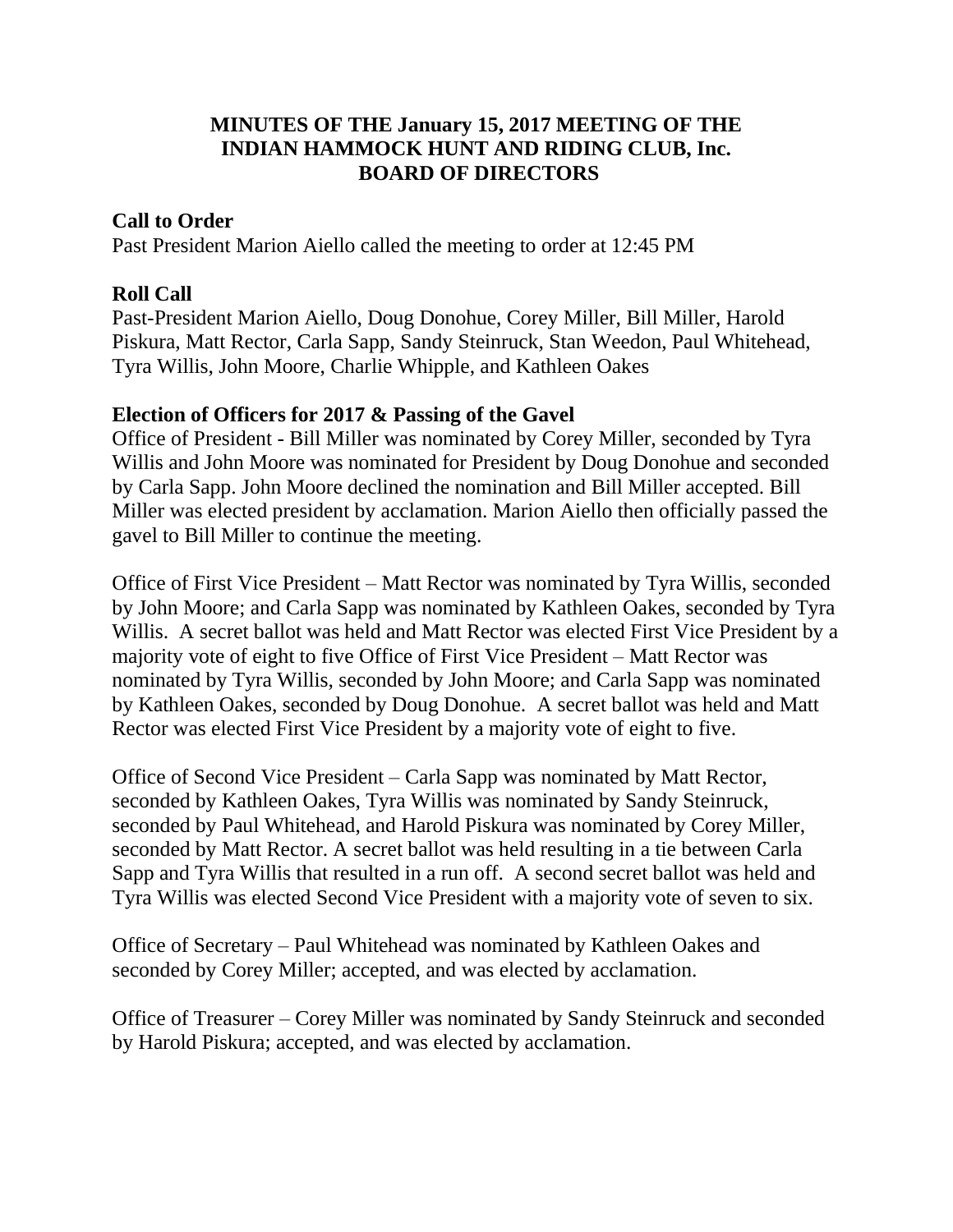Bob Baum brought up the need to get the account signers for 2017 together to go to the bank to create a new signature card and that they now all must go together rather than separately as was formerly allowed by the bank.

Bob Baum also brought up the need for the Directors Orientation & Certification process and that we could do it as a group for new members or set them up individually but we have 90 days to complete the process. Sandy Steinruck made a motion that we do this individually, seconded by Tyra Willis and the motion passed unopposed.

## **Approve Minutes of December Meeting**

Motion to approve the minutes of the December meeting made by Bill Miller. Harold Piskura pointed out an error in the minutes: In the ARC report item 1 the Sturgell family is incorrect. It should read the Waddell family.

The motion passed with this amendment.

## **Treasurer's Report**

Corey Miller gave his report that we are \$15,522.51 ahead of budget for the two months ended December 31, 2016.

## **Manager's Report**

Robert Baum read his report to the assembly. The full written report appears in the Hammock Herald.

## **Membership Review Committee**

1. Robert and Elizabeth Rehr of Wellington Florida are purchasing lot 168. Bob is a firefighter for the City of Boynton Beach and Beth is retired. Bob is interested in Rifle/Pistol and Skeet and Trap and Beth is looking for quiet time. Matt Rector made a motion to waive the right of first refusal seconded by Corey Miller. The motion passed unopposed.

2. Francis Issa of Lot 212 is adding his son Anthony and daughter in law Cindy to his lot. There was discussion about this being allowed by the deed restrictions and determined that it is. John Moore made a motion to waive the right of first refusal seconded by Corey Miller and the motion passed unopposed.

## **Architectural Review Committee**

Stan Weedon presented four applications for approval

1. Lot 215, Scott Frost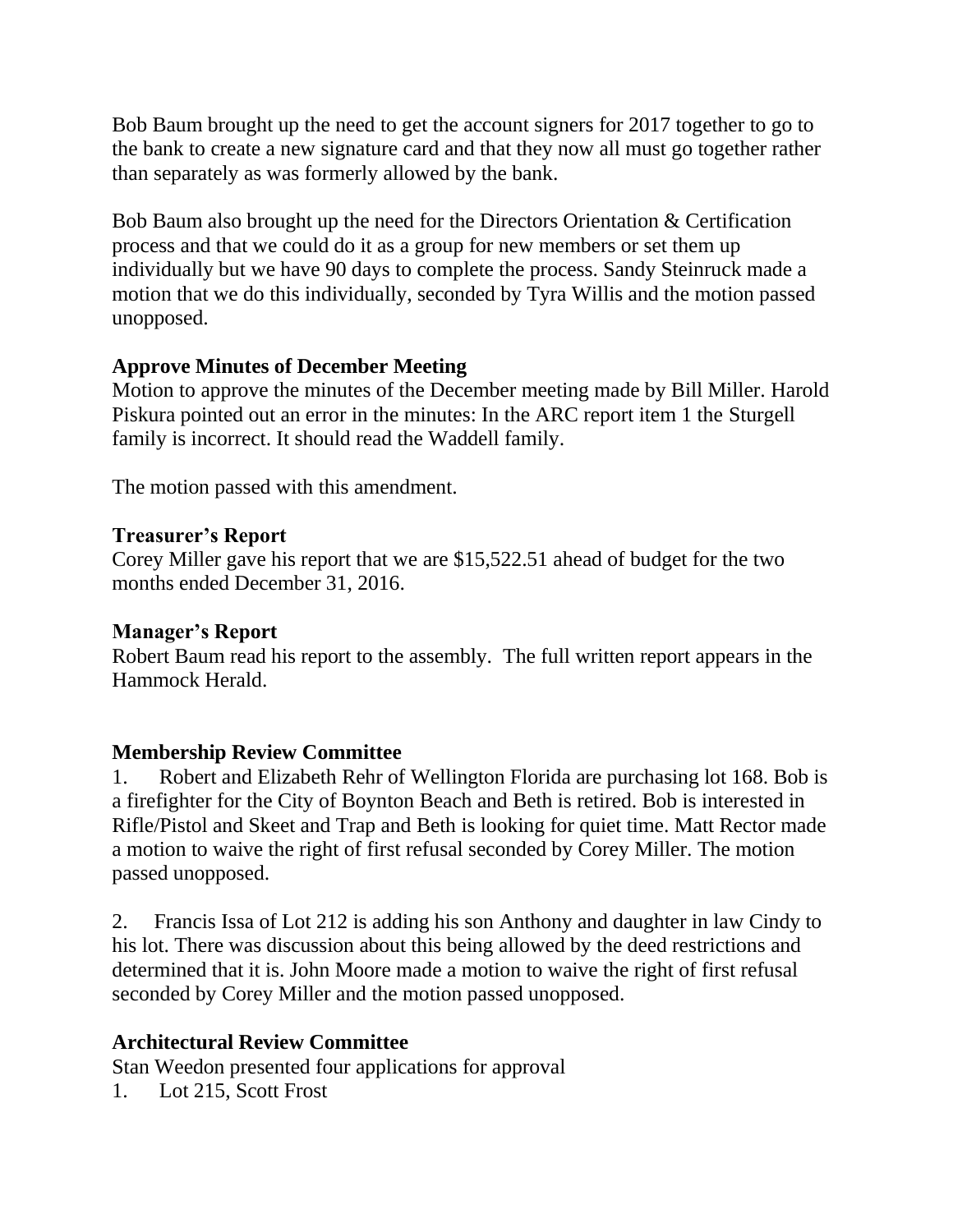Perform additional clearing. No rules will be violated. It was noted this was a resubmittal of a previous approval which had lapsed and also included a pond. Previous approval May 2016. Stan Weedon made a motion to approve seconded by John Moore. The motion passed unopposed.

2. Lot 142, Sacco

Performing clearing and add two entrances. Stan Weedon made a motion to approve seconded by John Moore. The motion passed with Doug Donohue opposed.

3. Lot 247, Whitehead

New home with attached garage and several decks and a new well. Stan Weedon made a motion to approve seconded by Corey Miller. The motion passed with Paul Whitehead and Harold Piskura abstaining.

4. Lot 269, Bechtold

Lot clearing and driveways. Stan Weedon made a motion to approve seconded by John Moore. After a lot of discussion, Matt Rector called the question seconded by Corey Miller which passed.

The original motion to approve then passed unopposed.

# **New Business**

1. Board Resolution Establishing Committees for 2017

A motion was made by Tyra Willis to establish the same committees as last year. The motion by Tyra was amended to accept the following committees seconded by Matt Rector and the motion passed unopposed: Appeals, Archery, Architectural Review, Aviation, Communications, Community Service, Elections, Equestrian, Executive, Fitness Center, Hunt, Membership Review, Pool, Rifle/Pistol Range, Special Events, Stable, & Trap and Skeet

Doug Donohue made a motion that no more than two officers be put on the Executive Committee seconded by Carla Sapp. This was clarified that the Executive Committee shall consist of two officer and three non-officer members of the Board of Directors. The motion passed unopposed.

- 2. Home Business Permit Renewals
	- Barbara Roberts, Lot 265
	- Ken Dugmore, Lot 145
	- Bob Morrison, Lot 239
	- Keely Wilson, Lot 220
	- Walt Hornberger, Lot 179
	- Tom Velie, Lot 244

Matt Rector made a motion to approve all of them seconded by Doug Donohue. The motion passed unopposed.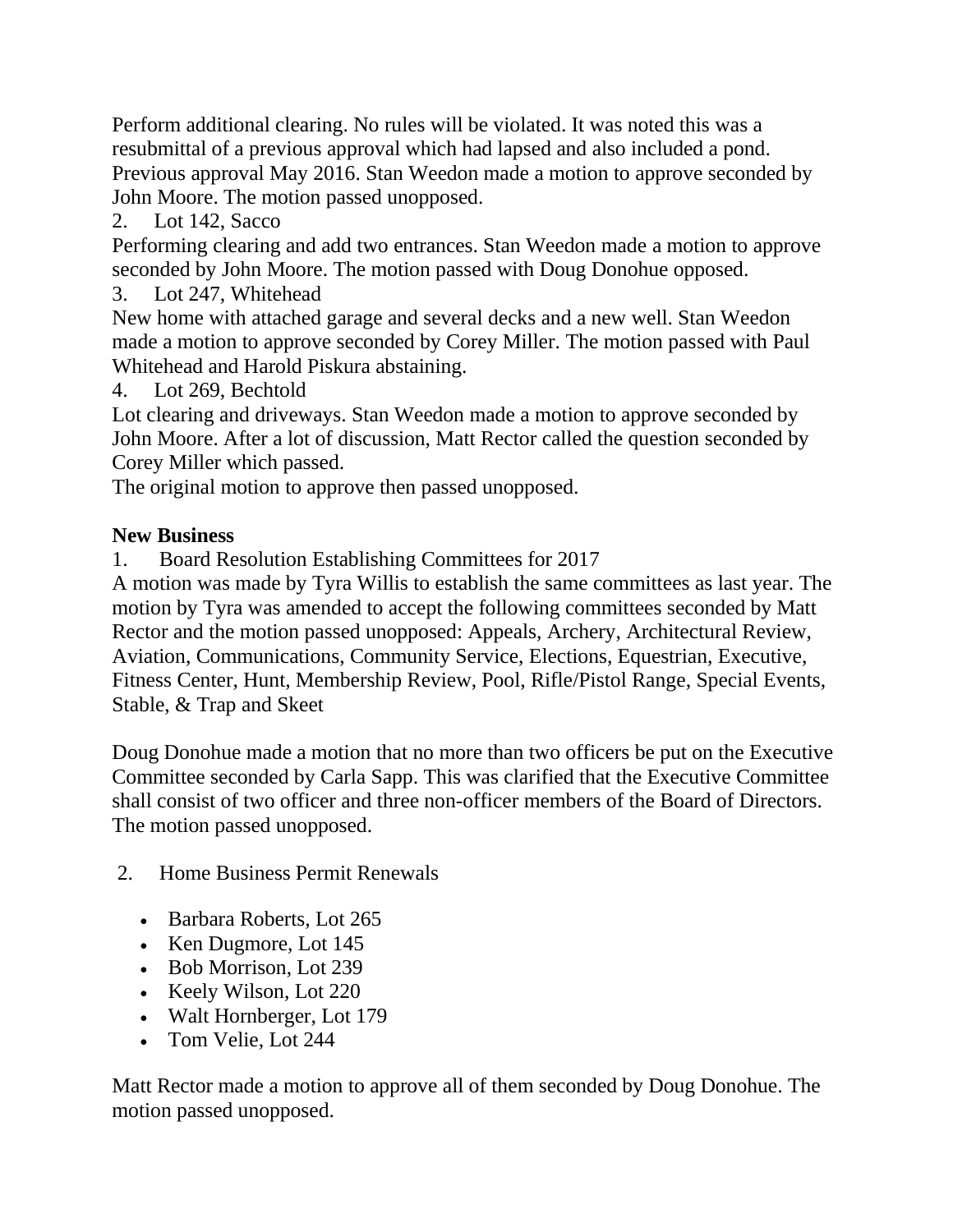3. Member Violation Lot 244: Hunt

The Hunt Committee chair presented the details of a violation and the recommendation of the Hunt Committee that the member not be allowed to hunt until November 2017. Matt Rector made a motion to accept the proposal from the Hunt Committee seconded by Stan Weedon and the motion passed with Carla Sapp abstaining.

· Board Member Sandy Steinruck had to leave the meeting at about 2:00pm to go catch a flight.

4. Approve \$2200.00 to clean the Lodge Roof

There was some discussion primarily around getting additional bids which has proven very difficult as no one else wants to take the job for safety reasons. Corey Miller made a motion to approve seconded by Carla Sapp. The motion passed unopposed

5. Purchase a 2017 Honda SX700M2D for Stable and Maintenance \$12,509.24. Corey Miller made a motion to approve seconded by Tyra Willis. After a lengthy discussion Corey Miller called the question seconded by Paul Whitehead which passed.

The original motion then passed with Harold Piskura, Charlie Whipple and Doug Donohue opposed.

Unfinished Business

The unfinished business was deferred to the next meeting so that the new board members would have time to familiarize themselves with the proposed rule changes.

Stan Weedon pointed out an item that needed to be added to the unfinished business from December: Harold Piskura had recommended that Rule 4 on committees should be added to the SOP of each committee, especially 4.2 and 4.3

Adjournment

Motion to adjourn made by Stan Weedon at 2:19pm seconded by Matt Rector. The motion passed unopposed.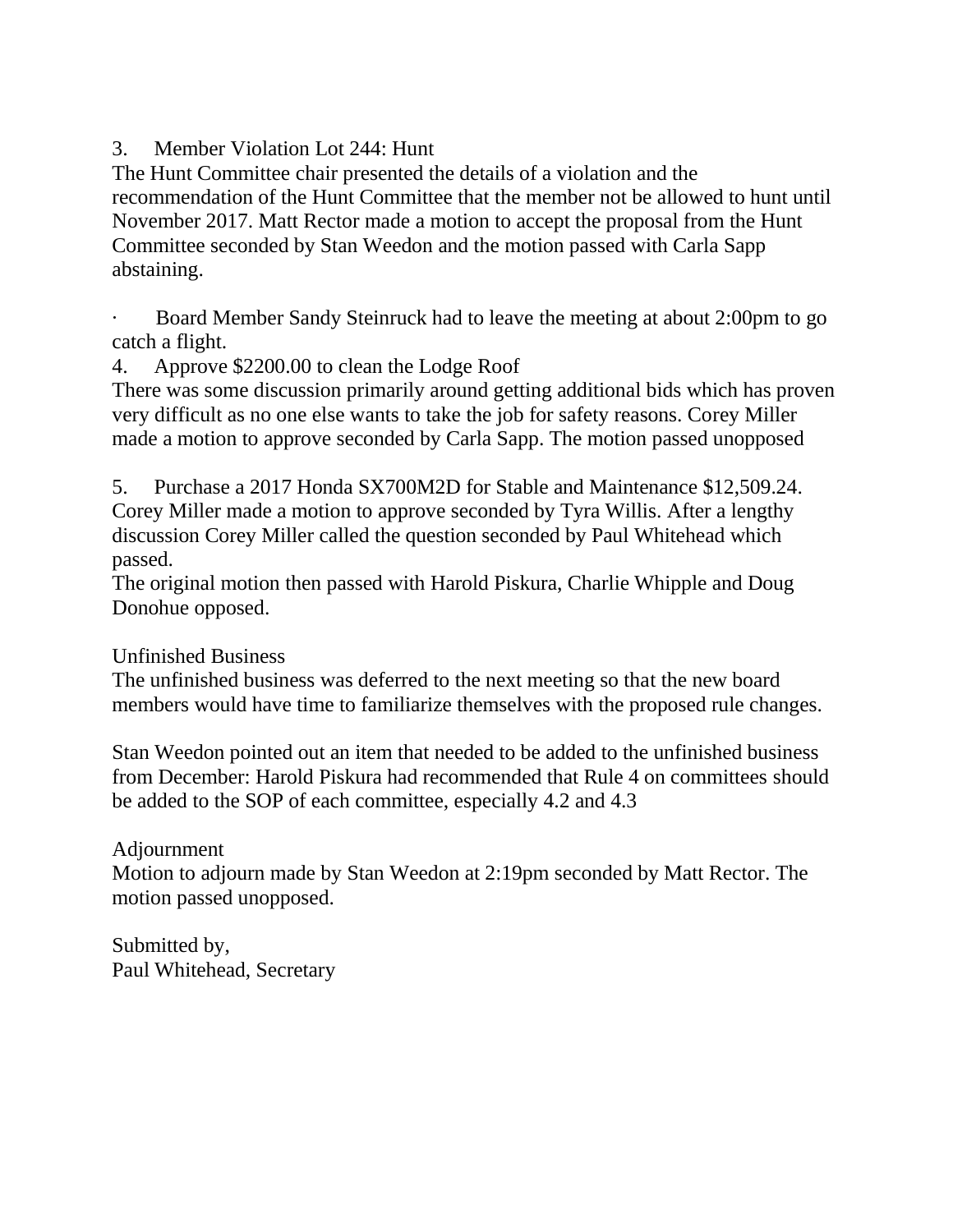## **MINUTES OF THE ANNUAL MEMBERS MEETING OF THE INDIAN HAMMOCK HUNT AND RIDING CLUB January 15, 2017**

**Call to Order:** President Marion Aiello called the meeting to order at 9:20 AM and led the assembly in a pledge of allegiance to our flag.

**Roll call/Quorum:** Barbara Hume for the election committee reported that a quorum had been established as follows:

| Voting members in attendance: | - 97 |                                                                                          |
|-------------------------------|------|------------------------------------------------------------------------------------------|
| Proxies voted:                | 101  |                                                                                          |
| Total voting:                 | 98   |                                                                                          |
| No shows:                     | 95   | (members not in attendance and no proxy                                                  |
| submitted)                    |      |                                                                                          |
| Non-voters:                   | 4    | (delinquent assessments)                                                                 |
| Non-voted proxies:            |      |                                                                                          |
| Total membership:             | 299  |                                                                                          |
|                               |      | [2/3 majority required: ((299-6) * (2/3)) $\approx$ 196 < 198 thus majority is met, HHP] |

**Approval of Minutes of 2016 Annual Meeting:** Matt Rector moved to approve the minutes as presented, Bob Morrison seconded; and the motion was adopted.

**Vote to set number of Directors for 2017:** Gail Maclain moved to set the number of Directors at ten. Discussion and amendments took place, Sandy Steinruck moved to have eleven members, discussion. In the end, Corey Miller moved to establish the number at thirteen, seconded by Tyra Willis; and Matt Rector moved to accept that motion seconded by Gail Maclain, and the motion carried.

**Nominations from the floor:** Gail Maclain nominated John Moore, Barbara Roberts seconded, John Moore accepted the nomination.

Matt Rector nominated Charlie Whipple, Tyra Whipple seconded, Charlie Whipple accepted.

Carla Sapp nominated Kathleen Oakes, Kathleen Oakes accepted.

There were no further nominations and all candidates were accepted to serve on the Board of Directors by acclamation.

**CPA's Annual Financial Review:** Allison Schlitt, CPA from the firm of Offutt/Barton/Schlitt, LLC Certified Public Accountants presented the auditor's report to the membership and answered questions.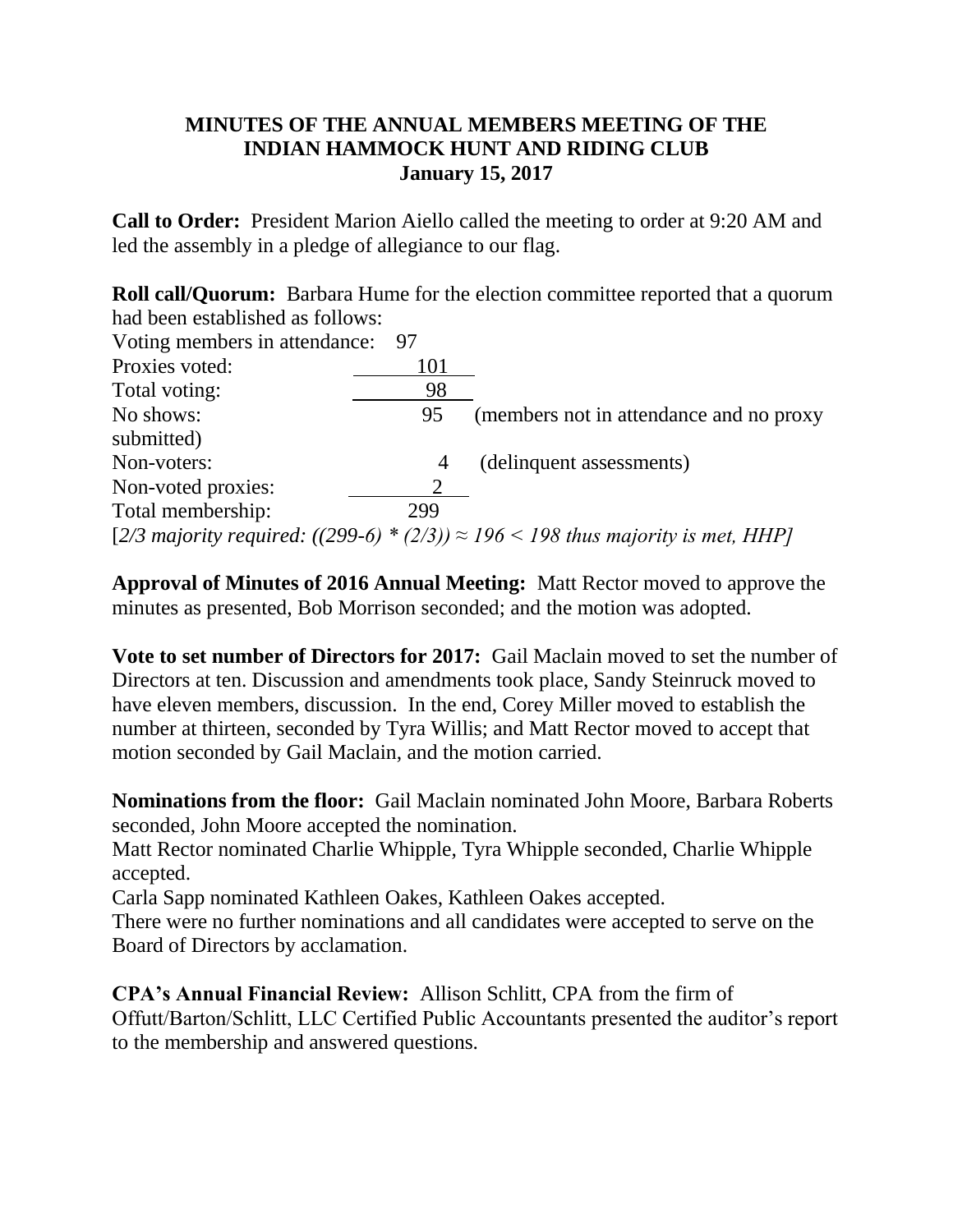**Vote Financial Review or Audit for Fiscal year 2017:** Steve Devine moved to have a full audit, John Moore seconded, the motion and it was adopted, 137 for – 59 against.

Matt Rector moved to have a quarterly review, cost not to exceed \$5000.00, Tyra Willis seconded and that motion was lost, 42 for – 148 against.

Committee Annual Reports: Appeals committee John Moore, no report – Archery Committee Laverne Klein, no report – Architectural Committee Stan Weedon, no report – Aviation Committee David Bass, verbal report – Communications Committee Carol Devine, verbal report – Community Services Committee Gerry Moore, no report – Elections Committee Barbara Hume, shown in Roll Call/Quorum – Fitness Center Committee Kathleen Baum, verbal report – Hunt Committee Tom Kokenge, verbal report – Membership review committee Barbara Roberts, verbal and written reports – Pool Committee Gail Maclain, verbal and written reports – Rifle and Pistol Range Committee Bob Morrison, verbal report – Special Events Committee Ruth Blenker, verbal report – Stable Committee Carla Sapp, written and verbal reports – Trap and Skeet Committee Bob Morrison, verbal report.

Open discussion by membership:

Our Deed Restrictions restrict members from having goats, fowl or swine on property. Remove the restriction for goats? Yes 76 No 116 Remove the restriction for fowl? Yes 64 No 127 Remove the restriction for swine? Yes 52 No 143 Remove the restriction for poultry? Yes 72 No 109

The common land south west of the mailboxes, (Old mobile home site), would the membership allow the area to be used for motorcycle storage. This would be set up same as the airport hangers storage at no cost to the Indian Hammock Membership.

Yes 124 No 55 There is a restriction in our Deed Restrictions prohibiting motorcycles on our roads. There is a vehicle called a Polaris Sling Shot, a three-wheeled reverse trike, side by side vehicle. Would the membership like to change our By-Laws to allow for this type of vehicle? Yes 62 No 124 Allow Indian Hammock to hire berry pickers to pick palmetto berries on common property excluding the hunt areas and private property. The revenues would go into to the general fund.

Yes 90 No 97